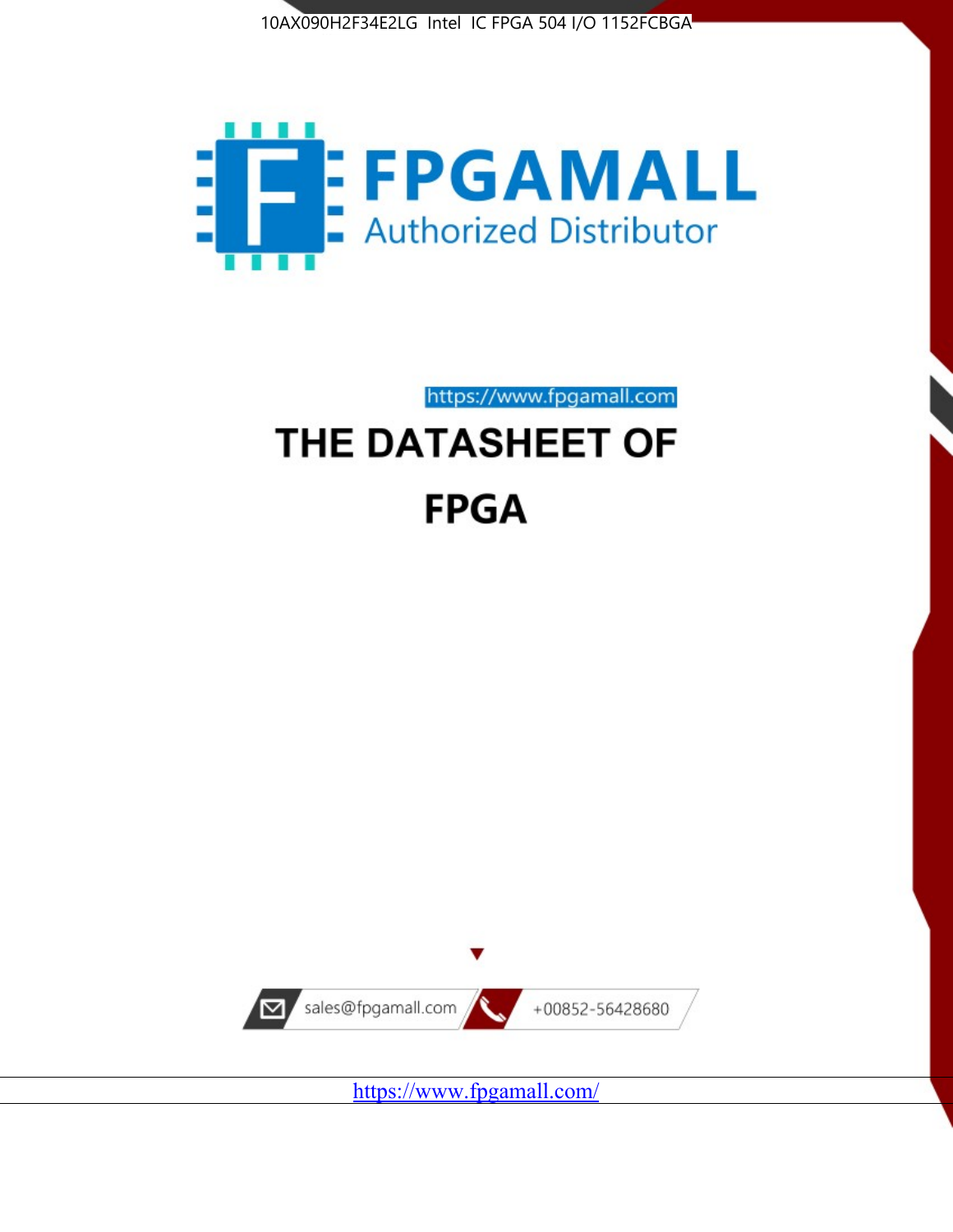10AX090H2F34E2LG Intel IC FPGA 504 I/O 1152FCBGA



# **Intel® Arria® 10 Device Overview**



**A10-OVERVIEW | 2018.12.06** Latest document on the web: **[PDF](https://www.intel.com/content/dam/www/programmable/us/en/pdfs/literature/hb/arria-10/a10_overview.pdf)** | **[HTML](https://www.intel.com/content/www/us/en/programmable/documentation/sam1403480274650.html)**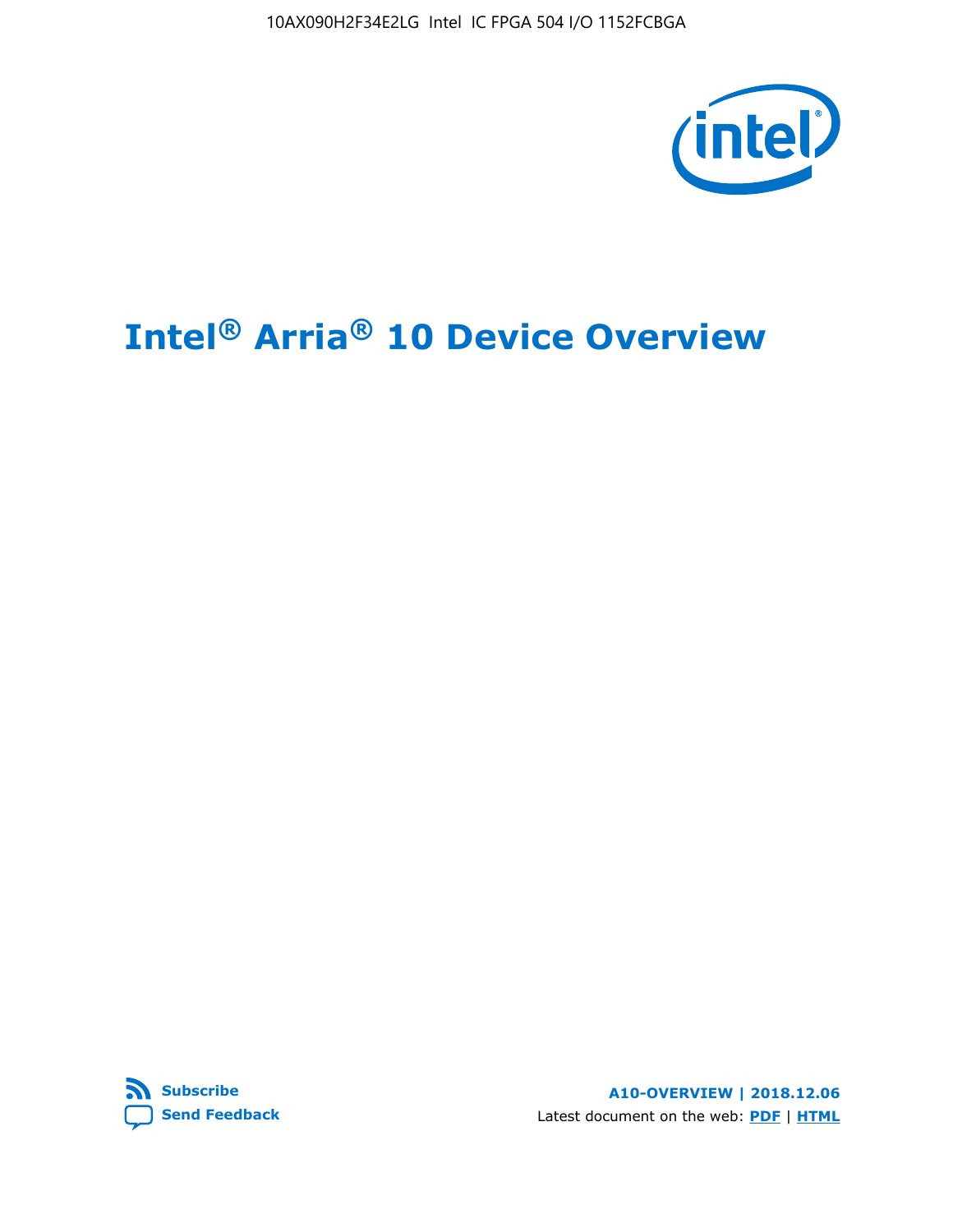

**Contents** 

# **Contents**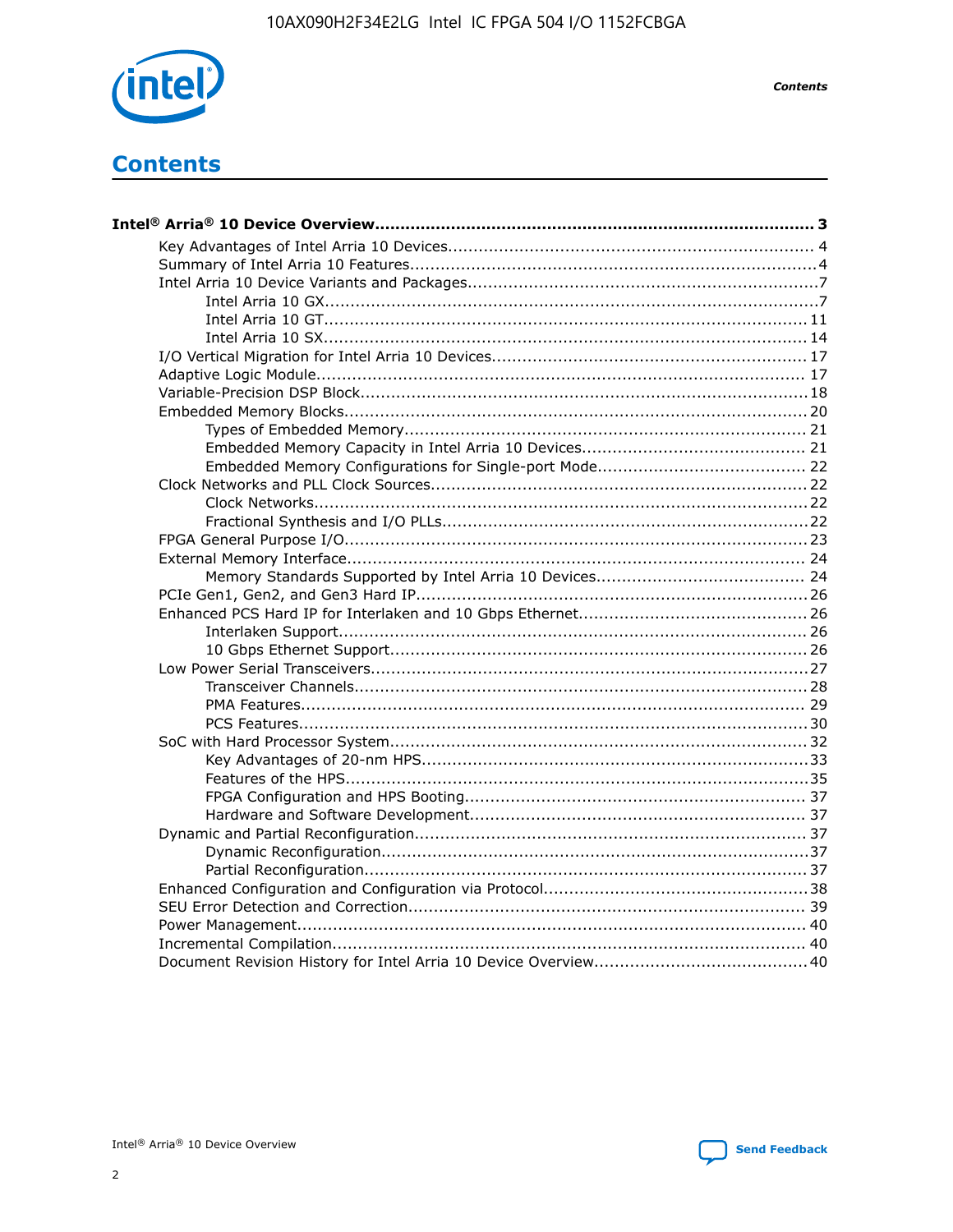**A10-OVERVIEW | 2018.12.06**

**[Send Feedback](mailto:FPGAtechdocfeedback@intel.com?subject=Feedback%20on%20Intel%20Arria%2010%20Device%20Overview%20(A10-OVERVIEW%202018.12.06)&body=We%20appreciate%20your%20feedback.%20In%20your%20comments,%20also%20specify%20the%20page%20number%20or%20paragraph.%20Thank%20you.)**



# **Intel® Arria® 10 Device Overview**

The Intel<sup>®</sup> Arria<sup>®</sup> 10 device family consists of high-performance and power-efficient 20 nm mid-range FPGAs and SoCs.

Intel Arria 10 device family delivers:

- Higher performance than the previous generation of mid-range and high-end FPGAs.
- Power efficiency attained through a comprehensive set of power-saving technologies.

The Intel Arria 10 devices are ideal for high performance, power-sensitive, midrange applications in diverse markets.

| <b>Market</b>         | <b>Applications</b>                                                                                               |
|-----------------------|-------------------------------------------------------------------------------------------------------------------|
| Wireless              | Channel and switch cards in remote radio heads<br>٠<br>Mobile backhaul<br>٠                                       |
| Wireline              | 40G/100G muxponders and transponders<br>٠<br>100G line cards<br>٠<br><b>Bridging</b><br>٠<br>Aggregation<br>٠     |
| <b>Broadcast</b>      | Studio switches<br>٠<br>Servers and transport<br>٠<br>Videoconferencing<br>٠<br>Professional audio and video<br>٠ |
| Computing and Storage | Flash cache<br>٠<br>Cloud computing servers<br>٠<br>Server acceleration<br>٠                                      |
| Medical               | Diagnostic scanners<br>٠<br>Diagnostic imaging<br>٠                                                               |
| Military              | Missile guidance and control<br>٠<br>Radar<br>٠<br>Electronic warfare<br>٠<br>Secure communications<br>٠          |

#### **Table 1. Sample Markets and Ideal Applications for Intel Arria 10 Devices**

#### **Related Information**

- [Intel Arria 10 Device Handbook: Known Issues](http://www.altera.com/support/kdb/solutions/rd07302013_646.html) Lists the planned updates to the *Intel Arria 10 Device Handbook* chapters.
- [Intel Arria 10 GX/GT Device Errata and Design Recommendations](https://www.intel.com/content/www/us/en/programmable/documentation/agz1493851706374.html#yqz1494433888646)
- [Intel Arria 10 SX Device Errata and Design Recommendations](https://www.intel.com/content/www/us/en/programmable/documentation/cru1462832385668.html#cru1462832558642)

Intel Corporation. All rights reserved. Intel, the Intel logo, Altera, Arria, Cyclone, Enpirion, MAX, Nios, Quartus and Stratix words and logos are trademarks of Intel Corporation or its subsidiaries in the U.S. and/or other countries. Intel warrants performance of its FPGA and semiconductor products to current specifications in accordance with Intel's standard warranty, but reserves the right to make changes to any products and services at any time without notice. Intel assumes no responsibility or liability arising out of the application or use of any information, product, or service described herein except as expressly agreed to in writing by Intel. Intel customers are advised to obtain the latest version of device specifications before relying on any published information and before placing orders for products or services. \*Other names and brands may be claimed as the property of others.

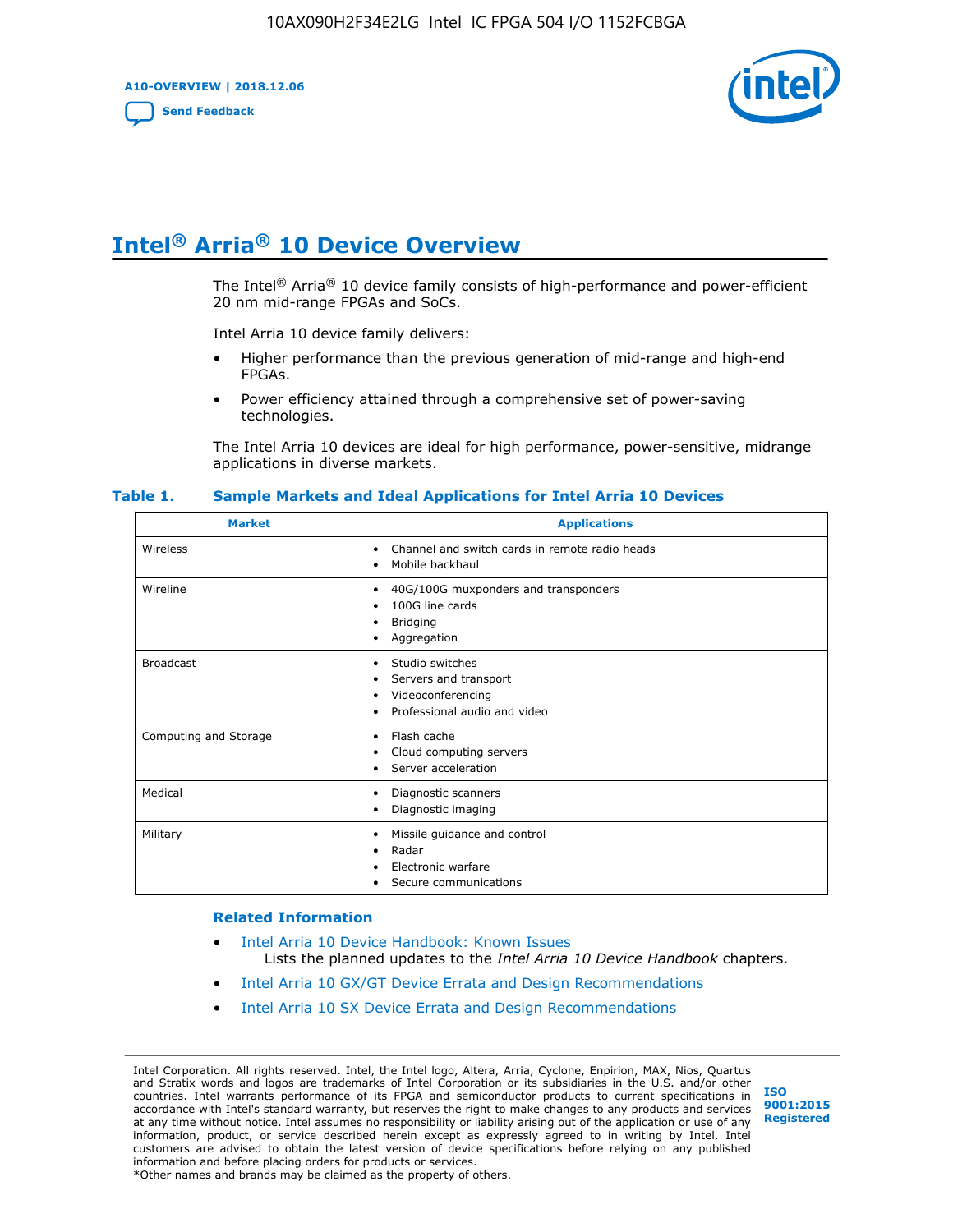

# **Key Advantages of Intel Arria 10 Devices**

# **Table 2. Key Advantages of the Intel Arria 10 Device Family**

| <b>Advantage</b>                                                                                          | <b>Supporting Feature</b>                                                                                                                                                                                                                                                                                                |
|-----------------------------------------------------------------------------------------------------------|--------------------------------------------------------------------------------------------------------------------------------------------------------------------------------------------------------------------------------------------------------------------------------------------------------------------------|
| Enhanced core architecture                                                                                | Built on TSMC's 20 nm process technology<br>٠<br>60% higher performance than the previous generation of mid-range FPGAs<br>٠<br>15% higher performance than the fastest previous-generation FPGA<br>٠                                                                                                                    |
| High-bandwidth integrated<br>transceivers                                                                 | Short-reach rates up to 25.8 Gigabits per second (Gbps)<br>٠<br>Backplane capability up to 12.5 Gbps<br>٠<br>Integrated 10GBASE-KR and 40GBASE-KR4 Forward Error Correction (FEC)<br>٠                                                                                                                                   |
| Improved logic integration and<br>hard IP blocks                                                          | 8-input adaptive logic module (ALM)<br>٠<br>Up to 65.6 megabits (Mb) of embedded memory<br>٠<br>Variable-precision digital signal processing (DSP) blocks<br>Fractional synthesis phase-locked loops (PLLs)<br>Hard PCI Express Gen3 IP blocks<br>Hard memory controllers and PHY up to 2,400 Megabits per second (Mbps) |
| Second generation hard<br>processor system (HPS) with<br>integrated ARM* Cortex*-A9*<br>MPCore* processor | Tight integration of a dual-core ARM Cortex-A9 MPCore processor, hard IP, and an<br>٠<br>FPGA in a single Intel Arria 10 system-on-a-chip (SoC)<br>Supports over 128 Gbps peak bandwidth with integrated data coherency between<br>$\bullet$<br>the processor and the FPGA fabric                                        |
| Advanced power savings                                                                                    | Comprehensive set of advanced power saving features<br>٠<br>Power-optimized MultiTrack routing and core architecture<br>٠<br>Up to 40% lower power compared to previous generation of mid-range FPGAs<br>٠<br>Up to 60% lower power compared to previous generation of high-end FPGAs                                    |

# **Summary of Intel Arria 10 Features**

## **Table 3. Summary of Features for Intel Arria 10 Devices**

| <b>Feature</b>                  | <b>Description</b>                                                                                                                                                                                                                                                                                                                                                                                 |
|---------------------------------|----------------------------------------------------------------------------------------------------------------------------------------------------------------------------------------------------------------------------------------------------------------------------------------------------------------------------------------------------------------------------------------------------|
| Technology                      | TSMC's 20-nm SoC process technology<br>Allows operation at a lower $V_{\text{CC}}$ level of 0.82 V instead of the 0.9 V standard $V_{\text{CC}}$ core voltage                                                                                                                                                                                                                                      |
| Packaging                       | 1.0 mm ball-pitch Fineline BGA packaging<br>٠<br>0.8 mm ball-pitch Ultra Fineline BGA packaging<br>Multiple devices with identical package footprints for seamless migration between different<br><b>FPGA</b> densities<br>Devices with compatible package footprints allow migration to next generation high-end<br>Stratix $@10$ devices<br>RoHS, leaded $(1)$ , and lead-free (Pb-free) options |
| High-performance<br>FPGA fabric | Enhanced 8-input ALM with four registers<br>Improved multi-track routing architecture to reduce congestion and improve compilation time<br>Hierarchical core clocking architecture<br>Fine-grained partial reconfiguration                                                                                                                                                                         |
| Internal memory<br>blocks       | M20K-20-Kb memory blocks with hard error correction code (ECC)<br>Memory logic array block (MLAB)-640-bit memory                                                                                                                                                                                                                                                                                   |
|                                 | continued                                                                                                                                                                                                                                                                                                                                                                                          |



<sup>(1)</sup> Contact Intel for availability.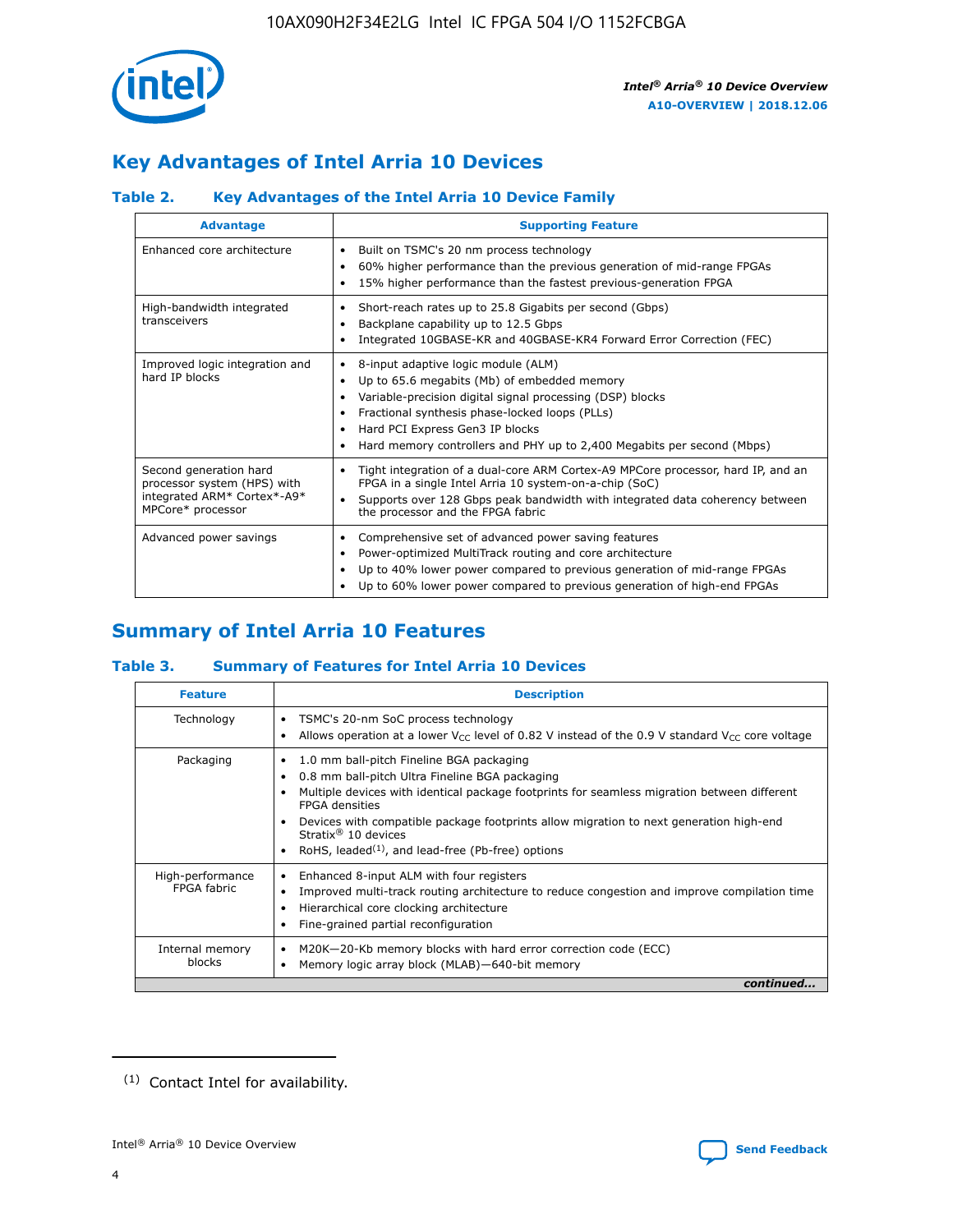r



| <b>Feature</b>                         | <b>Description</b>                                                                                             |                                                                                                                                                                                                                                                                                                                                                                                                                                                                                                                                                                                                                                                                                                                                                                                                                                        |  |  |  |  |  |
|----------------------------------------|----------------------------------------------------------------------------------------------------------------|----------------------------------------------------------------------------------------------------------------------------------------------------------------------------------------------------------------------------------------------------------------------------------------------------------------------------------------------------------------------------------------------------------------------------------------------------------------------------------------------------------------------------------------------------------------------------------------------------------------------------------------------------------------------------------------------------------------------------------------------------------------------------------------------------------------------------------------|--|--|--|--|--|
| Embedded Hard IP<br>blocks             | Variable-precision DSP                                                                                         | Native support for signal processing precision levels from $18 \times 19$ to<br>54 x 54<br>Native support for 27 x 27 multiplier mode<br>64-bit accumulator and cascade for systolic finite impulse responses<br>(FIRs)<br>Internal coefficient memory banks<br>$\bullet$<br>Preadder/subtractor for improved efficiency<br>Additional pipeline register to increase performance and reduce<br>power<br>Supports floating point arithmetic:<br>- Perform multiplication, addition, subtraction, multiply-add,<br>multiply-subtract, and complex multiplication.<br>- Supports multiplication with accumulation capability, cascade<br>summation, and cascade subtraction capability.<br>- Dynamic accumulator reset control.<br>- Support direct vector dot and complex multiplication chaining<br>multiply floating point DSP blocks. |  |  |  |  |  |
|                                        | Memory controller                                                                                              | DDR4, DDR3, and DDR3L                                                                                                                                                                                                                                                                                                                                                                                                                                                                                                                                                                                                                                                                                                                                                                                                                  |  |  |  |  |  |
|                                        | PCI Express*                                                                                                   | PCI Express (PCIe*) Gen3 (x1, x2, x4, or x8), Gen2 (x1, x2, x4, or x8)<br>and Gen1 (x1, x2, x4, or x8) hard IP with complete protocol stack,<br>endpoint, and root port                                                                                                                                                                                                                                                                                                                                                                                                                                                                                                                                                                                                                                                                |  |  |  |  |  |
|                                        | Transceiver I/O                                                                                                | 10GBASE-KR/40GBASE-KR4 Forward Error Correction (FEC)<br>PCS hard IPs that support:<br>$\bullet$<br>- 10-Gbps Ethernet (10GbE)<br>- PCIe PIPE interface<br>$-$ Interlaken<br>- Gbps Ethernet (GbE)<br>- Common Public Radio Interface (CPRI) with deterministic latency<br>support<br>- Gigabit-capable passive optical network (GPON) with fast lock-<br>time support<br>13.5G JESD204b<br>$\bullet$<br>8B/10B, 64B/66B, 64B/67B encoders and decoders<br>Custom mode support for proprietary protocols                                                                                                                                                                                                                                                                                                                               |  |  |  |  |  |
| Core clock networks                    | $\bullet$<br>$\bullet$                                                                                         | Up to 800 MHz fabric clocking, depending on the application:<br>- 667 MHz external memory interface clocking with 2,400 Mbps DDR4 interface<br>- 800 MHz LVDS interface clocking with 1,600 Mbps LVDS interface<br>Global, regional, and peripheral clock networks<br>Clock networks that are not used can be gated to reduce dynamic power                                                                                                                                                                                                                                                                                                                                                                                                                                                                                            |  |  |  |  |  |
| Phase-locked loops<br>(PLLs)           | High-resolution fractional synthesis PLLs:<br>$\bullet$<br>Integer PLLs:<br>- Adjacent to general purpose I/Os | - Precision clock synthesis, clock delay compensation, and zero delay buffering (ZDB)<br>- Support integer mode and fractional mode<br>- Fractional mode support with third-order delta-sigma modulation<br>- Support external memory and LVDS interfaces                                                                                                                                                                                                                                                                                                                                                                                                                                                                                                                                                                              |  |  |  |  |  |
| FPGA General-purpose<br>$I/Os$ (GPIOs) | On-chip termination (OCT)                                                                                      | 1.6 Gbps LVDS-every pair can be configured as receiver or transmitter<br>1.2 V to 3.0 V single-ended LVTTL/LVCMOS interfacing                                                                                                                                                                                                                                                                                                                                                                                                                                                                                                                                                                                                                                                                                                          |  |  |  |  |  |
| <b>External Memory</b><br>Interface    |                                                                                                                | Hard memory controller- DDR4, DDR3, and DDR3L support<br>$-$ DDR4 $-$ speeds up to 1,200 MHz/2,400 Mbps<br>- DDR3-speeds up to 1,067 MHz/2,133 Mbps<br>Soft memory controller—provides support for RLDRAM $3^{(2)}$ , QDR IV $^{(2)}$ , and QDR II+<br>continued                                                                                                                                                                                                                                                                                                                                                                                                                                                                                                                                                                       |  |  |  |  |  |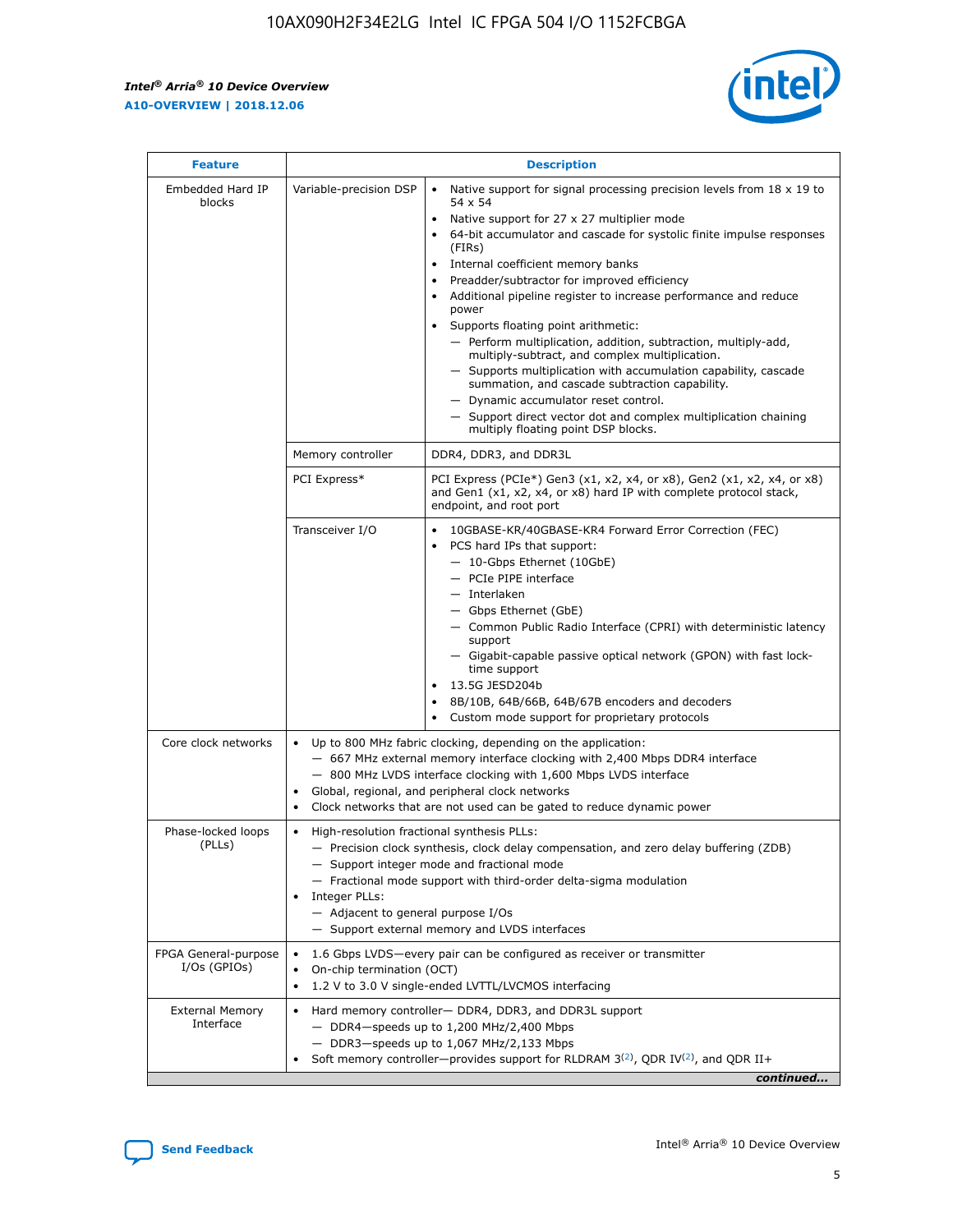

| <b>Feature</b>                                    | <b>Description</b>                                                                                                                                                                                                                                                                                                                                                                                                                                                                                                                                                                                                                             |  |  |  |  |  |  |  |  |
|---------------------------------------------------|------------------------------------------------------------------------------------------------------------------------------------------------------------------------------------------------------------------------------------------------------------------------------------------------------------------------------------------------------------------------------------------------------------------------------------------------------------------------------------------------------------------------------------------------------------------------------------------------------------------------------------------------|--|--|--|--|--|--|--|--|
| Low-power serial<br>transceivers                  | • Continuous operating range:<br>- Intel Arria 10 GX-1 Gbps to 17.4 Gbps<br>- Intel Arria 10 GT-1 Gbps to 25.8 Gbps<br>Backplane support:<br>$-$ Intel Arria 10 GX-up to 12.5<br>$-$ Intel Arria 10 GT-up to 12.5<br>Extended range down to 125 Mbps with oversampling<br>ATX transmit PLLs with user-configurable fractional synthesis capability<br>• Electronic Dispersion Compensation (EDC) support for XFP, SFP+, QSFP, and CFP optical<br>module<br>• Adaptive linear and decision feedback equalization<br>Transmitter pre-emphasis and de-emphasis<br>$\bullet$<br>Dynamic partial reconfiguration of individual transceiver channels |  |  |  |  |  |  |  |  |
| <b>HPS</b><br>(Intel Arria 10 SX<br>devices only) | Processor and system<br>Dual-core ARM Cortex-A9 MPCore processor-1.2 GHz CPU with<br>$\bullet$<br>1.5 GHz overdrive capability<br>256 KB on-chip RAM and 64 KB on-chip ROM<br>$\bullet$<br>System peripherals-general-purpose timers, watchdog timers, direct<br>memory access (DMA) controller, FPGA configuration manager, and<br>clock and reset managers<br>• Security features—anti-tamper, secure boot, Advanced Encryption<br>Standard (AES) and authentication (SHA)<br>ARM CoreSight* JTAG debug access port, trace port, and on-chip<br>trace storage                                                                                |  |  |  |  |  |  |  |  |
|                                                   | <b>External interfaces</b><br>Hard memory interface—Hard memory controller (2,400 Mbps DDR4,<br>$\bullet$<br>and 2,133 Mbps DDR3), Quad serial peripheral interface (QSPI) flash<br>controller, NAND flash controller, direct memory access (DMA)<br>controller, Secure Digital/MultiMediaCard (SD/MMC) controller<br>Communication interface-10/100/1000 Ethernet media access<br>control (MAC), USB On-The-GO (OTG) controllers, I <sup>2</sup> C controllers,<br>UART 16550, serial peripheral interface (SPI), and up to 62<br>HPS GPIO interfaces (48 direct-share I/Os)                                                                  |  |  |  |  |  |  |  |  |
|                                                   | High-performance ARM AMBA* AXI bus bridges that support<br>Interconnects to core<br>$\bullet$<br>simultaneous read and write<br>HPS-FPGA bridges—include the FPGA-to-HPS, HPS-to-FPGA, and<br>$\bullet$<br>lightweight HPS-to-FPGA bridges that allow the FPGA fabric to issue<br>transactions to slaves in the HPS, and vice versa<br>Configuration bridge that allows HPS configuration manager to<br>configure the core logic via dedicated 32-bit configuration port<br>FPGA-to-HPS SDRAM controller bridge-provides configuration<br>interfaces for the multiport front end (MPFE) of the HPS SDRAM<br>controller                         |  |  |  |  |  |  |  |  |
| Configuration                                     | Tamper protection—comprehensive design protection to protect your valuable IP investments<br>Enhanced 256-bit advanced encryption standard (AES) design security with authentication<br>$\bullet$<br>Configuration via protocol (CvP) using PCIe Gen1, Gen2, or Gen3<br>continued                                                                                                                                                                                                                                                                                                                                                              |  |  |  |  |  |  |  |  |

<sup>(2)</sup> Intel Arria 10 devices support this external memory interface using hard PHY with soft memory controller.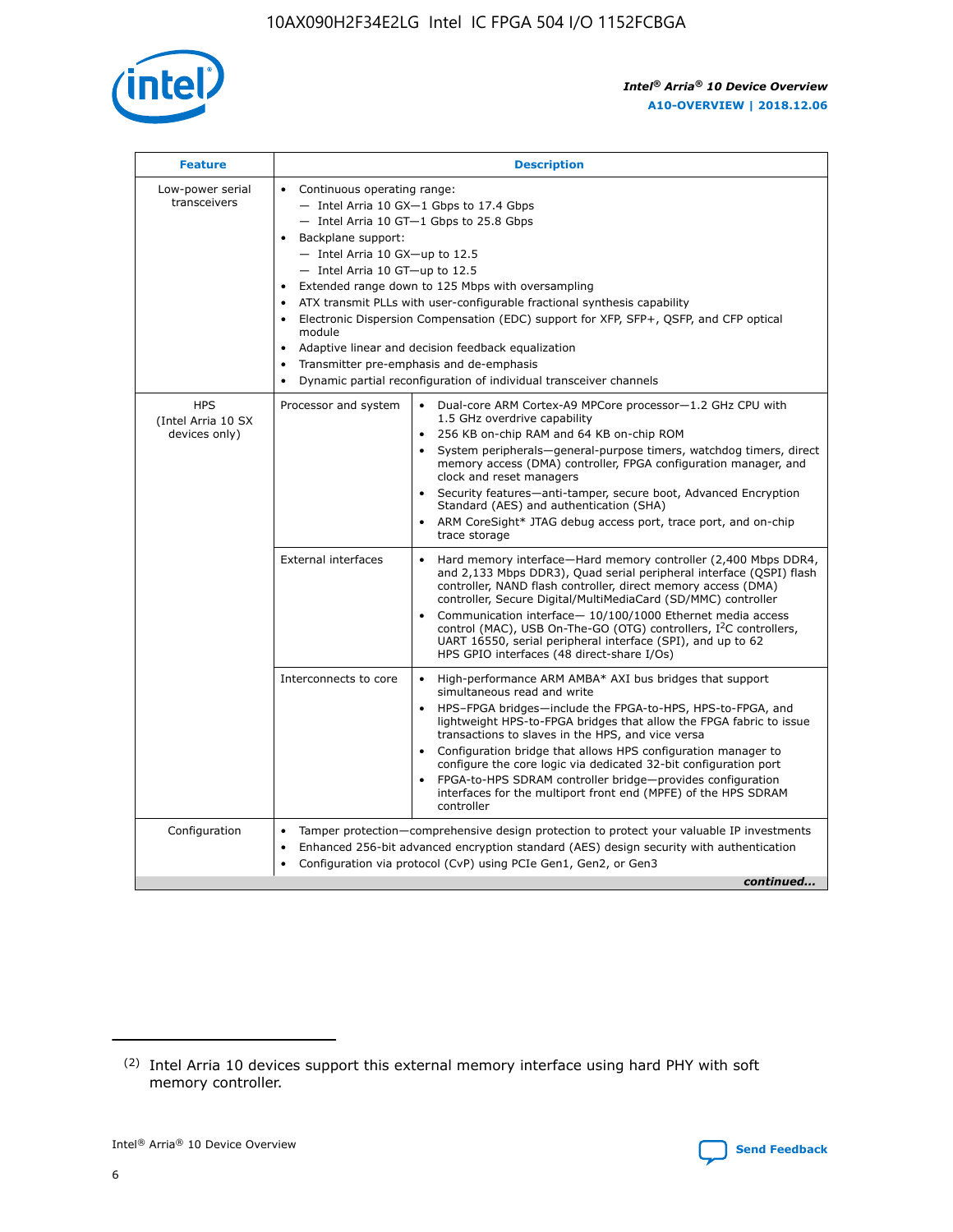

| <b>Feature</b>     | <b>Description</b>                                                                                                                                                                                               |
|--------------------|------------------------------------------------------------------------------------------------------------------------------------------------------------------------------------------------------------------|
|                    | Dynamic reconfiguration of the transceivers and PLLs<br>Fine-grained partial reconfiguration of the core fabric<br>Active Serial x4 Interface<br>$\bullet$                                                       |
| Power management   | SmartVID<br>Low static power device options<br>Programmable Power Technology<br>Intel Quartus <sup>®</sup> Prime integrated power analysis                                                                       |
| Software and tools | Intel Quartus Prime design suite<br>Transceiver toolkit<br>Platform Designer system integration tool<br>DSP Builder for Intel FPGAs<br>OpenCL <sup>™</sup> support<br>Intel SoC FPGA Embedded Design Suite (EDS) |

## **Related Information**

[Intel Arria 10 Transceiver PHY Overview](https://www.intel.com/content/www/us/en/programmable/documentation/nik1398707230472.html#nik1398706768037) Provides details on Intel Arria 10 transceivers.

# **Intel Arria 10 Device Variants and Packages**

#### **Table 4. Device Variants for the Intel Arria 10 Device Family**

| <b>Variant</b>    | <b>Description</b>                                                                                                                                                                                                     |
|-------------------|------------------------------------------------------------------------------------------------------------------------------------------------------------------------------------------------------------------------|
| Intel Arria 10 GX | FPGA featuring 17.4 Gbps transceivers for short reach applications with 12.5 backplane driving<br>capability.                                                                                                          |
| Intel Arria 10 GT | FPGA featuring:<br>17.4 Gbps transceivers for short reach applications with 12.5 backplane driving capability.<br>25.8 Gbps transceivers for supporting CAUI-4 and CEI-25G applications with CFP2 and CFP4<br>modules. |
| Intel Arria 10 SX | SoC integrating ARM-based HPS and FPGA featuring 17.4 Gbps transceivers for short reach<br>applications with 12.5 backplane driving capability.                                                                        |

# **Intel Arria 10 GX**

This section provides the available options, maximum resource counts, and package plan for the Intel Arria 10 GX devices.

The information in this section is correct at the time of publication. For the latest information and to get more details, refer to the Intel FPGA Product Selector.

#### **Related Information**

#### [Intel FPGA Product Selector](http://www.altera.com/products/selector/psg-selector.html) Provides the latest information on Intel products.

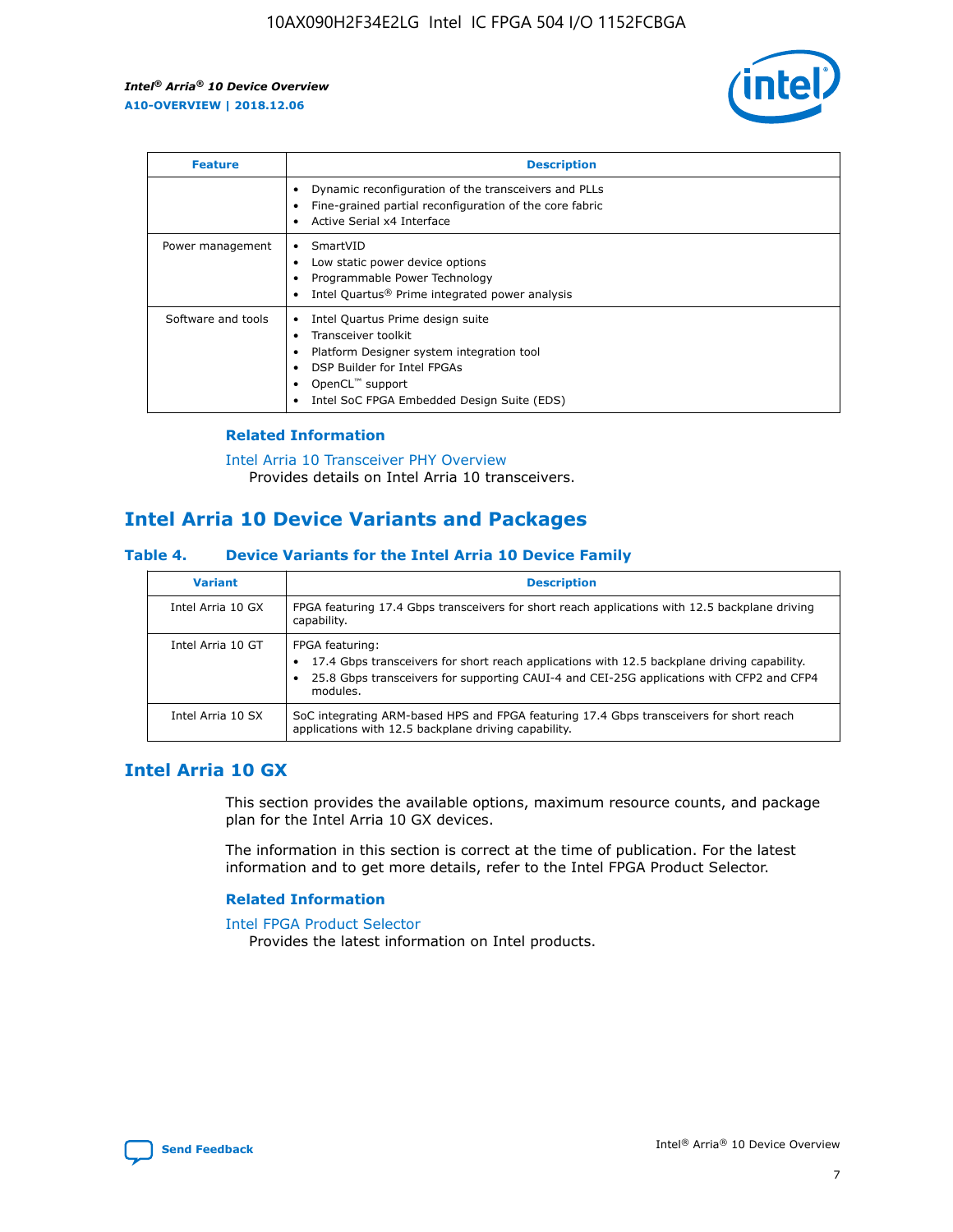

# **Available Options**





#### **Related Information**

[Transceiver Performance for Intel Arria 10 GX/SX Devices](https://www.intel.com/content/www/us/en/programmable/documentation/mcn1413182292568.html#mcn1413213965502) Provides more information about the transceiver speed grade.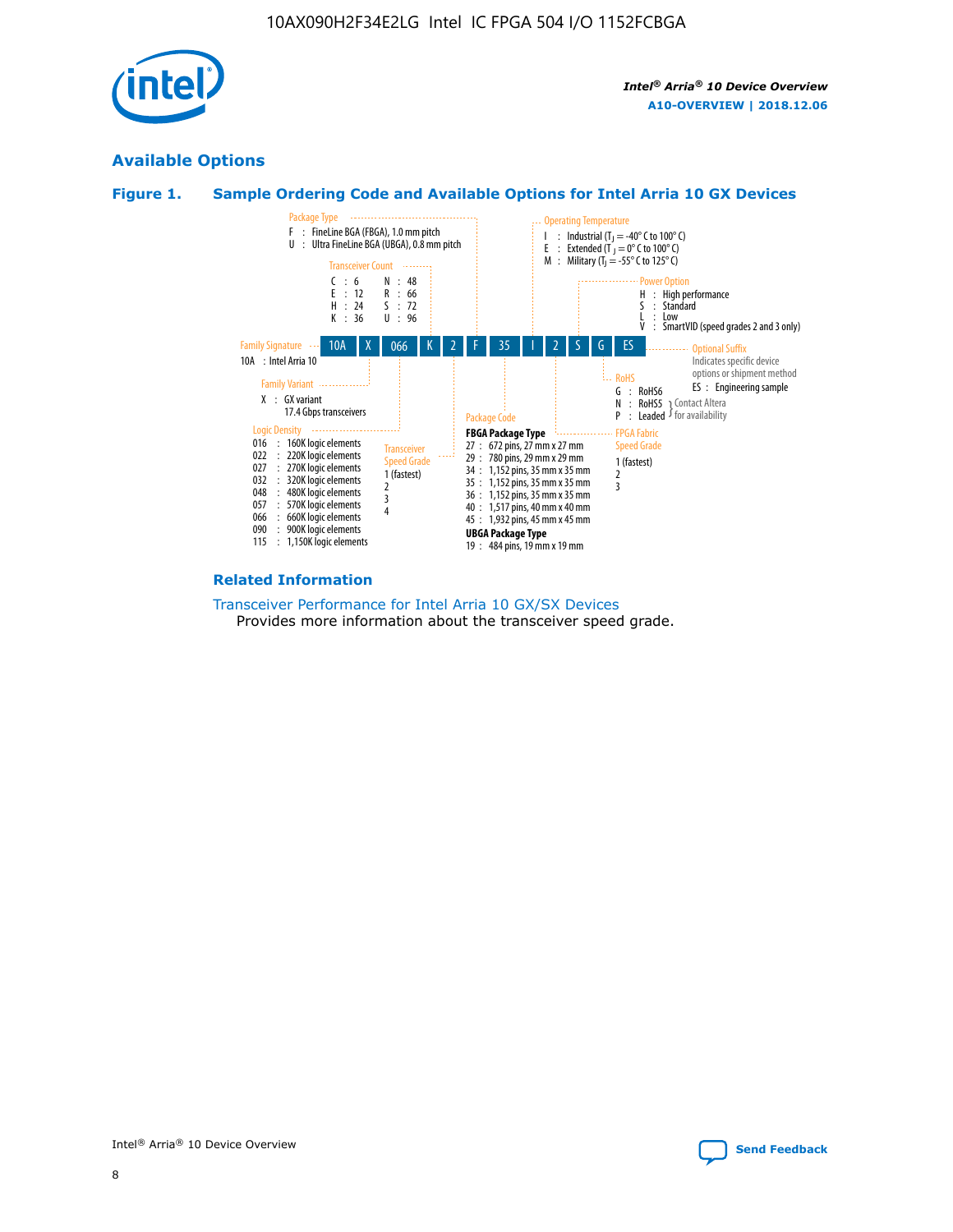

# **Maximum Resources**

#### **Table 5. Maximum Resource Counts for Intel Arria 10 GX Devices (GX 160, GX 220, GX 270, GX 320, and GX 480)**

| <b>Resource</b>              |                         | <b>Product Line</b> |                                                 |                |                |                |  |  |
|------------------------------|-------------------------|---------------------|-------------------------------------------------|----------------|----------------|----------------|--|--|
|                              |                         | <b>GX 160</b>       | <b>GX 220</b><br><b>GX 270</b><br><b>GX 320</b> |                |                | <b>GX 480</b>  |  |  |
| Logic Elements (LE) (K)      |                         | 160                 | 220                                             | 270            | 320            | 480            |  |  |
| <b>ALM</b>                   |                         | 61,510              | 80,330                                          | 101,620        | 119,900        | 183,590        |  |  |
| Register                     |                         | 246,040             | 406,480<br>321,320                              |                | 479,600        | 734,360        |  |  |
| Memory (Kb)                  | M <sub>20</sub> K       | 8,800               | 11,740                                          | 15,000         | 17,820         | 28,620         |  |  |
|                              | <b>MLAB</b>             | 1,050               | 1,690                                           | 2,452          | 2,727          | 4,164          |  |  |
| Variable-precision DSP Block |                         | 156                 | 192                                             | 830            | 985            | 1,368          |  |  |
| 18 x 19 Multiplier           |                         | 312                 | 384                                             | 1,970<br>1,660 |                | 2,736          |  |  |
| PLL                          | Fractional<br>Synthesis | 6                   | 6                                               | 8              | 8              | 12             |  |  |
|                              | I/O                     | 6                   | 6                                               | 8              | 8              | 12             |  |  |
| 17.4 Gbps Transceiver        |                         | 12                  | 12                                              | 24             | 24             | 36             |  |  |
| GPIO <sup>(3)</sup>          |                         | 288                 | 288                                             | 384<br>384     |                | 492            |  |  |
| LVDS Pair $(4)$              |                         | 120                 | 120                                             | 168            | 168            | 222            |  |  |
| PCIe Hard IP Block           |                         | 1                   | 1                                               | 2              | $\overline{2}$ | $\overline{2}$ |  |  |
| Hard Memory Controller       |                         | 6                   | 6                                               | 8              | 8              | 12             |  |  |

<sup>(4)</sup> Each LVDS I/O pair can be used as differential input or output.



<sup>(3)</sup> The number of GPIOs does not include transceiver I/Os. In the Intel Quartus Prime software, the number of user I/Os includes transceiver I/Os.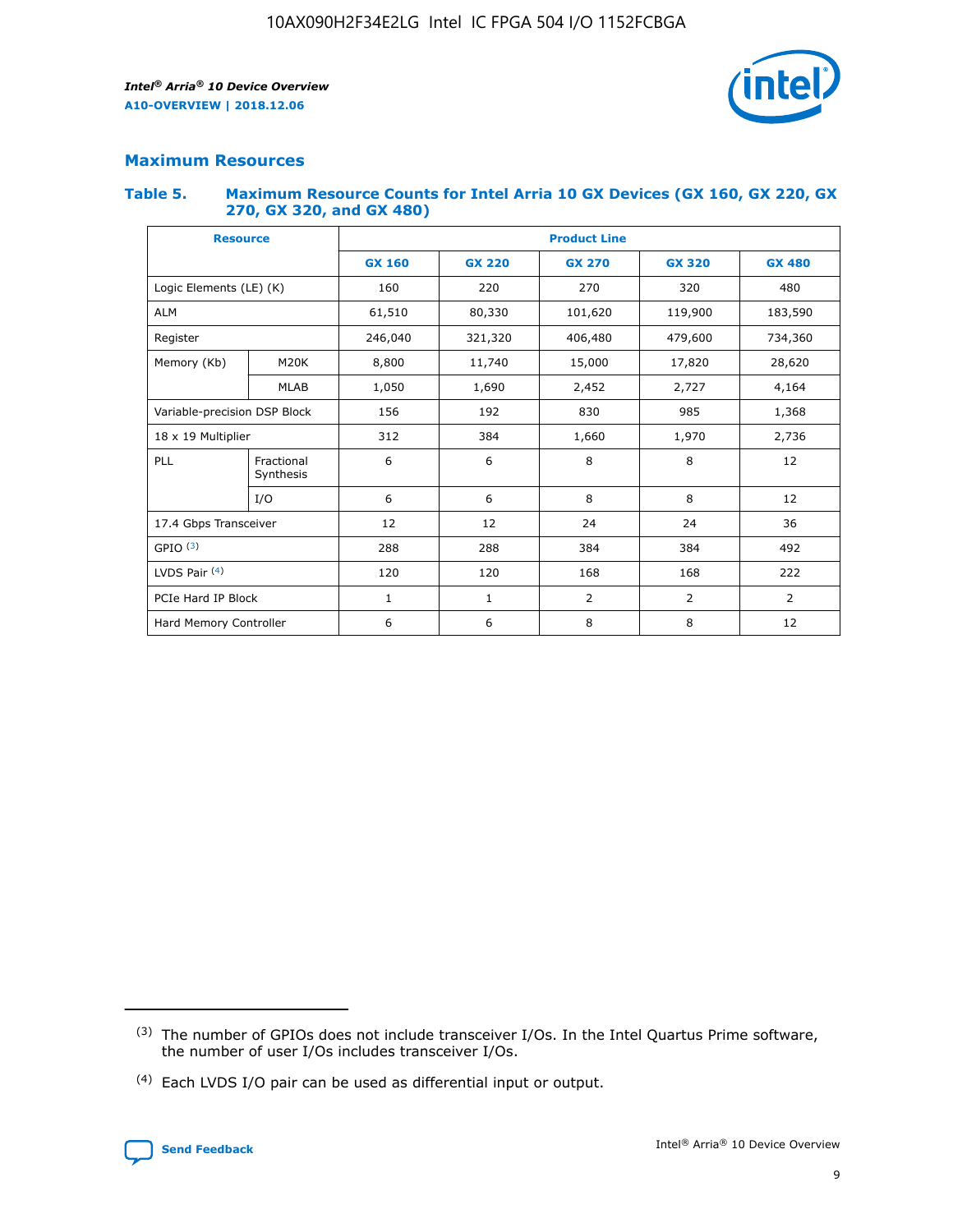

## **Table 6. Maximum Resource Counts for Intel Arria 10 GX Devices (GX 570, GX 660, GX 900, and GX 1150)**

|                              | <b>Resource</b>         | <b>Product Line</b> |                |                |                |  |  |  |
|------------------------------|-------------------------|---------------------|----------------|----------------|----------------|--|--|--|
|                              |                         | <b>GX 570</b>       | <b>GX 660</b>  | <b>GX 900</b>  | <b>GX 1150</b> |  |  |  |
| Logic Elements (LE) (K)      |                         | 570                 | 660            | 900            | 1,150          |  |  |  |
| <b>ALM</b>                   |                         | 217,080             | 251,680        | 339,620        | 427,200        |  |  |  |
| Register                     |                         | 868,320             | 1,006,720      |                | 1,708,800      |  |  |  |
| Memory (Kb)                  | <b>M20K</b>             | 36,000              | 42,620         | 48,460         | 54,260         |  |  |  |
|                              | <b>MLAB</b>             | 5,096               | 5,788          | 9,386          | 12,984         |  |  |  |
| Variable-precision DSP Block |                         | 1,523               | 1,687          | 1,518          | 1,518          |  |  |  |
| $18 \times 19$ Multiplier    |                         | 3,046               | 3,374          | 3,036          | 3,036          |  |  |  |
| PLL                          | Fractional<br>Synthesis | 16                  | 16             | 32             | 32             |  |  |  |
|                              | I/O                     | 16                  | 16             | 16             | 16             |  |  |  |
| 17.4 Gbps Transceiver        |                         | 48                  | 48<br>96       |                | 96             |  |  |  |
| GPIO <sup>(3)</sup>          |                         | 696                 | 696            | 768            | 768            |  |  |  |
| LVDS Pair $(4)$              |                         | 324                 | 324            | 384            | 384            |  |  |  |
| PCIe Hard IP Block           |                         | 2                   | $\overline{2}$ | $\overline{4}$ | $\overline{4}$ |  |  |  |
| Hard Memory Controller       |                         | 16                  | 16             | 16             | 16             |  |  |  |

# **Package Plan**

# **Table 7. Package Plan for Intel Arria 10 GX Devices (U19, F27, and F29)**

Refer to I/O and High Speed I/O in Intel Arria 10 Devices chapter for the number of 3 V I/O, LVDS I/O, and LVDS channels in each device package.

| <b>Product Line</b> | U <sub>19</sub><br>$(19 \text{ mm} \times 19 \text{ mm})$<br>484-pin UBGA) |          |             |         | <b>F27</b><br>(27 mm × 27 mm,<br>672-pin FBGA) |             | <b>F29</b><br>(29 mm × 29 mm,<br>780-pin FBGA) |          |             |  |
|---------------------|----------------------------------------------------------------------------|----------|-------------|---------|------------------------------------------------|-------------|------------------------------------------------|----------|-------------|--|
|                     | 3 V I/O                                                                    | LVDS I/O | <b>XCVR</b> | 3 V I/O | LVDS I/O                                       | <b>XCVR</b> | 3 V I/O                                        | LVDS I/O | <b>XCVR</b> |  |
| GX 160              | 48                                                                         | 192      | 6           | 48      | 192                                            | 12          | 48                                             | 240      | 12          |  |
| GX 220              | 48                                                                         | 192      | 6           | 48      | 192                                            | 12          | 48                                             | 240      | 12          |  |
| GX 270              |                                                                            |          |             | 48      | 192                                            | 12          | 48                                             | 312      | 12          |  |
| GX 320              |                                                                            |          |             | 48      | 192                                            | 12          | 48                                             | 312      | 12          |  |
| GX 480              |                                                                            |          |             |         |                                                |             | 48                                             | 312      | 12          |  |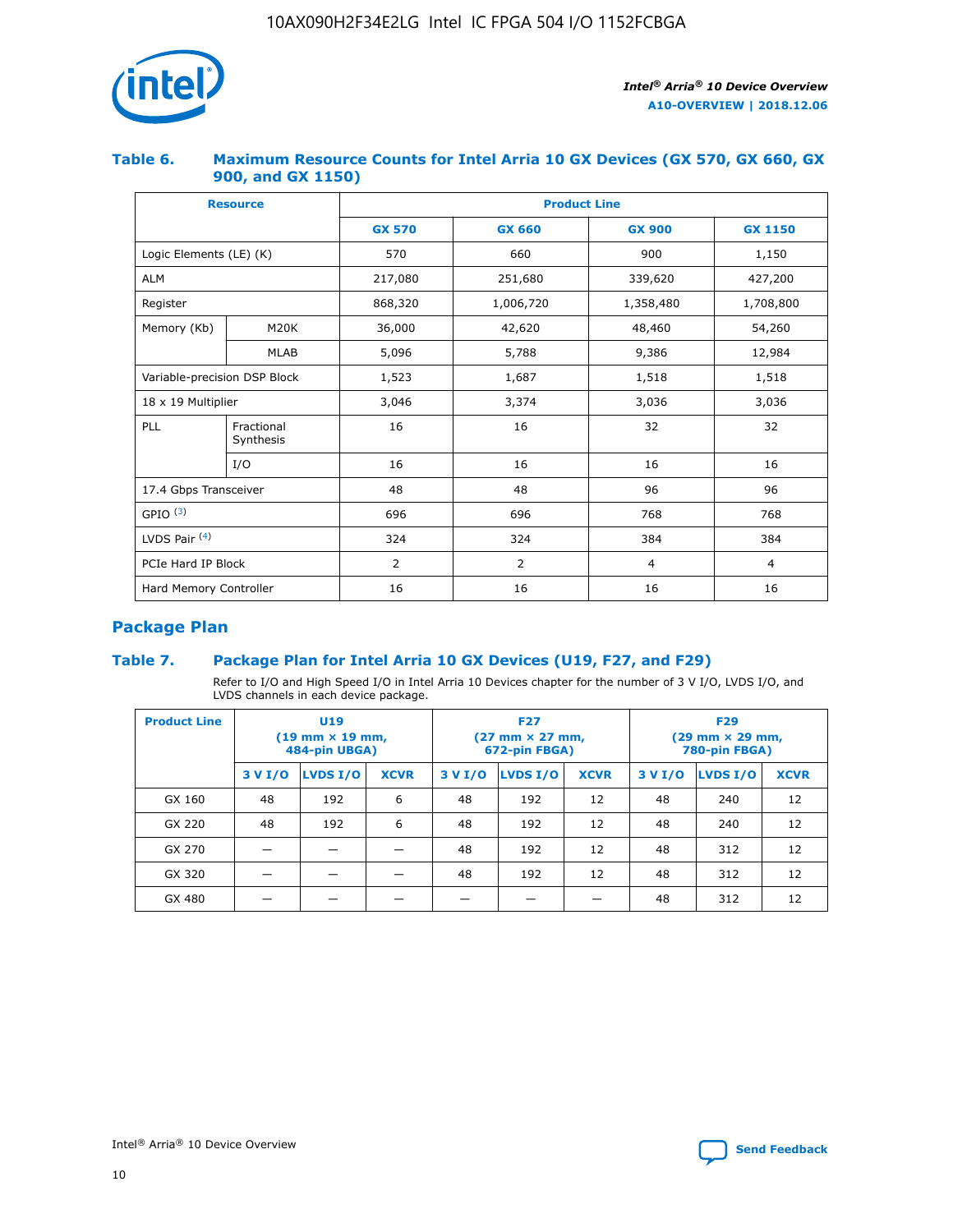

#### **Table 8. Package Plan for Intel Arria 10 GX Devices (F34, F35, NF40, and KF40)**

Refer to I/O and High Speed I/O in Intel Arria 10 Devices chapter for the number of 3 V I/O, LVDS I/O, and LVDS channels in each device package.

| <b>Product Line</b> | <b>F34</b><br>$(35 \text{ mm} \times 35 \text{ mm})$<br>1152-pin FBGA) |                    | <b>F35</b><br>$(35 \text{ mm} \times 35 \text{ mm})$<br><b>1152-pin FBGA)</b> |           | <b>KF40</b><br>$(40$ mm $\times$ 40 mm,<br>1517-pin FBGA) |             |           | <b>NF40</b><br>$(40$ mm $\times$ 40 mm,<br><b>1517-pin FBGA)</b> |             |            |                    |             |
|---------------------|------------------------------------------------------------------------|--------------------|-------------------------------------------------------------------------------|-----------|-----------------------------------------------------------|-------------|-----------|------------------------------------------------------------------|-------------|------------|--------------------|-------------|
|                     | 3V<br>I/O                                                              | <b>LVDS</b><br>I/O | <b>XCVR</b>                                                                   | 3V<br>I/O | <b>LVDS</b><br>I/O                                        | <b>XCVR</b> | 3V<br>I/O | <b>LVDS</b><br>I/O                                               | <b>XCVR</b> | 3 V<br>I/O | <b>LVDS</b><br>I/O | <b>XCVR</b> |
| GX 270              | 48                                                                     | 336                | 24                                                                            | 48        | 336                                                       | 24          |           |                                                                  |             |            |                    |             |
| GX 320              | 48                                                                     | 336                | 24                                                                            | 48        | 336                                                       | 24          |           |                                                                  |             |            |                    |             |
| GX 480              | 48                                                                     | 444                | 24                                                                            | 48        | 348                                                       | 36          |           |                                                                  |             |            |                    |             |
| GX 570              | 48                                                                     | 444                | 24                                                                            | 48        | 348                                                       | 36          | 96        | 600                                                              | 36          | 48         | 540                | 48          |
| GX 660              | 48                                                                     | 444                | 24                                                                            | 48        | 348                                                       | 36          | 96        | 600                                                              | 36          | 48         | 540                | 48          |
| GX 900              |                                                                        | 504                | 24                                                                            | -         |                                                           |             |           |                                                                  |             |            | 600                | 48          |
| GX 1150             |                                                                        | 504                | 24                                                                            |           |                                                           |             |           |                                                                  |             |            | 600                | 48          |

#### **Table 9. Package Plan for Intel Arria 10 GX Devices (RF40, NF45, SF45, and UF45)**

Refer to I/O and High Speed I/O in Intel Arria 10 Devices chapter for the number of 3 V I/O, LVDS I/O, and LVDS channels in each device package.

| <b>Product Line</b> | <b>RF40</b><br>$(40$ mm $\times$ 40 mm,<br>1517-pin FBGA) |                    |             | <b>NF45</b><br>$(45 \text{ mm} \times 45 \text{ mm})$<br><b>1932-pin FBGA)</b> |                    |             | <b>SF45</b><br>$(45 \text{ mm} \times 45 \text{ mm})$<br><b>1932-pin FBGA)</b> |                    |             | <b>UF45</b><br>$(45 \text{ mm} \times 45 \text{ mm})$<br><b>1932-pin FBGA)</b> |                    |             |
|---------------------|-----------------------------------------------------------|--------------------|-------------|--------------------------------------------------------------------------------|--------------------|-------------|--------------------------------------------------------------------------------|--------------------|-------------|--------------------------------------------------------------------------------|--------------------|-------------|
|                     | 3V<br>I/O                                                 | <b>LVDS</b><br>I/O | <b>XCVR</b> | 3 V<br>I/O                                                                     | <b>LVDS</b><br>I/O | <b>XCVR</b> | 3 V<br>I/O                                                                     | <b>LVDS</b><br>I/O | <b>XCVR</b> | 3V<br>I/O                                                                      | <b>LVDS</b><br>I/O | <b>XCVR</b> |
| GX 900              |                                                           | 342                | 66          | _                                                                              | 768                | 48          |                                                                                | 624                | 72          |                                                                                | 480                | 96          |
| GX 1150             |                                                           | 342                | 66          | _                                                                              | 768                | 48          |                                                                                | 624                | 72          |                                                                                | 480                | 96          |

#### **Related Information**

[I/O and High-Speed Differential I/O Interfaces in Intel Arria 10 Devices chapter, Intel](https://www.intel.com/content/www/us/en/programmable/documentation/sam1403482614086.html#sam1403482030321) [Arria 10 Device Handbook](https://www.intel.com/content/www/us/en/programmable/documentation/sam1403482614086.html#sam1403482030321)

Provides the number of 3 V and LVDS I/Os, and LVDS channels for each Intel Arria 10 device package.

# **Intel Arria 10 GT**

This section provides the available options, maximum resource counts, and package plan for the Intel Arria 10 GT devices.

The information in this section is correct at the time of publication. For the latest information and to get more details, refer to the Intel FPGA Product Selector.

#### **Related Information**

#### [Intel FPGA Product Selector](http://www.altera.com/products/selector/psg-selector.html)

Provides the latest information on Intel products.

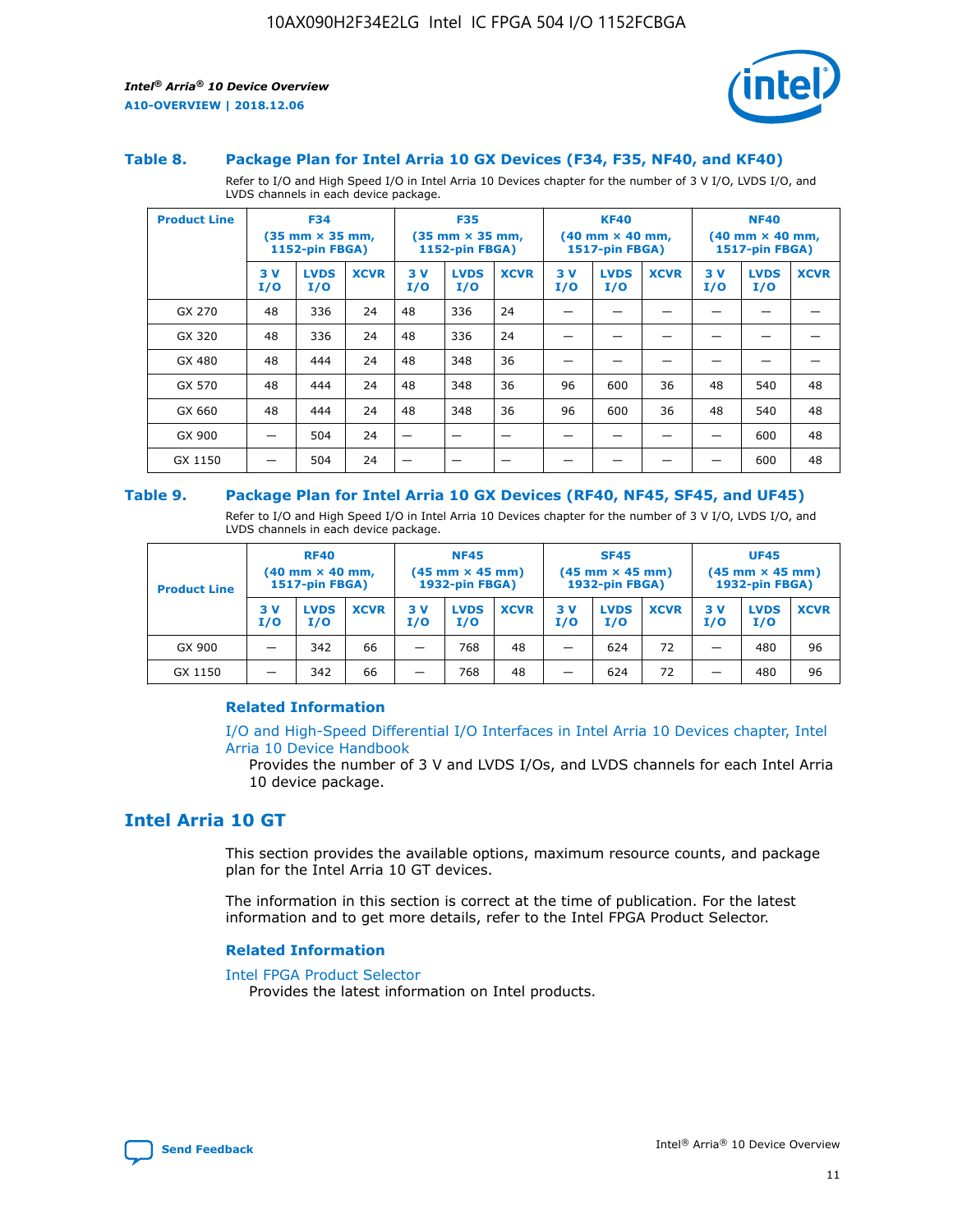

# **Available Options**

# **Figure 2. Sample Ordering Code and Available Options for Intel Arria 10 GT Devices**

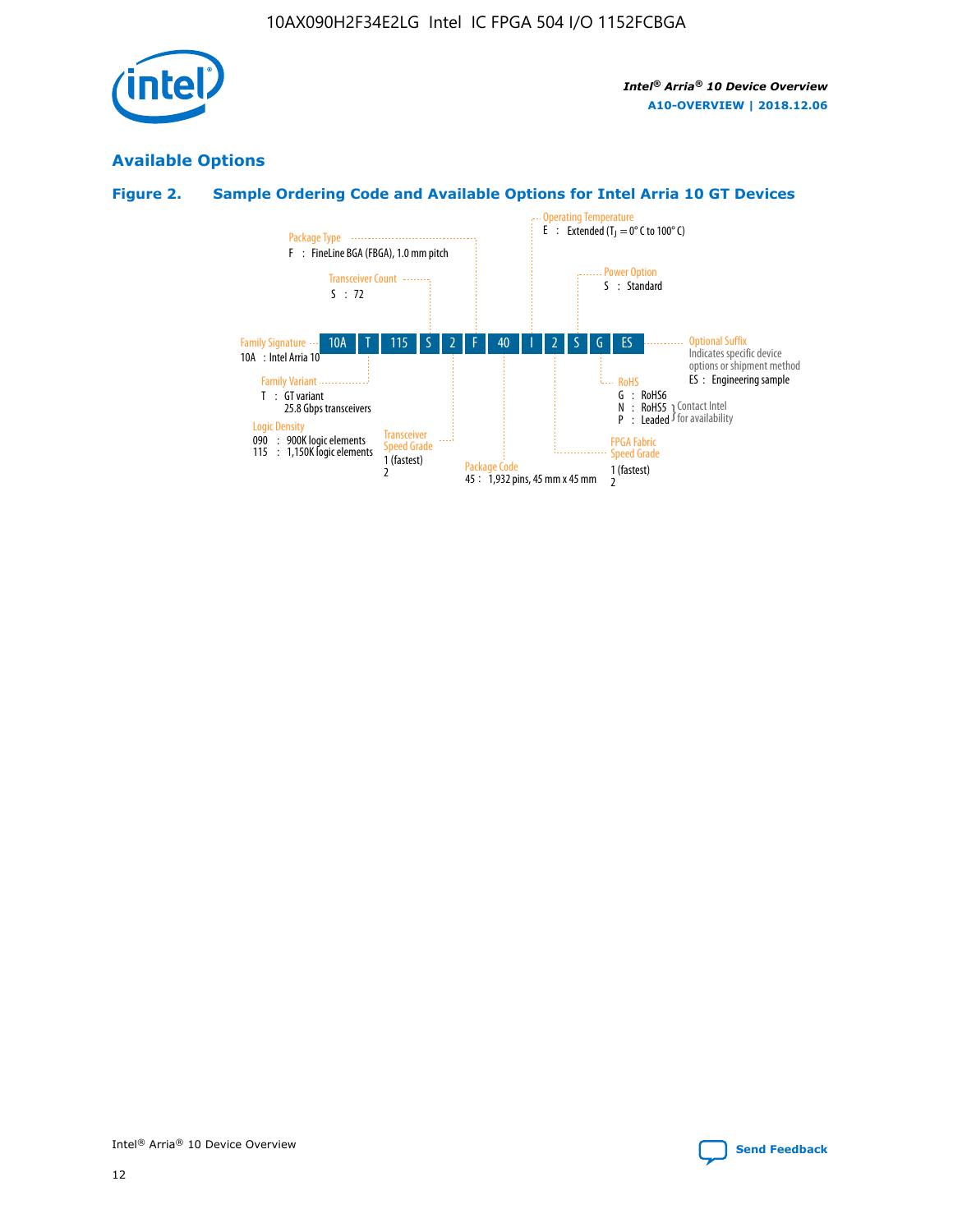

## **Maximum Resources**

#### **Table 10. Maximum Resource Counts for Intel Arria 10 GT Devices**

| <b>Resource</b>              |                      |                | <b>Product Line</b> |
|------------------------------|----------------------|----------------|---------------------|
|                              |                      | <b>GT 900</b>  | GT 1150             |
| Logic Elements (LE) (K)      |                      | 900            | 1,150               |
| <b>ALM</b>                   |                      | 339,620        | 427,200             |
| Register                     |                      | 1,358,480      | 1,708,800           |
| Memory (Kb)                  | M <sub>20</sub> K    |                | 54,260              |
|                              | <b>MLAB</b>          | 9,386          | 12,984              |
| Variable-precision DSP Block |                      | 1,518          | 1,518               |
| 18 x 19 Multiplier           |                      | 3,036          | 3,036               |
| PLL                          | Fractional Synthesis | 32             | 32                  |
|                              | I/O                  | 16             | 16                  |
| Transceiver                  | 17.4 Gbps            | 72(5)          | 72(5)               |
|                              | 25.8 Gbps            | 6              | 6                   |
| GPIO <sup>(6)</sup>          |                      | 624            | 624                 |
| LVDS Pair $(7)$              |                      | 312            | 312                 |
| PCIe Hard IP Block           |                      | $\overline{4}$ | $\overline{4}$      |
| Hard Memory Controller       |                      | 16             | 16                  |

#### **Related Information**

#### [Intel Arria 10 GT Channel Usage](https://www.intel.com/content/www/us/en/programmable/documentation/nik1398707230472.html#nik1398707008178)

Configuring GT/GX channels in Intel Arria 10 GT devices.

## **Package Plan**

#### **Table 11. Package Plan for Intel Arria 10 GT Devices**

Refer to I/O and High Speed I/O in Intel Arria 10 Devices chapter for the number of 3 V I/O, LVDS I/O, and LVDS channels in each device package.

| <b>Product Line</b> | <b>SF45</b><br>(45 mm × 45 mm, 1932-pin FBGA) |                 |             |  |  |  |  |
|---------------------|-----------------------------------------------|-----------------|-------------|--|--|--|--|
|                     | 3 V I/O                                       | <b>LVDS I/O</b> | <b>XCVR</b> |  |  |  |  |
| GT 900              |                                               | 624             | 72          |  |  |  |  |
| GT 1150             |                                               | 624             |             |  |  |  |  |

<sup>(7)</sup> Each LVDS I/O pair can be used as differential input or output.



 $(5)$  If all 6 GT channels are in use, 12 of the GX channels are not usable.

<sup>(6)</sup> The number of GPIOs does not include transceiver I/Os. In the Intel Quartus Prime software, the number of user I/Os includes transceiver I/Os.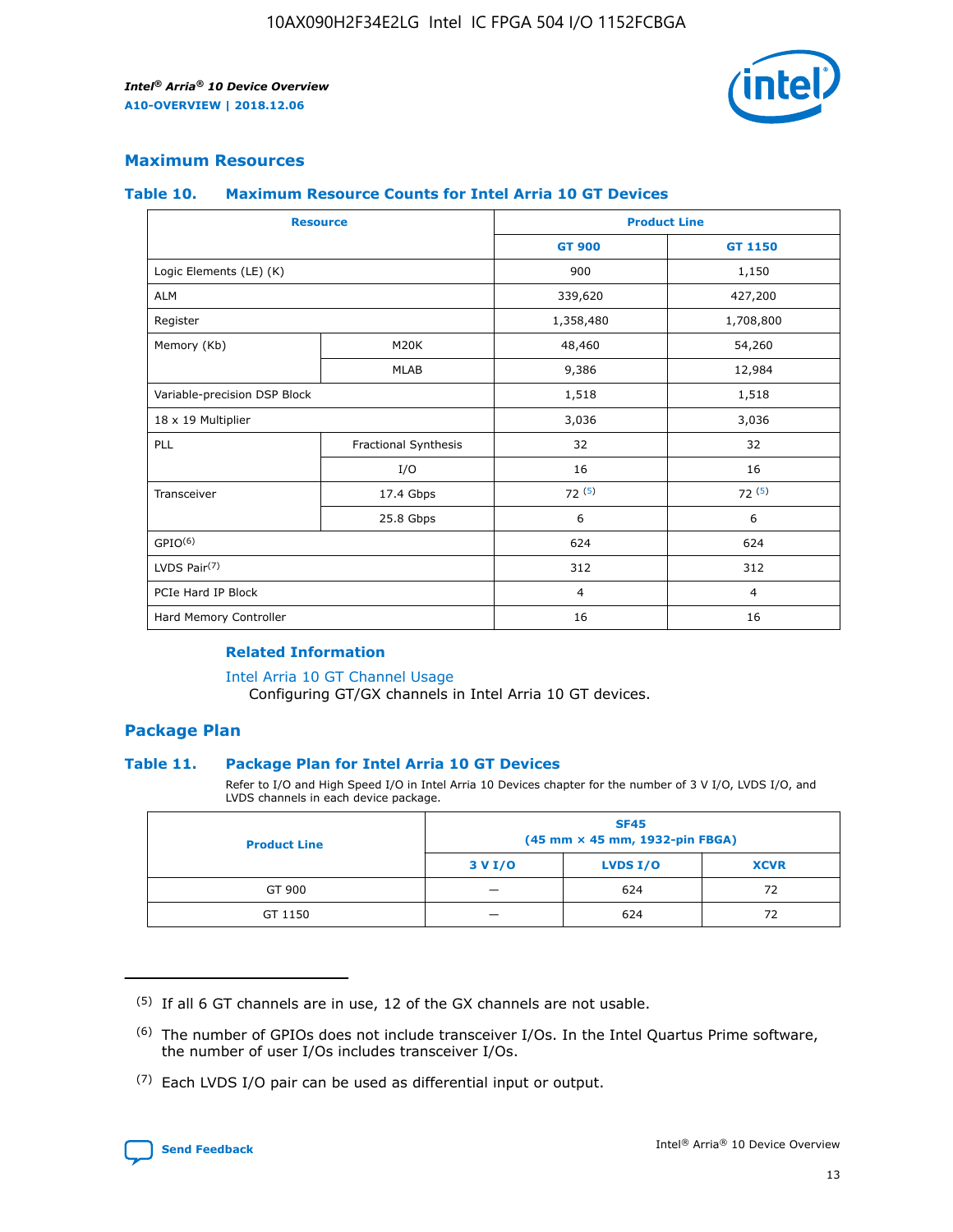

#### **Related Information**

[I/O and High-Speed Differential I/O Interfaces in Intel Arria 10 Devices chapter, Intel](https://www.intel.com/content/www/us/en/programmable/documentation/sam1403482614086.html#sam1403482030321) [Arria 10 Device Handbook](https://www.intel.com/content/www/us/en/programmable/documentation/sam1403482614086.html#sam1403482030321)

Provides the number of 3 V and LVDS I/Os, and LVDS channels for each Intel Arria 10 device package.

# **Intel Arria 10 SX**

This section provides the available options, maximum resource counts, and package plan for the Intel Arria 10 SX devices.

The information in this section is correct at the time of publication. For the latest information and to get more details, refer to the Intel FPGA Product Selector.

#### **Related Information**

[Intel FPGA Product Selector](http://www.altera.com/products/selector/psg-selector.html) Provides the latest information on Intel products.

#### **Available Options**

#### **Figure 3. Sample Ordering Code and Available Options for Intel Arria 10 SX Devices**



#### **Related Information**

[Transceiver Performance for Intel Arria 10 GX/SX Devices](https://www.intel.com/content/www/us/en/programmable/documentation/mcn1413182292568.html#mcn1413213965502) Provides more information about the transceiver speed grade.

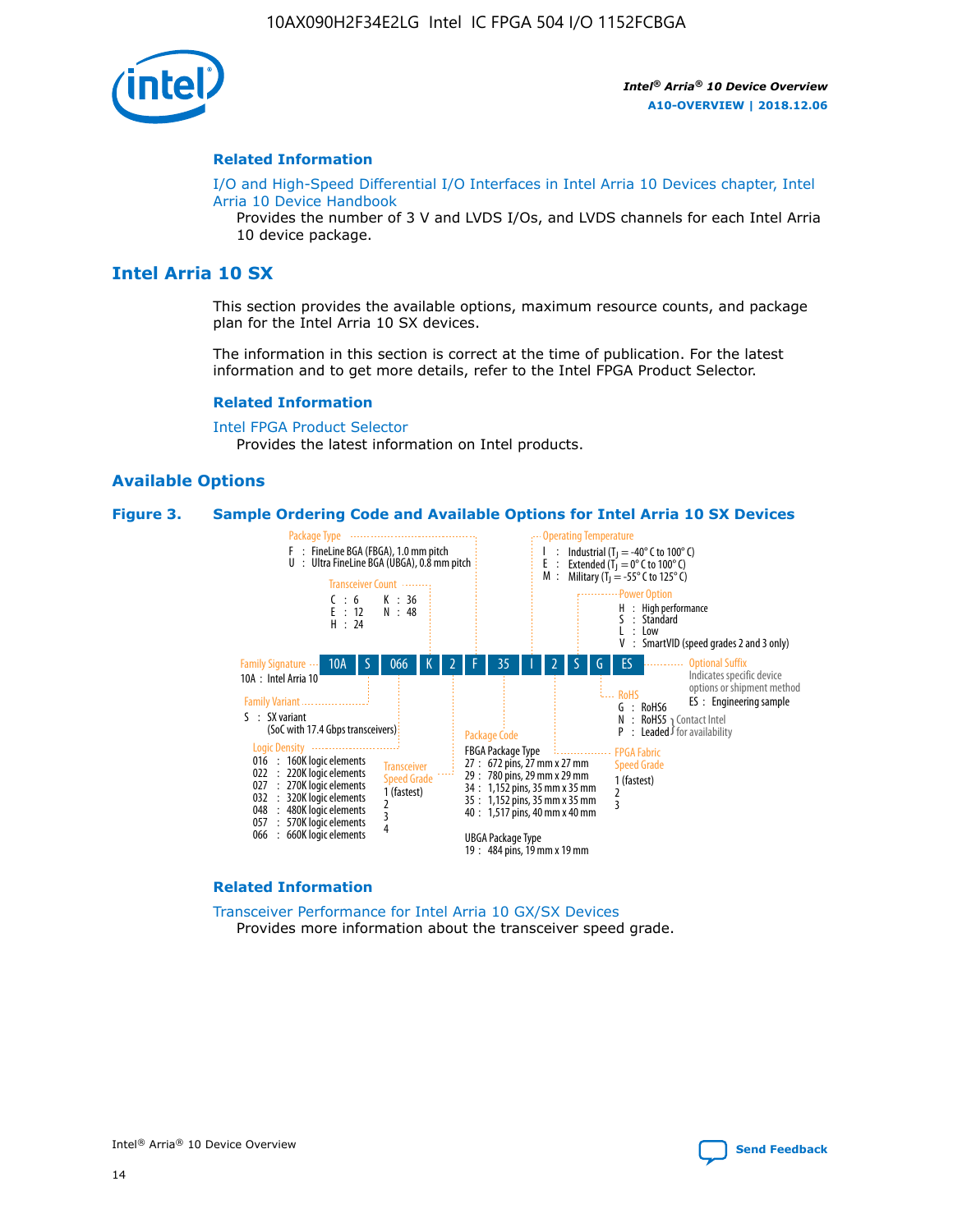

# **Maximum Resources**

#### **Table 12. Maximum Resource Counts for Intel Arria 10 SX Devices**

| <b>Resource</b>                   |                         |               |               |                | <b>Product Line</b> |                |                |                |
|-----------------------------------|-------------------------|---------------|---------------|----------------|---------------------|----------------|----------------|----------------|
|                                   |                         | <b>SX 160</b> | <b>SX 220</b> | <b>SX 270</b>  | <b>SX 320</b>       | <b>SX 480</b>  | <b>SX 570</b>  | <b>SX 660</b>  |
| Logic Elements (LE) (K)           |                         | 160           | 220           | 270            | 320                 | 480            | 570            | 660            |
| <b>ALM</b>                        |                         | 61,510        | 80,330        | 101,620        | 119,900             | 183,590        | 217,080        | 251,680        |
| Register                          |                         | 246,040       | 321,320       | 406,480        | 479,600             | 734,360        | 868,320        | 1,006,720      |
| Memory (Kb)                       | M <sub>20</sub> K       | 8,800         | 11,740        | 15,000         | 17,820              | 28,620         | 36,000         | 42,620         |
|                                   | <b>MLAB</b>             | 1,050         | 1,690         | 2,452          | 2,727               | 4,164          | 5,096          | 5,788          |
| Variable-precision DSP Block      |                         | 156           | 192           | 830            | 985                 | 1,368          | 1,523          | 1,687          |
| 18 x 19 Multiplier                |                         | 312           | 384           | 1,660          | 1,970               | 2,736          | 3,046          | 3,374          |
| <b>PLL</b>                        | Fractional<br>Synthesis | 6             | 6             | 8              | 8                   | 12             | 16             | 16             |
|                                   | I/O                     | 6             | 6             | 8              | 8                   | 12             | 16             | 16             |
| 17.4 Gbps Transceiver             |                         | 12            | 12            | 24             | 24                  | 36             | 48             | 48             |
| GPIO <sup>(8)</sup>               |                         | 288           | 288           | 384            | 384                 | 492            | 696            | 696            |
| LVDS Pair $(9)$                   |                         | 120           | 120           | 168            | 168                 | 174            | 324            | 324            |
|                                   | PCIe Hard IP Block      |               | $\mathbf{1}$  | $\overline{2}$ | $\overline{2}$      | $\overline{2}$ | $\overline{2}$ | $\overline{2}$ |
| Hard Memory Controller            |                         | 6             | 6             | 8              | 8                   | 12             | 16             | 16             |
| ARM Cortex-A9 MPCore<br>Processor |                         | Yes           | Yes           | Yes            | Yes                 | Yes            | Yes            | Yes            |

# **Package Plan**

#### **Table 13. Package Plan for Intel Arria 10 SX Devices (U19, F27, F29, and F34)**

Refer to I/O and High Speed I/O in Intel Arria 10 Devices chapter for the number of 3 V I/O, LVDS I/O, and LVDS channels in each device package.

| <b>Product Line</b> | U <sub>19</sub><br>$(19 \text{ mm} \times 19 \text{ mm})$<br>484-pin UBGA) |                    |             | <b>F27</b><br>$(27 \text{ mm} \times 27 \text{ mm})$ .<br>672-pin FBGA) |                    | <b>F29</b><br>$(29 \text{ mm} \times 29 \text{ mm})$ .<br>780-pin FBGA) |            |                    | <b>F34</b><br>$(35 \text{ mm} \times 35 \text{ mm})$<br><b>1152-pin FBGA)</b> |           |                    |             |
|---------------------|----------------------------------------------------------------------------|--------------------|-------------|-------------------------------------------------------------------------|--------------------|-------------------------------------------------------------------------|------------|--------------------|-------------------------------------------------------------------------------|-----------|--------------------|-------------|
|                     | 3V<br>I/O                                                                  | <b>LVDS</b><br>I/O | <b>XCVR</b> | 3V<br>I/O                                                               | <b>LVDS</b><br>I/O | <b>XCVR</b>                                                             | 3 V<br>I/O | <b>LVDS</b><br>I/O | <b>XCVR</b>                                                                   | 3V<br>I/O | <b>LVDS</b><br>I/O | <b>XCVR</b> |
| SX 160              | 48                                                                         | 144                | 6           | 48                                                                      | 192                | 12                                                                      | 48         | 240                | 12                                                                            |           |                    |             |
| SX 220              | 48                                                                         | 144                | 6           | 48                                                                      | 192                | 12                                                                      | 48         | 240                | 12                                                                            |           |                    |             |
| SX 270              |                                                                            |                    |             | 48                                                                      | 192                | 12                                                                      | 48         | 312                | 12                                                                            | 48        | 336                | 24          |
| SX 320              |                                                                            |                    |             | 48                                                                      | 192                | 12                                                                      | 48         | 312                | 12                                                                            | 48        | 336                | 24          |
|                     | continued                                                                  |                    |             |                                                                         |                    |                                                                         |            |                    |                                                                               |           |                    |             |

 $(8)$  The number of GPIOs does not include transceiver I/Os. In the Intel Quartus Prime software, the number of user I/Os includes transceiver I/Os.

 $(9)$  Each LVDS I/O pair can be used as differential input or output.

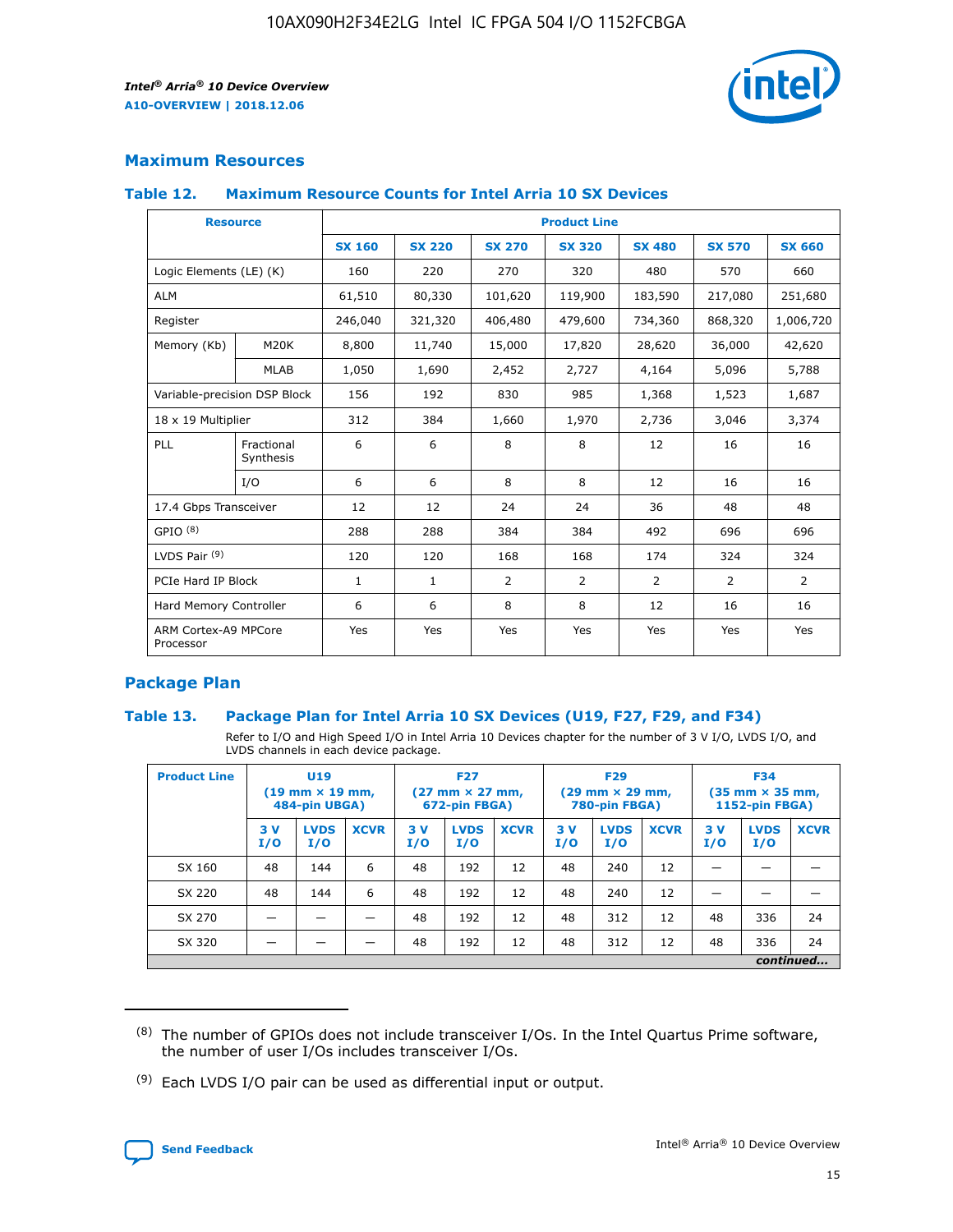

| <b>Product Line</b> | <b>U19</b><br>$(19 \text{ mm} \times 19 \text{ mm})$<br>484-pin UBGA) |                    | <b>F27</b><br>$(27 \text{ mm} \times 27 \text{ mm})$<br>672-pin FBGA) |           | <b>F29</b><br>$(29$ mm $\times$ 29 mm,<br>780-pin FBGA) |             |           | <b>F34</b><br>$(35$ mm $\times$ 35 mm,<br><b>1152-pin FBGA)</b> |             |            |                    |             |
|---------------------|-----------------------------------------------------------------------|--------------------|-----------------------------------------------------------------------|-----------|---------------------------------------------------------|-------------|-----------|-----------------------------------------------------------------|-------------|------------|--------------------|-------------|
|                     | 3 V<br>I/O                                                            | <b>LVDS</b><br>I/O | <b>XCVR</b>                                                           | 3V<br>I/O | <b>LVDS</b><br>I/O                                      | <b>XCVR</b> | 3V<br>I/O | <b>LVDS</b><br>I/O                                              | <b>XCVR</b> | 3 V<br>I/O | <b>LVDS</b><br>I/O | <b>XCVR</b> |
| SX 480              |                                                                       |                    |                                                                       |           |                                                         |             | 48        | 312                                                             | 12          | 48         | 444                | 24          |
| SX 570              |                                                                       |                    |                                                                       |           |                                                         |             |           |                                                                 |             | 48         | 444                | 24          |
| SX 660              |                                                                       |                    |                                                                       |           |                                                         |             |           |                                                                 |             | 48         | 444                | 24          |

## **Table 14. Package Plan for Intel Arria 10 SX Devices (F35, KF40, and NF40)**

Refer to I/O and High Speed I/O in Intel Arria 10 Devices chapter for the number of 3 V I/O, LVDS I/O, and LVDS channels in each device package.

| <b>Product Line</b> | <b>F35</b><br>(35 mm × 35 mm,<br><b>1152-pin FBGA)</b> |          |             |         | <b>KF40</b><br>(40 mm × 40 mm,<br>1517-pin FBGA) |    | <b>NF40</b><br>$(40 \text{ mm} \times 40 \text{ mm})$<br>1517-pin FBGA) |          |             |  |
|---------------------|--------------------------------------------------------|----------|-------------|---------|--------------------------------------------------|----|-------------------------------------------------------------------------|----------|-------------|--|
|                     | 3 V I/O                                                | LVDS I/O | <b>XCVR</b> | 3 V I/O | <b>LVDS I/O</b><br><b>XCVR</b>                   |    |                                                                         | LVDS I/O | <b>XCVR</b> |  |
| SX 270              | 48                                                     | 336      | 24          |         |                                                  |    |                                                                         |          |             |  |
| SX 320              | 48                                                     | 336      | 24          |         |                                                  |    |                                                                         |          |             |  |
| SX 480              | 48                                                     | 348      | 36          |         |                                                  |    |                                                                         |          |             |  |
| SX 570              | 48                                                     | 348      | 36          | 96      | 600                                              | 36 | 48                                                                      | 540      | 48          |  |
| SX 660              | 48                                                     | 348      | 36          | 96      | 600                                              | 36 | 48                                                                      | 540      | 48          |  |

# **Related Information**

[I/O and High-Speed Differential I/O Interfaces in Intel Arria 10 Devices chapter, Intel](https://www.intel.com/content/www/us/en/programmable/documentation/sam1403482614086.html#sam1403482030321) [Arria 10 Device Handbook](https://www.intel.com/content/www/us/en/programmable/documentation/sam1403482614086.html#sam1403482030321)

Provides the number of 3 V and LVDS I/Os, and LVDS channels for each Intel Arria 10 device package.

Intel<sup>®</sup> Arria<sup>®</sup> 10 Device Overview **[Send Feedback](mailto:FPGAtechdocfeedback@intel.com?subject=Feedback%20on%20Intel%20Arria%2010%20Device%20Overview%20(A10-OVERVIEW%202018.12.06)&body=We%20appreciate%20your%20feedback.%20In%20your%20comments,%20also%20specify%20the%20page%20number%20or%20paragraph.%20Thank%20you.)** Send Feedback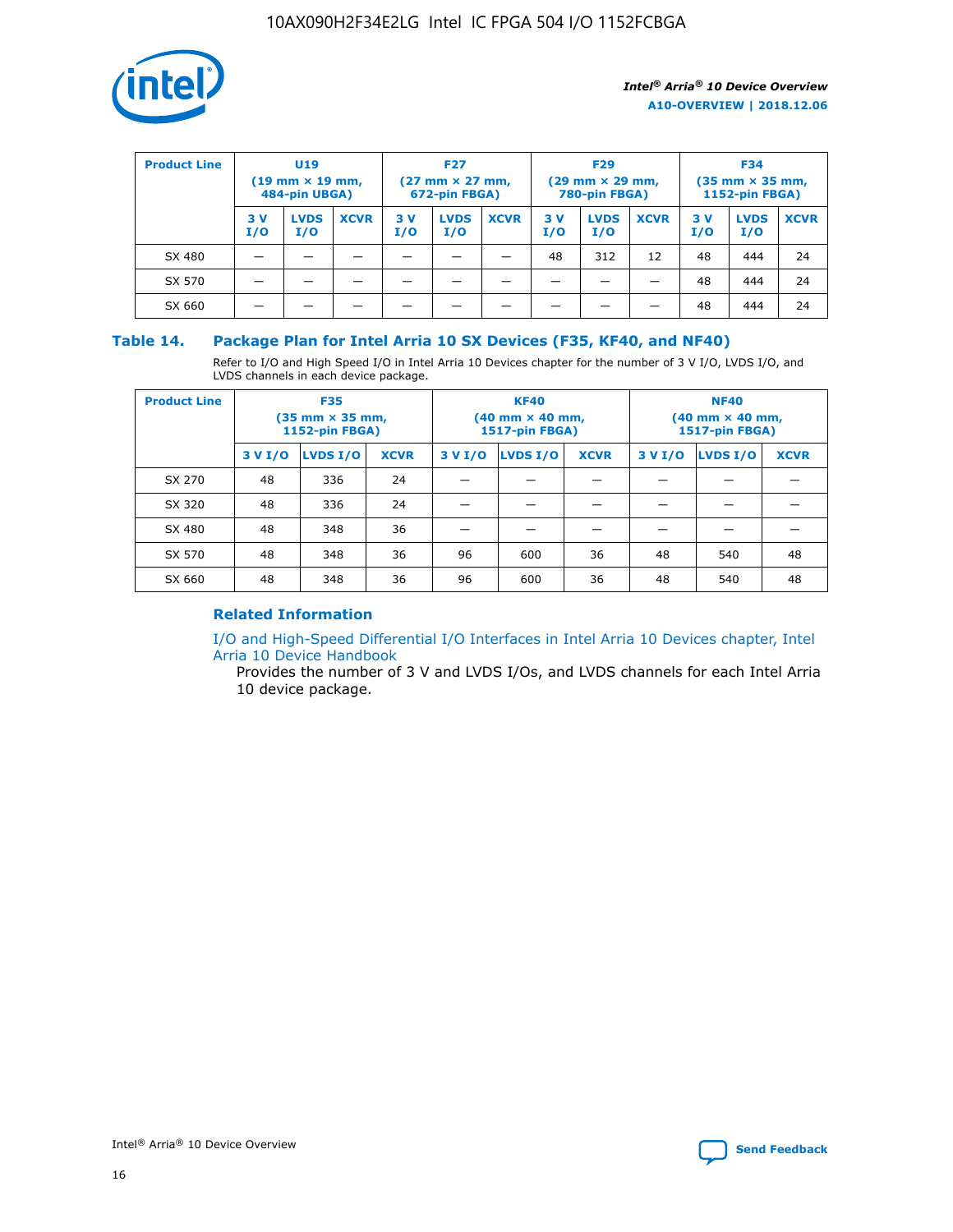

# **I/O Vertical Migration for Intel Arria 10 Devices**

#### **Figure 4. Migration Capability Across Intel Arria 10 Product Lines**

- The arrows indicate the migration paths. The devices included in each vertical migration path are shaded. Devices with fewer resources in the same path have lighter shades.
- To achieve the full I/O migration across product lines in the same migration path, restrict I/Os and transceivers usage to match the product line with the lowest I/O and transceiver counts.
- An LVDS I/O bank in the source device may be mapped to a 3 V I/O bank in the target device. To use memory interface clock frequency higher than 533 MHz, assign external memory interface pins only to banks that are LVDS I/O in both devices.
- There may be nominal 0.15 mm package height difference between some product lines in the same package type.
	- **Variant Product Line Package U19 F27 F29 F34 F35 KF40 NF40 RF40 NF45 SF45 UF45** Intel® Arria® 10 GX GX 160 GX 220 GX 270 GX 320 GX 480 GX 570 GX 660 GX 900 GX 1150 Intel Arria 10 GT GT 900 GT 1150 Intel Arria 10 SX SX 160 SX 220 SX 270 SX 320 SX 480 SX 570 SX 660
- Some migration paths are not shown in the Intel Quartus Prime software **Pin Migration View**.

*Note:* To verify the pin migration compatibility, use the **Pin Migration View** window in the Intel Quartus Prime software Pin Planner.

# **Adaptive Logic Module**

Intel Arria 10 devices use a 20 nm ALM as the basic building block of the logic fabric.

The ALM architecture is the same as the previous generation FPGAs, allowing for efficient implementation of logic functions and easy conversion of IP between the device generations.

The ALM, as shown in following figure, uses an 8-input fracturable look-up table (LUT) with four dedicated registers to help improve timing closure in register-rich designs and achieve an even higher design packing capability than the traditional two-register per LUT architecture.

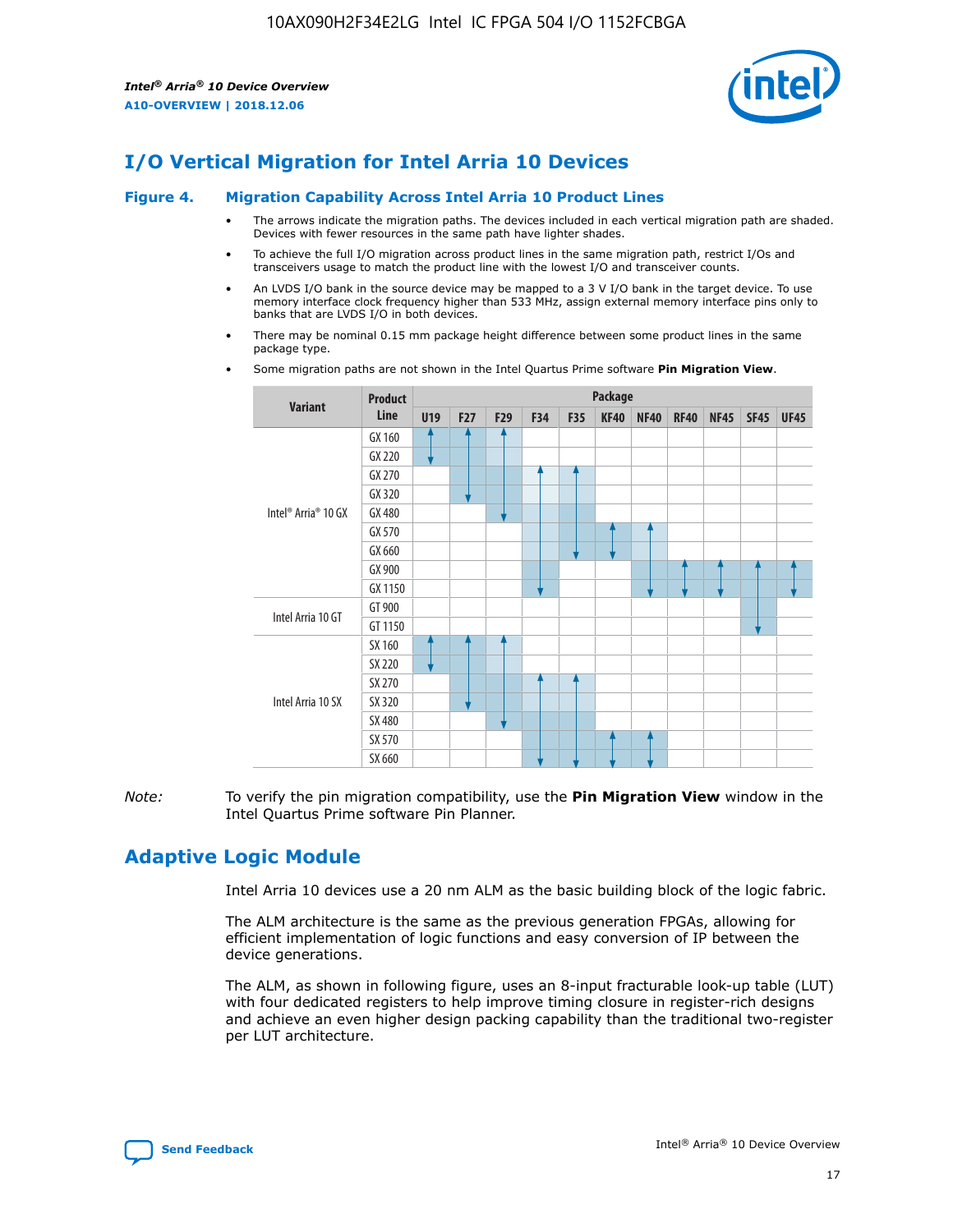

**Figure 5. ALM for Intel Arria 10 Devices**



The Intel Quartus Prime software optimizes your design according to the ALM logic structure and automatically maps legacy designs into the Intel Arria 10 ALM architecture.

# **Variable-Precision DSP Block**

The Intel Arria 10 variable precision DSP blocks support fixed-point arithmetic and floating-point arithmetic.

Features for fixed-point arithmetic:

- High-performance, power-optimized, and fully registered multiplication operations
- 18-bit and 27-bit word lengths
- Two 18 x 19 multipliers or one 27 x 27 multiplier per DSP block
- Built-in addition, subtraction, and 64-bit double accumulation register to combine multiplication results
- Cascading 19-bit or 27-bit when pre-adder is disabled and cascading 18-bit when pre-adder is used to form the tap-delay line for filtering applications
- Cascading 64-bit output bus to propagate output results from one block to the next block without external logic support
- Hard pre-adder supported in 19-bit and 27-bit modes for symmetric filters
- Internal coefficient register bank in both 18-bit and 27-bit modes for filter implementation
- 18-bit and 27-bit systolic finite impulse response (FIR) filters with distributed output adder
- Biased rounding support

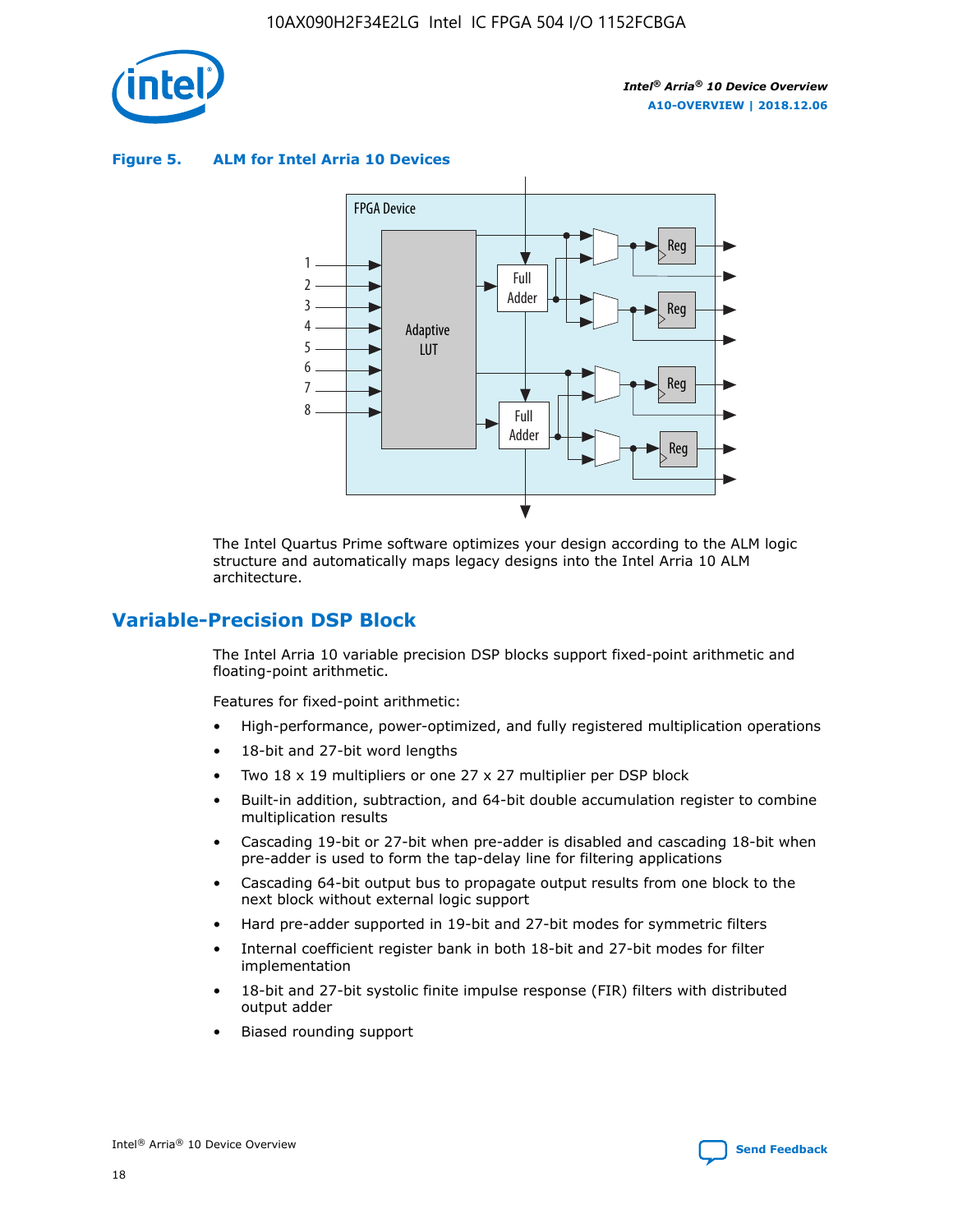

Features for floating-point arithmetic:

- A completely hardened architecture that supports multiplication, addition, subtraction, multiply-add, and multiply-subtract
- Multiplication with accumulation capability and a dynamic accumulator reset control
- Multiplication with cascade summation capability
- Multiplication with cascade subtraction capability
- Complex multiplication
- Direct vector dot product
- Systolic FIR filter

#### **Table 15. Variable-Precision DSP Block Configurations for Intel Arria 10 Devices**

| <b>Usage Example</b>                                       | <b>Multiplier Size (Bit)</b>    | <b>DSP Block Resources</b> |
|------------------------------------------------------------|---------------------------------|----------------------------|
| Medium precision fixed point                               | Two 18 x 19                     |                            |
| High precision fixed or Single precision<br>floating point | One 27 x 27                     |                            |
| Fixed point FFTs                                           | One 19 x 36 with external adder |                            |
| Very high precision fixed point                            | One 36 x 36 with external adder |                            |
| Double precision floating point                            | One 54 x 54 with external adder | 4                          |

#### **Table 16. Resources for Fixed-Point Arithmetic in Intel Arria 10 Devices**

The table lists the variable-precision DSP resources by bit precision for each Intel Arria 10 device.

| <b>Variant</b>  | <b>Product Line</b> | <b>Variable-</b><br>precision<br><b>DSP Block</b> | <b>Independent Input and Output</b><br><b>Multiplications Operator</b> |                                     | 18 x 19<br><b>Multiplier</b><br><b>Adder Sum</b> | $18 \times 18$<br><b>Multiplier</b><br><b>Adder</b> |
|-----------------|---------------------|---------------------------------------------------|------------------------------------------------------------------------|-------------------------------------|--------------------------------------------------|-----------------------------------------------------|
|                 |                     |                                                   | 18 x 19<br><b>Multiplier</b>                                           | $27 \times 27$<br><b>Multiplier</b> | <b>Mode</b>                                      | <b>Summed with</b><br>36 bit Input                  |
| AIntel Arria 10 | GX 160              | 156                                               | 312                                                                    | 156                                 | 156                                              | 156                                                 |
| GX              | GX 220              | 192                                               | 384                                                                    | 192                                 | 192                                              | 192                                                 |
|                 | GX 270              | 830                                               | 1,660                                                                  | 830                                 | 830                                              | 830                                                 |
|                 | GX 320              | 984                                               | 1,968                                                                  | 984                                 | 984                                              | 984                                                 |
|                 | GX 480              | 1,368                                             | 2,736                                                                  | 1,368                               | 1,368                                            | 1,368                                               |
|                 | GX 570              | 1,523                                             | 3,046                                                                  | 1,523                               | 1,523                                            | 1,523                                               |
|                 | GX 660              | 1,687                                             | 3,374                                                                  | 1,687                               | 1,687                                            | 1,687                                               |
|                 | GX 900              | 1,518                                             | 3,036                                                                  | 1,518                               | 1,518                                            | 1,518                                               |
|                 | GX 1150             | 1,518                                             | 3,036                                                                  | 1,518                               | 1,518                                            | 1,518                                               |
| Intel Arria 10  | GT 900              | 1,518                                             | 3,036                                                                  | 1,518                               | 1,518                                            | 1,518                                               |
| GT              | GT 1150             | 1,518                                             | 3,036                                                                  | 1,518                               | 1,518                                            | 1,518                                               |
| Intel Arria 10  | SX 160              | 156                                               | 312                                                                    | 156                                 | 156                                              | 156                                                 |
| <b>SX</b>       | SX 220              | 192                                               | 384                                                                    | 192                                 | 192                                              | 192                                                 |
|                 | SX 270              | 830                                               | 1,660                                                                  | 830                                 | 830                                              | 830                                                 |
|                 |                     |                                                   |                                                                        |                                     |                                                  | continued                                           |

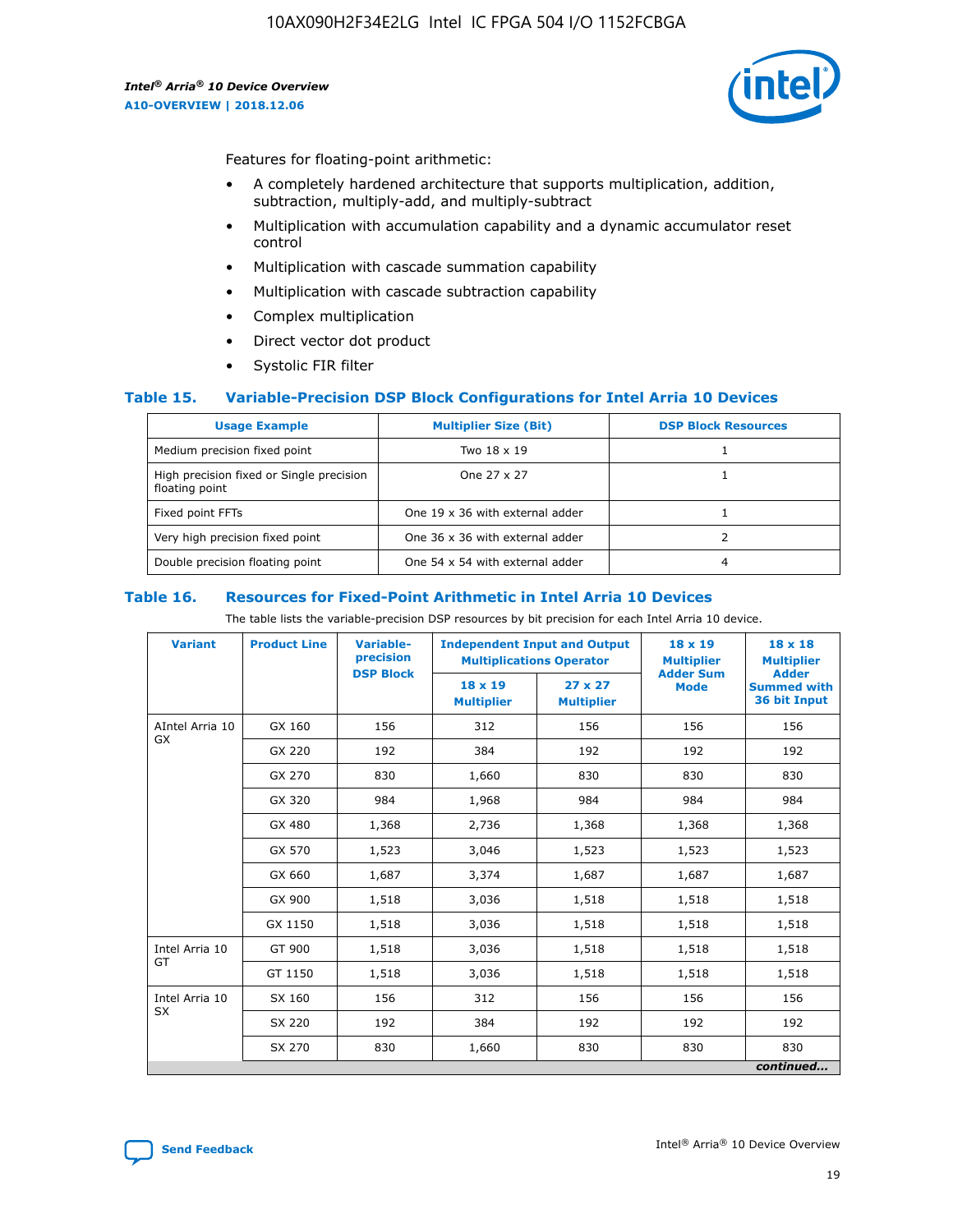

| <b>Variant</b> | <b>Product Line</b> | <b>Variable-</b><br>precision | <b>Independent Input and Output</b><br><b>Multiplications Operator</b> |                                     | $18 \times 19$<br><b>Multiplier</b> | $18 \times 18$<br><b>Multiplier</b><br><b>Adder</b> |  |
|----------------|---------------------|-------------------------------|------------------------------------------------------------------------|-------------------------------------|-------------------------------------|-----------------------------------------------------|--|
|                |                     | <b>DSP Block</b>              | $18 \times 19$<br><b>Multiplier</b>                                    | $27 \times 27$<br><b>Multiplier</b> | <b>Adder Sum</b><br><b>Mode</b>     | <b>Summed with</b><br>36 bit Input                  |  |
|                | SX 320              | 984                           | 1,968                                                                  | 984                                 | 984                                 | 984                                                 |  |
|                | SX 480              | 1,368                         | 2,736                                                                  | 1,368                               | 1,368                               | 1,368                                               |  |
|                | SX 570              | 1,523                         | 3,046                                                                  | 1,523                               | 1,523                               | 1,523                                               |  |
|                | SX 660              | 1,687                         | 3,374                                                                  | 1,687                               | 1,687                               | 1,687                                               |  |

# **Table 17. Resources for Floating-Point Arithmetic in Intel Arria 10 Devices**

The table lists the variable-precision DSP resources by bit precision for each Intel Arria 10 device.

| <b>Variant</b> | <b>Product Line</b> | <b>Variable-</b><br>precision<br><b>DSP Block</b> | <b>Single</b><br><b>Precision</b><br><b>Floating-Point</b><br><b>Multiplication</b><br><b>Mode</b> | <b>Single-Precision</b><br><b>Floating-Point</b><br><b>Adder Mode</b> | Single-<br><b>Precision</b><br><b>Floating-Point</b><br><b>Multiply</b><br><b>Accumulate</b><br><b>Mode</b> | <b>Peak</b><br><b>Giga Floating-</b><br><b>Point</b><br><b>Operations</b><br>per Second<br>(GFLOPs) |
|----------------|---------------------|---------------------------------------------------|----------------------------------------------------------------------------------------------------|-----------------------------------------------------------------------|-------------------------------------------------------------------------------------------------------------|-----------------------------------------------------------------------------------------------------|
| Intel Arria 10 | GX 160              | 156                                               | 156                                                                                                | 156                                                                   | 156                                                                                                         | 140                                                                                                 |
| <b>GX</b>      | GX 220              | 192                                               | 192                                                                                                | 192                                                                   | 192                                                                                                         | 173                                                                                                 |
|                | GX 270              | 830                                               | 830                                                                                                | 830                                                                   | 830                                                                                                         | 747                                                                                                 |
|                | GX 320              | 984                                               | 984                                                                                                | 984                                                                   | 984                                                                                                         | 886                                                                                                 |
|                | GX 480              | 1,369                                             | 1,368                                                                                              | 1,368                                                                 | 1,368                                                                                                       | 1,231                                                                                               |
|                | GX 570              | 1,523                                             | 1,523                                                                                              | 1,523                                                                 | 1,523                                                                                                       | 1,371                                                                                               |
|                | GX 660              | 1,687                                             | 1,687                                                                                              | 1,687                                                                 | 1,687                                                                                                       | 1,518                                                                                               |
|                | GX 900              | 1,518                                             | 1,518                                                                                              | 1,518                                                                 | 1,518                                                                                                       | 1,366                                                                                               |
|                | GX 1150             | 1,518                                             | 1,518                                                                                              | 1,518                                                                 | 1,518                                                                                                       | 1,366                                                                                               |
| Intel Arria 10 | GT 900              | 1,518                                             | 1,518                                                                                              | 1,518                                                                 | 1,518                                                                                                       | 1,366                                                                                               |
| GT             | GT 1150             | 1,518                                             | 1,518                                                                                              | 1,518                                                                 | 1,518                                                                                                       | 1,366                                                                                               |
| Intel Arria 10 | SX 160              | 156                                               | 156                                                                                                | 156                                                                   | 156                                                                                                         | 140                                                                                                 |
| SX             | SX 220              | 192                                               | 192                                                                                                | 192                                                                   | 192                                                                                                         | 173                                                                                                 |
|                | SX 270              | 830                                               | 830                                                                                                | 830                                                                   | 830                                                                                                         | 747                                                                                                 |
|                | SX 320              | 984                                               | 984                                                                                                | 984                                                                   | 984                                                                                                         | 886                                                                                                 |
|                | SX 480              | 1,369                                             | 1,368                                                                                              | 1,368                                                                 | 1,368                                                                                                       | 1,231                                                                                               |
|                | SX 570              | 1,523                                             | 1,523                                                                                              | 1,523                                                                 | 1,523                                                                                                       | 1,371                                                                                               |
|                | SX 660              | 1,687                                             | 1,687                                                                                              | 1,687                                                                 | 1,687                                                                                                       | 1,518                                                                                               |

# **Embedded Memory Blocks**

The embedded memory blocks in the devices are flexible and designed to provide an optimal amount of small- and large-sized memory arrays to fit your design requirements.

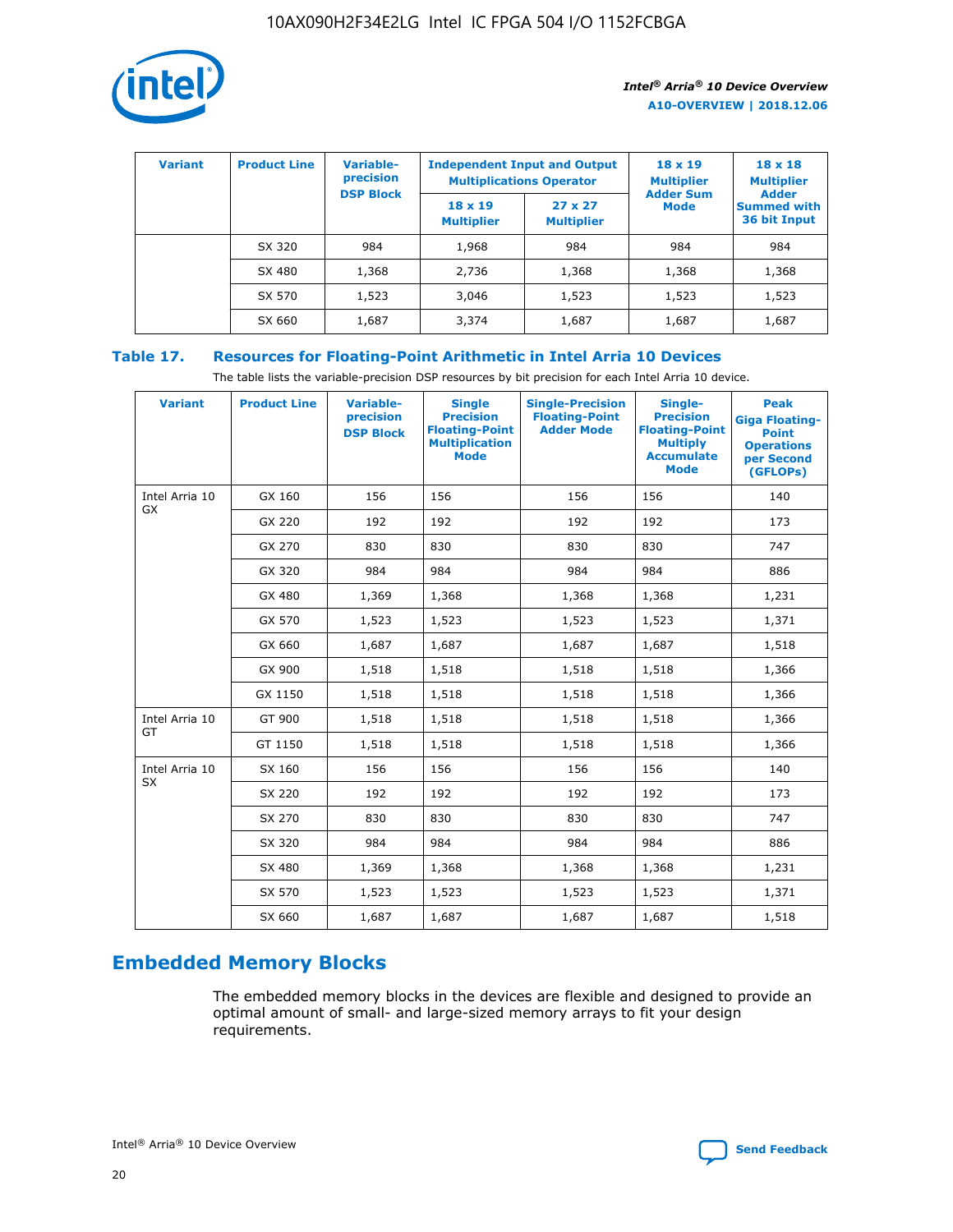

# **Types of Embedded Memory**

The Intel Arria 10 devices contain two types of memory blocks:

- 20 Kb M20K blocks—blocks of dedicated memory resources. The M20K blocks are ideal for larger memory arrays while still providing a large number of independent ports.
- 640 bit memory logic array blocks (MLABs)—enhanced memory blocks that are configured from dual-purpose logic array blocks (LABs). The MLABs are ideal for wide and shallow memory arrays. The MLABs are optimized for implementation of shift registers for digital signal processing (DSP) applications, wide and shallow FIFO buffers, and filter delay lines. Each MLAB is made up of ten adaptive logic modules (ALMs). In the Intel Arria 10 devices, you can configure these ALMs as ten 32 x 2 blocks, giving you one 32 x 20 simple dual-port SRAM block per MLAB.

# **Embedded Memory Capacity in Intel Arria 10 Devices**

|                   | <b>Product</b> |              | <b>M20K</b>         | <b>MLAB</b>  |                     | <b>Total RAM Bit</b> |
|-------------------|----------------|--------------|---------------------|--------------|---------------------|----------------------|
| <b>Variant</b>    | <b>Line</b>    | <b>Block</b> | <b>RAM Bit (Kb)</b> | <b>Block</b> | <b>RAM Bit (Kb)</b> | (Kb)                 |
| Intel Arria 10 GX | GX 160         | 440          | 8,800               | 1,680        | 1,050               | 9,850                |
|                   | GX 220         | 587          | 11,740              | 2,703        | 1,690               | 13,430               |
|                   | GX 270         | 750          | 15,000              | 3,922        | 2,452               | 17,452               |
|                   | GX 320         | 891          | 17,820              | 4,363        | 2,727               | 20,547               |
|                   | GX 480         | 1,431        | 28,620              | 6,662        | 4,164               | 32,784               |
|                   | GX 570         | 1,800        | 36,000              | 8,153        | 5,096               | 41,096               |
|                   | GX 660         | 2,131        | 42,620              | 9,260        | 5,788               | 48,408               |
|                   | GX 900         | 2,423        | 48,460              | 15,017       | 9,386               | 57,846               |
|                   | GX 1150        | 2,713        | 54,260              | 20,774       | 12,984              | 67,244               |
| Intel Arria 10 GT | GT 900         | 2,423        | 48,460              | 15,017       | 9,386               | 57,846               |
|                   | GT 1150        | 2,713        | 54,260              | 20,774       | 12,984              | 67,244               |
| Intel Arria 10 SX | SX 160         | 440          | 8,800               | 1,680        | 1,050               | 9,850                |
|                   | SX 220         | 587          | 11,740              | 2,703        | 1,690               | 13,430               |
|                   | SX 270         | 750          | 15,000              | 3,922        | 2,452               | 17,452               |
|                   | SX 320         | 891          | 17,820              | 4,363        | 2,727               | 20,547               |
|                   | SX 480         | 1,431        | 28,620              | 6,662        | 4,164               | 32,784               |
|                   | SX 570         | 1,800        | 36,000              | 8,153        | 5,096               | 41,096               |
|                   | SX 660         | 2,131        | 42,620              | 9,260        | 5,788               | 48,408               |

#### **Table 18. Embedded Memory Capacity and Distribution in Intel Arria 10 Devices**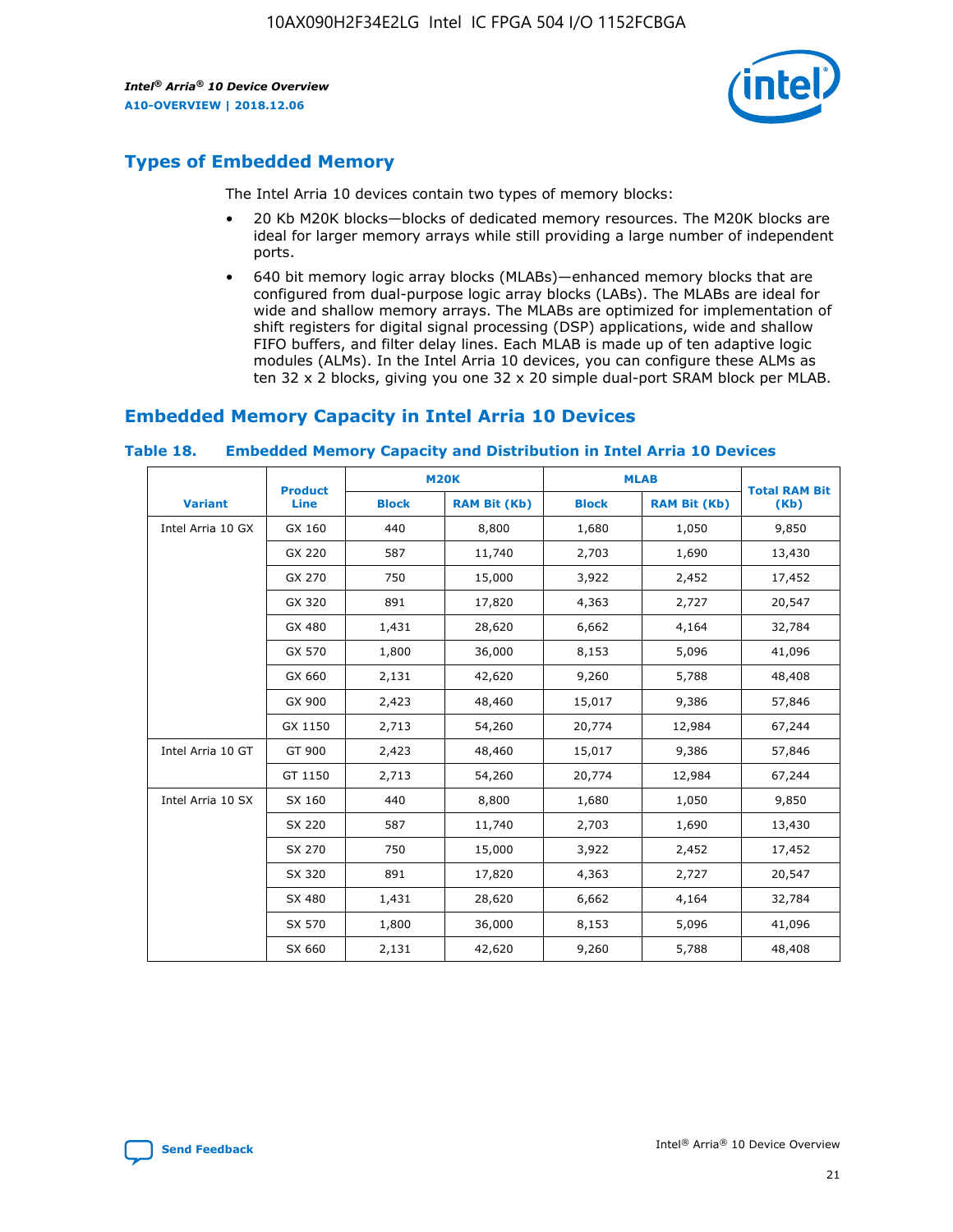

# **Embedded Memory Configurations for Single-port Mode**

#### **Table 19. Single-port Embedded Memory Configurations for Intel Arria 10 Devices**

This table lists the maximum configurations supported for single-port RAM and ROM modes.

| <b>Memory Block</b> | Depth (bits) | <b>Programmable Width</b> |
|---------------------|--------------|---------------------------|
| MLAB                | 32           | x16, x18, or x20          |
|                     | 64(10)       | x8, x9, x10               |
| M20K                | 512          | x40, x32                  |
|                     | 1K           | x20, x16                  |
|                     | 2K           | x10, x8                   |
|                     | 4K           | x5, x4                    |
|                     | 8K           | x2                        |
|                     | 16K          | x1                        |

# **Clock Networks and PLL Clock Sources**

The clock network architecture is based on Intel's global, regional, and peripheral clock structure. This clock structure is supported by dedicated clock input pins, fractional clock synthesis PLLs, and integer I/O PLLs.

# **Clock Networks**

The Intel Arria 10 core clock networks are capable of up to 800 MHz fabric operation across the full industrial temperature range. For the external memory interface, the clock network supports the hard memory controller with speeds up to 2,400 Mbps in a quarter-rate transfer.

To reduce power consumption, the Intel Quartus Prime software identifies all unused sections of the clock network and powers them down.

# **Fractional Synthesis and I/O PLLs**

Intel Arria 10 devices contain up to 32 fractional synthesis PLLs and up to 16 I/O PLLs that are available for both specific and general purpose uses in the core:

- Fractional synthesis PLLs—located in the column adjacent to the transceiver blocks
- I/O PLLs—located in each bank of the 48 I/Os

#### **Fractional Synthesis PLLs**

You can use the fractional synthesis PLLs to:

- Reduce the number of oscillators that are required on your board
- Reduce the number of clock pins that are used in the device by synthesizing multiple clock frequencies from a single reference clock source

<sup>(10)</sup> Supported through software emulation and consumes additional MLAB blocks.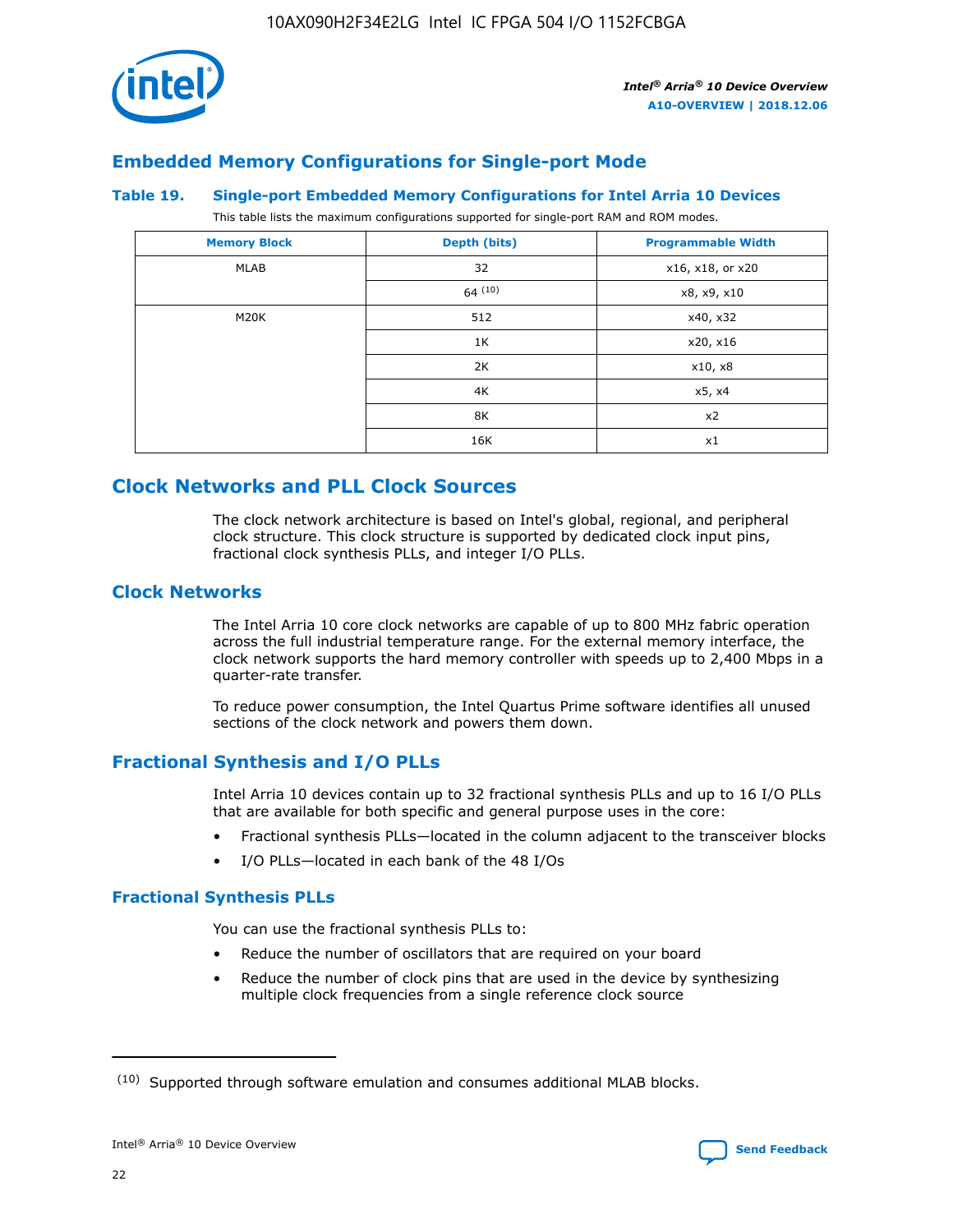10AX090H2F34E2LG Intel IC FPGA 504 I/O 1152FCBGA

*Intel® Arria® 10 Device Overview* **A10-OVERVIEW | 2018.12.06**



The fractional synthesis PLLs support the following features:

- Reference clock frequency synthesis for transceiver CMU and Advanced Transmit (ATX) PLLs
- Clock network delay compensation
- Zero-delay buffering
- Direct transmit clocking for transceivers
- Independently configurable into two modes:
	- Conventional integer mode equivalent to the general purpose PLL
	- Enhanced fractional mode with third order delta-sigma modulation
- PLL cascading

#### **I/O PLLs**

The integer mode I/O PLLs are located in each bank of 48 I/Os. You can use the I/O PLLs to simplify the design of external memory and high-speed LVDS interfaces.

In each I/O bank, the I/O PLLs are adjacent to the hard memory controllers and LVDS SERDES. Because these PLLs are tightly coupled with the I/Os that need to use them, it makes it easier to close timing.

You can use the I/O PLLs for general purpose applications in the core such as clock network delay compensation and zero-delay buffering.

Intel Arria 10 devices support PLL-to-PLL cascading.

# **FPGA General Purpose I/O**

Intel Arria 10 devices offer highly configurable GPIOs. Each I/O bank contains 48 general purpose I/Os and a high-efficiency hard memory controller.

The following list describes the features of the GPIOs:

- Consist of 3 V I/Os for high-voltage application and LVDS I/Os for differential signaling
	- Up to two 3 V I/O banks, available in some devices, that support up to 3 V I/O standards
	- LVDS I/O banks that support up to 1.8 V I/O standards
- Support a wide range of single-ended and differential I/O interfaces
- LVDS speeds up to 1.6 Gbps
- Each LVDS pair of pins has differential input and output buffers, allowing you to configure the LVDS direction for each pair.
- Programmable bus hold and weak pull-up
- Programmable differential output voltage  $(V_{OD})$  and programmable pre-emphasis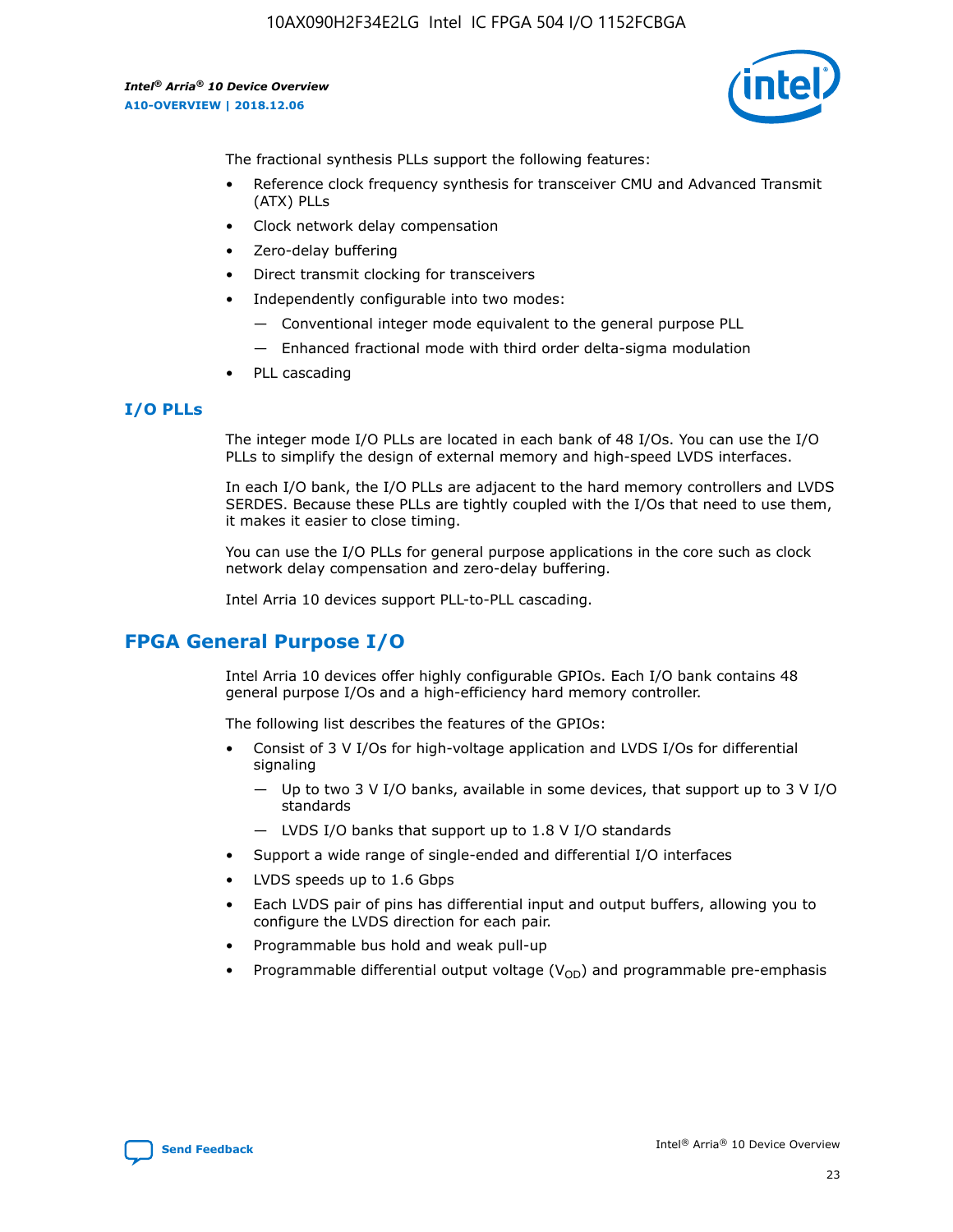

- Series (R<sub>S</sub>) and parallel (R<sub>T</sub>) on-chip termination (OCT) for all I/O banks with OCT calibration to limit the termination impedance variation
- On-chip dynamic termination that has the ability to swap between series and parallel termination, depending on whether there is read or write on a common bus for signal integrity
- Easy timing closure support using the hard read FIFO in the input register path, and delay-locked loop (DLL) delay chain with fine and coarse architecture

# **External Memory Interface**

Intel Arria 10 devices offer massive external memory bandwidth, with up to seven 32 bit DDR4 memory interfaces running at up to 2,400 Mbps. This bandwidth provides additional ease of design, lower power, and resource efficiencies of hardened highperformance memory controllers.

The memory interface within Intel Arria 10 FPGAs and SoCs delivers the highest performance and ease of use. You can configure up to a maximum width of 144 bits when using the hard or soft memory controllers. If required, you can bypass the hard memory controller and use a soft controller implemented in the user logic.

Each I/O contains a hardened DDR read/write path (PHY) capable of performing key memory interface functionality such as read/write leveling, FIFO buffering to lower latency and improve margin, timing calibration, and on-chip termination.

The timing calibration is aided by the inclusion of hard microcontrollers based on Intel's Nios® II technology, specifically tailored to control the calibration of multiple memory interfaces. This calibration allows the Intel Arria 10 device to compensate for any changes in process, voltage, or temperature either within the Intel Arria 10 device itself, or within the external memory device. The advanced calibration algorithms ensure maximum bandwidth and robust timing margin across all operating conditions.

In addition to parallel memory interfaces, Intel Arria 10 devices support serial memory technologies such as the Hybrid Memory Cube (HMC). The HMC is supported by the Intel Arria 10 high-speed serial transceivers which connect up to four HMC links, with each link running at data rates up to 15 Gbps.

#### **Related Information**

#### [External Memory Interface Spec Estimator](http://www.altera.com/technology/memory/estimator/mem-emif-index.html)

Provides a parametric tool that allows you to find and compare the performance of the supported external memory interfaces in IntelFPGAs.

# **Memory Standards Supported by Intel Arria 10 Devices**

The I/Os are designed to provide high performance support for existing and emerging external memory standards.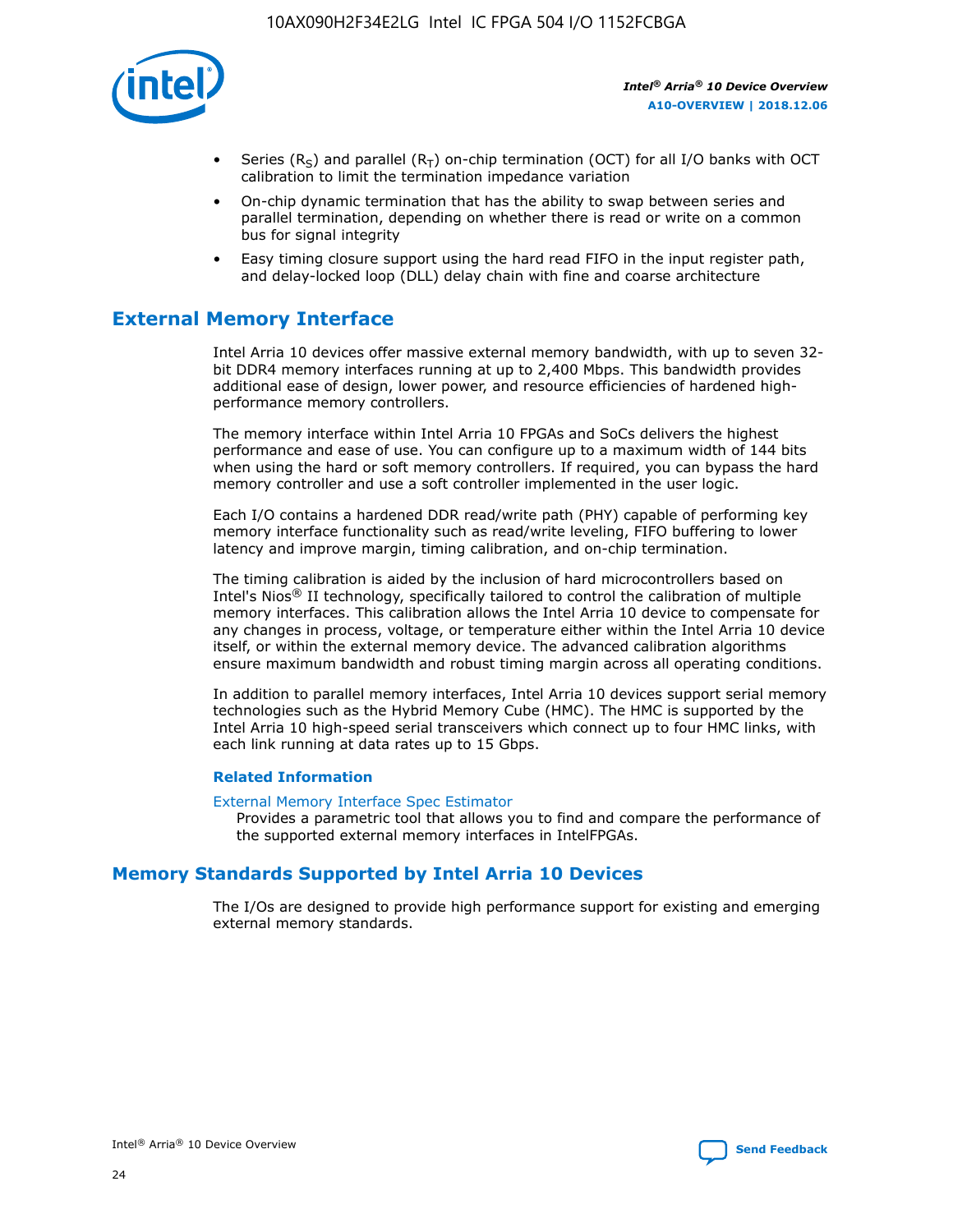

#### **Table 20. Memory Standards Supported by the Hard Memory Controller**

This table lists the overall capability of the hard memory controller. For specific details, refer to the External Memory Interface Spec Estimator and Intel Arria 10 Device Datasheet.

| <b>Memory Standard</b> | <b>Rate Support</b> | <b>Ping Pong PHY Support</b> | <b>Maximum Frequency</b><br>(MHz) |
|------------------------|---------------------|------------------------------|-----------------------------------|
| <b>DDR4 SDRAM</b>      | Quarter rate        | Yes                          | 1,067                             |
|                        |                     |                              | 1,200                             |
| DDR3 SDRAM             | Half rate           | Yes                          | 533                               |
|                        |                     |                              | 667                               |
|                        | Quarter rate        | Yes                          | 1,067                             |
|                        |                     |                              | 1,067                             |
| <b>DDR3L SDRAM</b>     | Half rate           | Yes                          | 533                               |
|                        |                     |                              | 667                               |
|                        | Quarter rate        | Yes                          | 933                               |
|                        |                     |                              | 933                               |
| LPDDR3 SDRAM           | Half rate           |                              | 533                               |
|                        | Quarter rate        |                              | 800                               |

#### **Table 21. Memory Standards Supported by the Soft Memory Controller**

| <b>Memory Standard</b>      | <b>Rate Support</b> | <b>Maximum Frequency</b><br>(MHz) |
|-----------------------------|---------------------|-----------------------------------|
| <b>RLDRAM 3 (11)</b>        | Quarter rate        | 1,200                             |
| ODR IV SRAM <sup>(11)</sup> | Quarter rate        | 1,067                             |
| <b>ODR II SRAM</b>          | Full rate           | 333                               |
|                             | Half rate           | 633                               |
| <b>ODR II+ SRAM</b>         | Full rate           | 333                               |
|                             | Half rate           | 633                               |
| <b>ODR II+ Xtreme SRAM</b>  | Full rate           | 333                               |
|                             | Half rate           | 633                               |

#### **Table 22. Memory Standards Supported by the HPS Hard Memory Controller**

The hard processor system (HPS) is available in Intel Arria 10 SoC devices only.

| <b>Memory Standard</b> | <b>Rate Support</b> | <b>Maximum Frequency</b><br>(MHz) |
|------------------------|---------------------|-----------------------------------|
| <b>DDR4 SDRAM</b>      | Half rate           | 1,200                             |
| <b>DDR3 SDRAM</b>      | Half rate           | 1,067                             |
| <b>DDR3L SDRAM</b>     | Half rate           | 933                               |

<sup>(11)</sup> Intel Arria 10 devices support this external memory interface using hard PHY with soft memory controller.

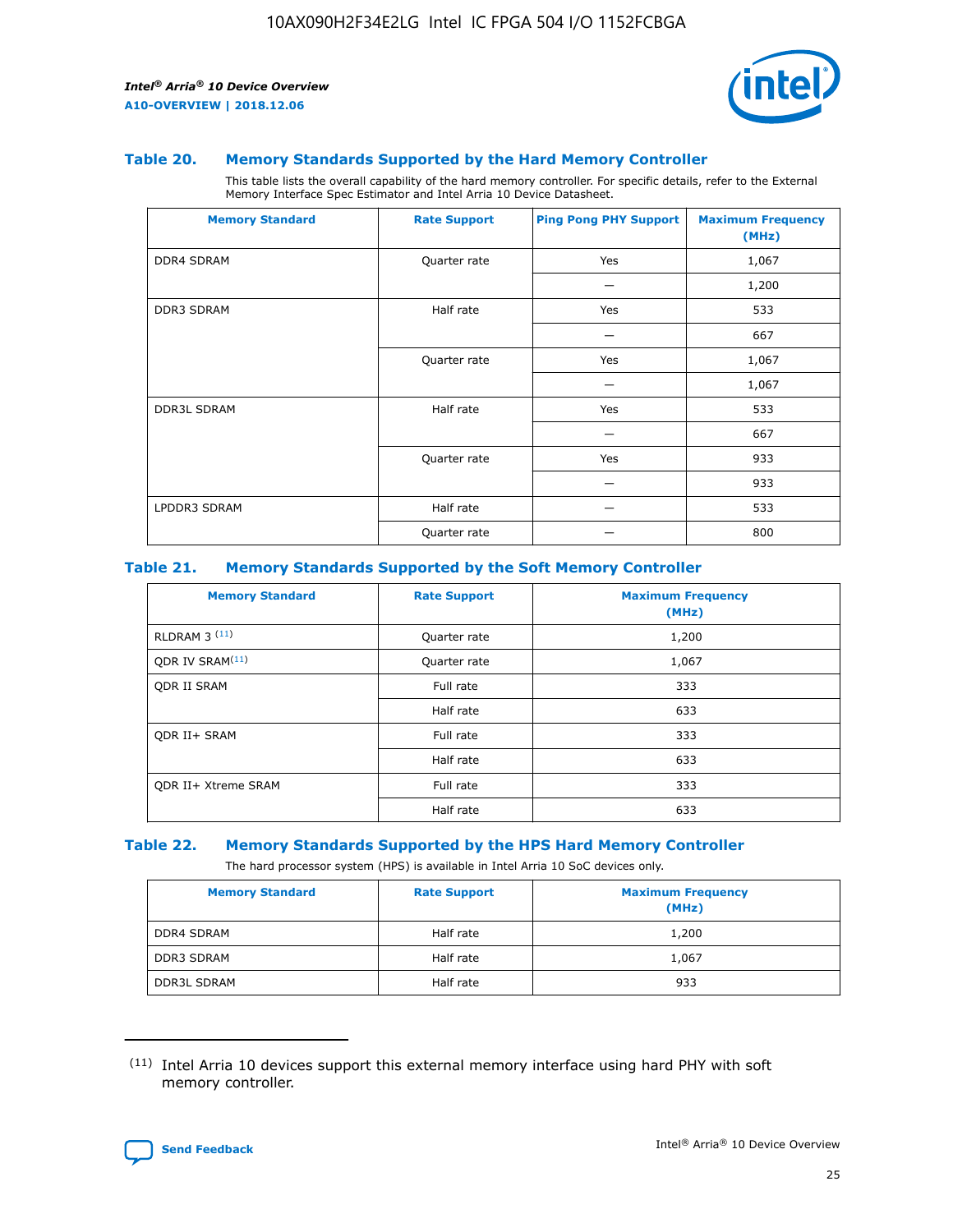

#### **Related Information**

#### [Intel Arria 10 Device Datasheet](https://www.intel.com/content/www/us/en/programmable/documentation/mcn1413182292568.html#mcn1413182153340)

Lists the memory interface performance according to memory interface standards, rank or chip select configurations, and Intel Arria 10 device speed grades.

# **PCIe Gen1, Gen2, and Gen3 Hard IP**

Intel Arria 10 devices contain PCIe hard IP that is designed for performance and ease-of-use:

- Includes all layers of the PCIe stack—transaction, data link and physical layers.
- Supports PCIe Gen3, Gen2, and Gen1 Endpoint and Root Port in x1, x2, x4, or x8 lane configuration.
- Operates independently from the core logic—optional configuration via protocol (CvP) allows the PCIe link to power up and complete link training in less than 100 ms while the Intel Arria 10 device completes loading the programming file for the rest of the FPGA.
- Provides added functionality that makes it easier to support emerging features such as Single Root I/O Virtualization (SR-IOV) and optional protocol extensions.
- Provides improved end-to-end datapath protection using ECC.
- Supports FPGA configuration via protocol (CvP) using PCIe at Gen3, Gen2, or Gen1 speed.

#### **Related Information**

PCS Features on page 30

# **Enhanced PCS Hard IP for Interlaken and 10 Gbps Ethernet**

# **Interlaken Support**

The Intel Arria 10 enhanced PCS hard IP provides integrated Interlaken PCS supporting rates up to 25.8 Gbps per lane.

The Interlaken PCS is based on the proven functionality of the PCS developed for Intel's previous generation FPGAs, which demonstrated interoperability with Interlaken ASSP vendors and third-party IP suppliers. The Interlaken PCS is present in every transceiver channel in Intel Arria 10 devices.

#### **Related Information**

PCS Features on page 30

# **10 Gbps Ethernet Support**

The Intel Arria 10 enhanced PCS hard IP supports 10GBASE-R PCS compliant with IEEE 802.3 10 Gbps Ethernet (10GbE). The integrated hard IP support for 10GbE and the 10 Gbps transceivers save external PHY cost, board space, and system power.

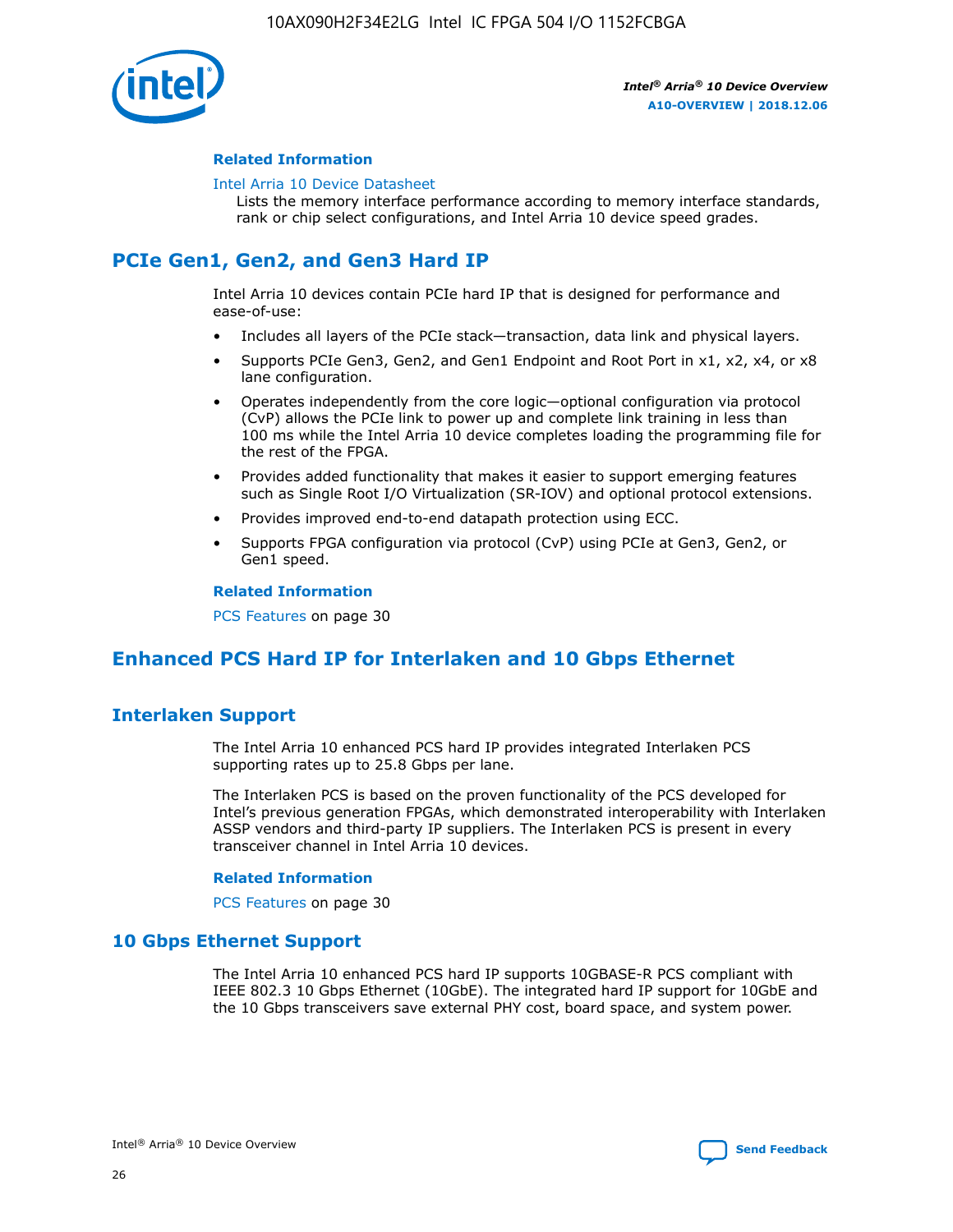

The scalable hard IP supports multiple independent 10GbE ports while using a single PLL for all the 10GBASE-R PCS instantiations, which saves on core logic resources and clock networks:

- Simplifies multiport 10GbE systems compared to XAUI interfaces that require an external XAUI-to-10G PHY.
- Incorporates Electronic Dispersion Compensation (EDC), which enables direct connection to standard 10 Gbps XFP and SFP+ pluggable optical modules.
- Supports backplane Ethernet applications and includes a hard 10GBASE-KR Forward Error Correction (FEC) circuit that you can use for 10 Gbps and 40 Gbps applications.

The 10 Gbps Ethernet PCS hard IP and 10GBASE-KR FEC are present in every transceiver channel.

#### **Related Information**

PCS Features on page 30

# **Low Power Serial Transceivers**

Intel Arria 10 FPGAs and SoCs include lowest power transceivers that deliver high bandwidth, throughput and low latency.

Intel Arria 10 devices deliver the industry's lowest power consumption per transceiver channel:

- 12.5 Gbps transceivers at as low as 242 mW
- 10 Gbps transceivers at as low as 168 mW
- 6 Gbps transceivers at as low as 117 mW

Intel Arria 10 transceivers support various data rates according to application:

- Chip-to-chip and chip-to-module applications—from 1 Gbps up to 25.8 Gbps
- Long reach and backplane applications—from 1 Gbps up to 12.5 with advanced adaptive equalization
- Critical power sensitive applications—from 1 Gbps up to 11.3 Gbps using lower power modes

The combination of 20 nm process technology and architectural advances provide the following benefits:

- Significant reduction in die area and power consumption
- Increase of up to two times in transceiver I/O density compared to previous generation devices while maintaining optimal signal integrity
- Up to 72 total transceiver channels—you can configure up to 6 of these channels to run as fast as 25.8 Gbps
- All channels feature continuous data rate support up to the maximum rated speed

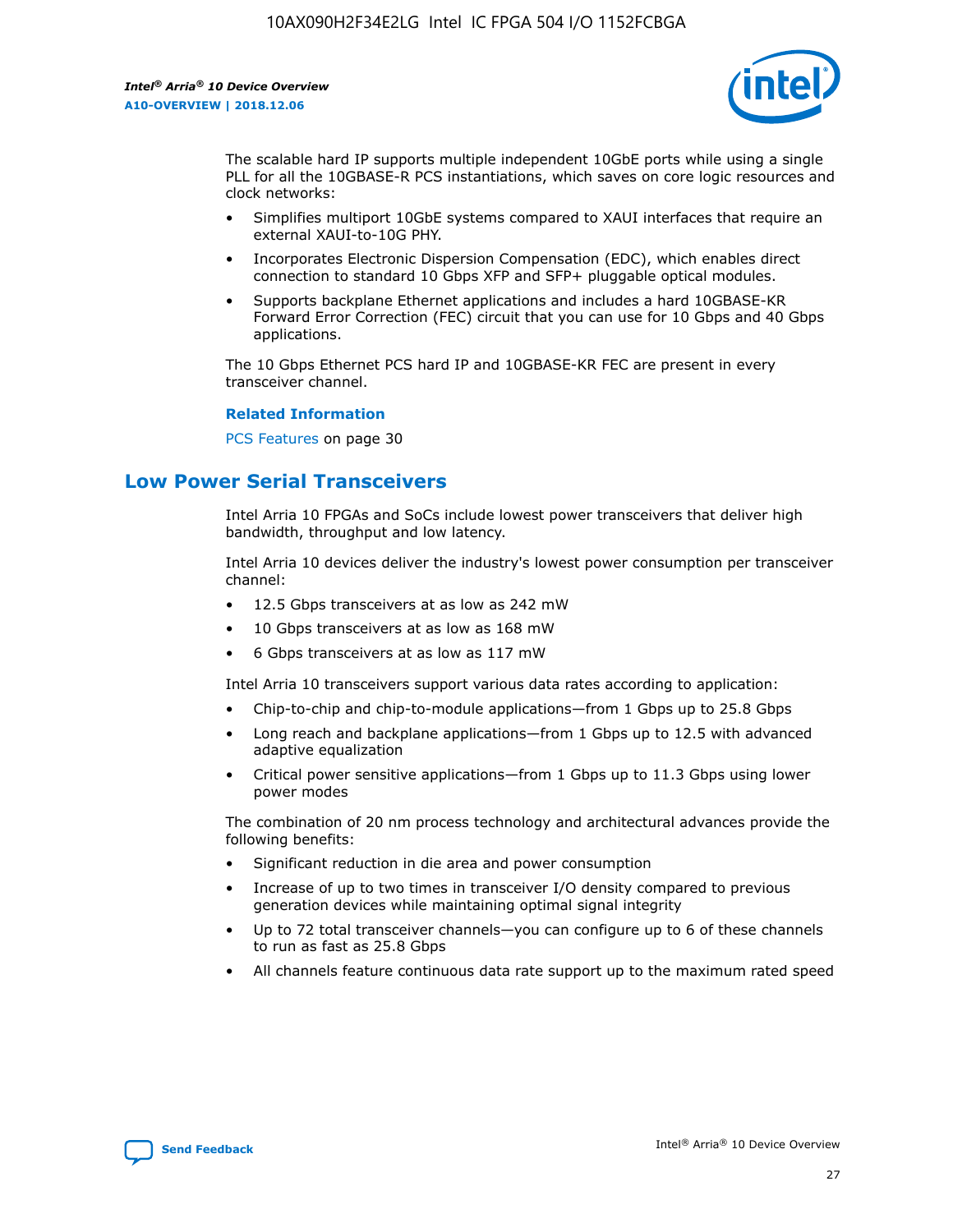



## **Figure 6. Intel Arria 10 Transceiver Block Architecture**

# **Transceiver Channels**

All transceiver channels feature a dedicated Physical Medium Attachment (PMA) and a hardened Physical Coding Sublayer (PCS).

- The PMA provides primary interfacing capabilities to physical channels.
- The PCS typically handles encoding/decoding, word alignment, and other preprocessing functions before transferring data to the FPGA core fabric.

A transceiver channel consists of a PMA and a PCS block. Most transceiver banks have 6 channels. There are some transceiver banks that contain only 3 channels.

A wide variety of bonded and non-bonded data rate configurations is possible using a highly configurable clock distribution network. Up to 80 independent transceiver data rates can be configured.

The following figures are graphical representations of top views of the silicon die, which correspond to reverse views for flip chip packages. Different Intel Arria 10 devices may have different floorplans than the ones shown in the figures.

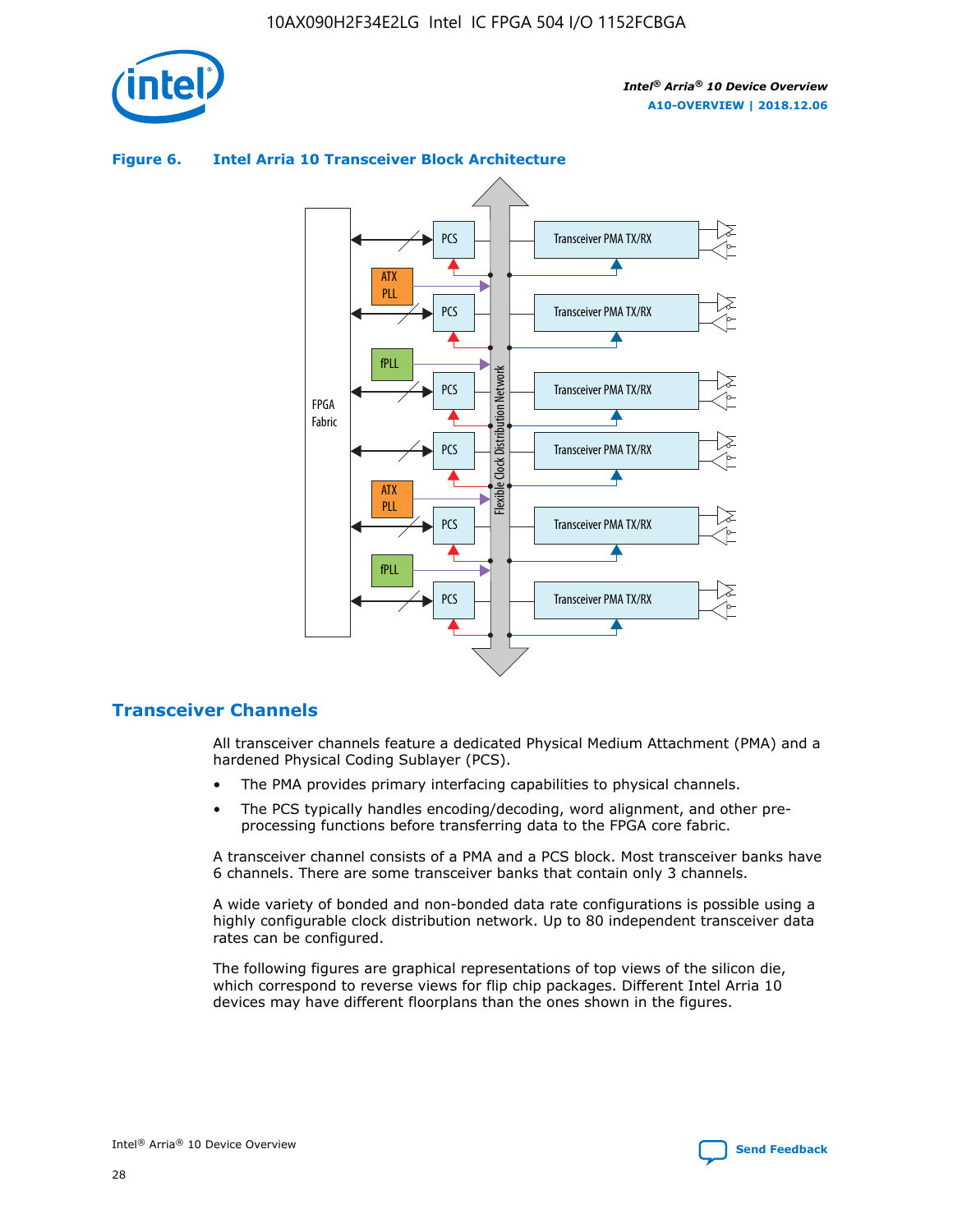

## **Figure 7. Device Chip Overview for Intel Arria 10 GX and GT Devices**



M20K Internal Memory Blocks Core Logic Fabric Transceiver Channels Hard IP Per Transceiver: Standard PCS and Enhanced PCS Hard IPs PCI Express Gen3 Hard IP Fractional PLLs M20K Internal Memory Blocks PCI Express Gen3 Hard IP Variable Precision DSP Blocks I/O PLLs Hard Memory Controllers, General-Purpose I/O Cells, LVDS Hard Processor Subsystem, Dual-Core ARM Cortex A9 M20K Internal Memory Blocks Variable Precision DSP Blocks M20K Internal Memory Blocks Core Logic Fabric I/O PLLs Hard Memory Controllers, General-Purpose I/O Cells, LVDS M20K Internal Memory Blocks Variable Precision DSP Blocks M20K Internal Memory Blocks Transceiver Channels Hard IP Per Transceiver: Standard PCS and Enhanced PCS Hard IPs PCI Express Gen3 Hard IP Fractional PLLs PCI Express Gen3 Hard IP Hard PCS Hard PCS Hard PCS Hard PCS Hard PCS Hard PCS Hard PCS Hard PCS Transceiver PMA Transceiver PMA Transceiver PMA Transceiver PMA Transceiver PMA Transceiver PMA Unused transceiver chann can be used as additional transceiver transmit PLLs Transceiver PMA Transceiver PMA Transceiver Clock Networks ATX (LC) **Transmit** PLL fPLL ATX (LC) Transmi PLL fPLL ATX (LC) **Transmit** PLL

# **PMA Features**

Intel Arria 10 transceivers provide exceptional signal integrity at data rates up to 25.8 Gbps. Clocking options include ultra-low jitter ATX PLLs (LC tank based), clock multiplier unit (CMU) PLLs, and fractional PLLs.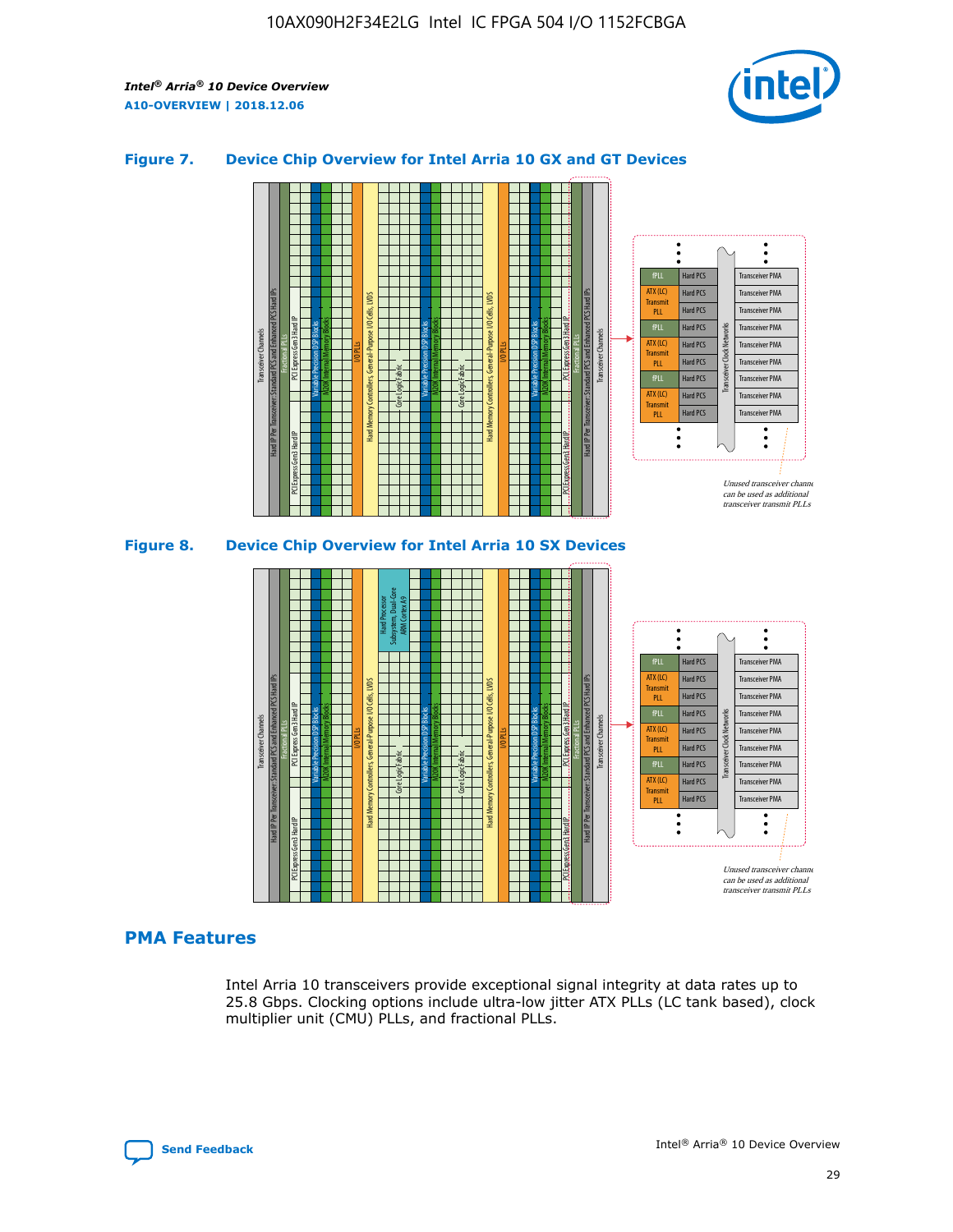

Each transceiver channel contains a channel PLL that can be used as the CMU PLL or clock data recovery (CDR) PLL. In CDR mode, the channel PLL recovers the receiver clock and data in the transceiver channel. Up to 80 independent data rates can be configured on a single Intel Arria 10 device.

## **Table 23. PMA Features of the Transceivers in Intel Arria 10 Devices**

| <b>Feature</b>                                             | <b>Capability</b>                                                                                                                                                                                                             |
|------------------------------------------------------------|-------------------------------------------------------------------------------------------------------------------------------------------------------------------------------------------------------------------------------|
| Chip-to-Chip Data Rates                                    | 1 Gbps to 17.4 Gbps (Intel Arria 10 GX devices)<br>1 Gbps to 25.8 Gbps (Intel Arria 10 GT devices)                                                                                                                            |
| Backplane Support                                          | Drive backplanes at data rates up to 12.5 Gbps                                                                                                                                                                                |
| <b>Optical Module Support</b>                              | SFP+/SFP, XFP, CXP, QSFP/QSFP28, CFP/CFP2/CFP4                                                                                                                                                                                |
| Cable Driving Support                                      | SFP+ Direct Attach, PCI Express over cable, eSATA                                                                                                                                                                             |
| Transmit Pre-Emphasis                                      | 4-tap transmit pre-emphasis and de-emphasis to compensate for system channel loss                                                                                                                                             |
| Continuous Time Linear<br>Equalizer (CTLE)                 | Dual mode, high-gain, and high-data rate, linear receive equalization to compensate for<br>system channel loss                                                                                                                |
| Decision Feedback Equalizer<br>(DFE)                       | 7-fixed and 4-floating tap DFE to equalize backplane channel loss in the presence of<br>crosstalk and noisy environments                                                                                                      |
| Variable Gain Amplifier                                    | Optimizes the signal amplitude prior to the CDR sampling and operates in fixed and<br>adaptive modes                                                                                                                          |
| Altera Digital Adaptive<br>Parametric Tuning (ADAPT)       | Fully digital adaptation engine to automatically adjust all link equalization parameters-<br>including CTLE, DFE, and variable gain amplifier blocks—that provide optimal link margin<br>without intervention from user logic |
| Precision Signal Integrity<br>Calibration Engine (PreSICE) | Hardened calibration controller to quickly calibrate all transceiver control parameters on<br>power-up, which provides the optimal signal integrity and jitter performance                                                    |
| Advanced Transmit (ATX)<br>PLL                             | Low jitter ATX (LC tank based) PLLs with continuous tuning range to cover a wide range of<br>standard and proprietary protocols                                                                                               |
| <b>Fractional PLLs</b>                                     | On-chip fractional frequency synthesizers to replace on-board crystal oscillators and reduce<br>system cost                                                                                                                   |
| Digitally Assisted Analog<br><b>CDR</b>                    | Superior jitter tolerance with fast lock time                                                                                                                                                                                 |
| <b>Dynamic Partial</b><br>Reconfiguration                  | Allows independent control of the Avalon memory-mapped interface of each transceiver<br>channel for the highest transceiver flexibility                                                                                       |
| Multiple PCS-PMA and PCS-<br>PLD interface widths          | 8-, 10-, 16-, 20-, 32-, 40-, or 64-bit interface widths for flexibility of deserialization width,<br>encoding, and reduced latency                                                                                            |

# **PCS Features**

This table summarizes the Intel Arria 10 transceiver PCS features. You can use the transceiver PCS to support a wide range of protocols ranging from 1 Gbps to 25.8 Gbps.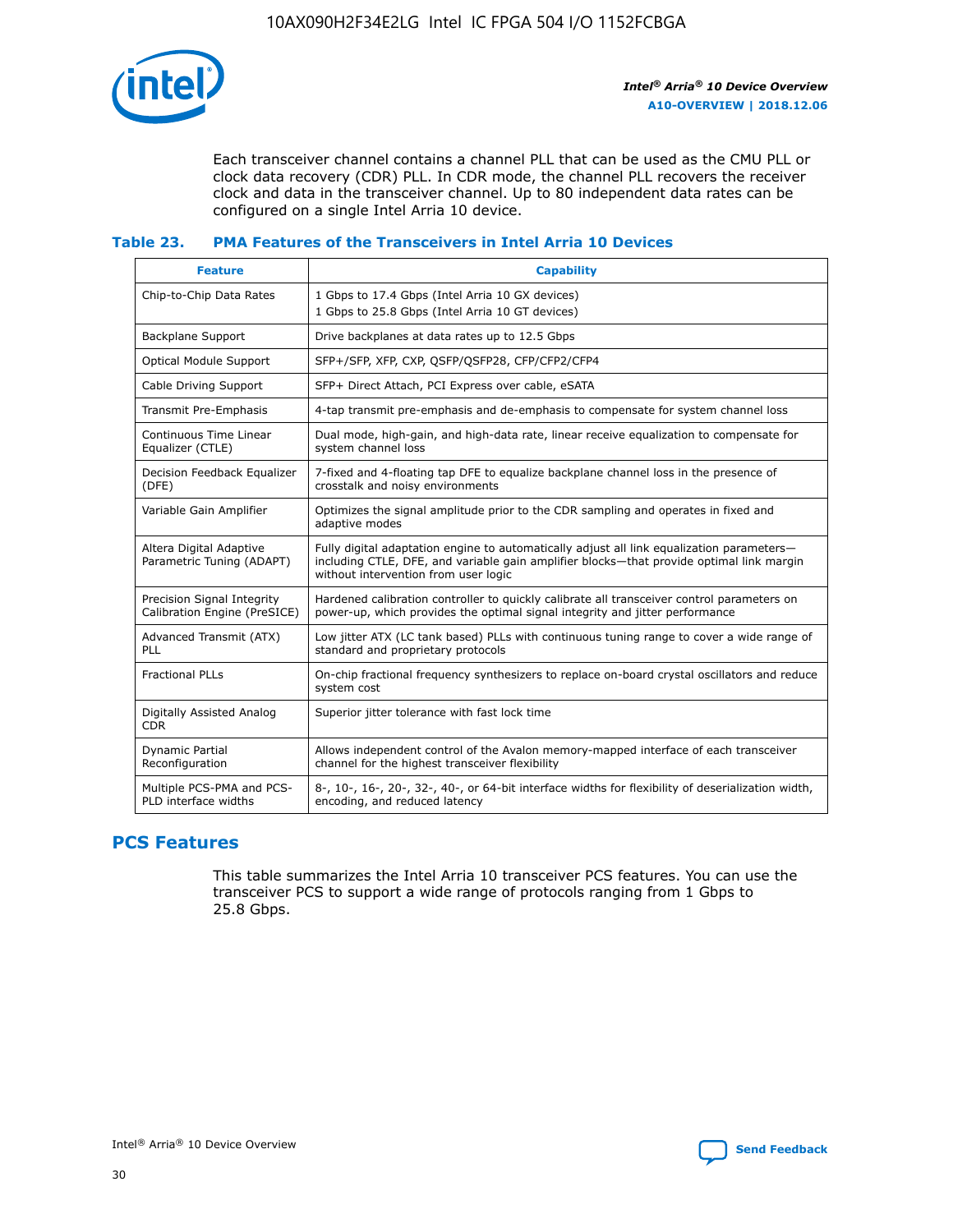

| <b>PCS</b>    | <b>Description</b>                                                                                                                                                                                                                                                                                                                                                                                             |
|---------------|----------------------------------------------------------------------------------------------------------------------------------------------------------------------------------------------------------------------------------------------------------------------------------------------------------------------------------------------------------------------------------------------------------------|
| Standard PCS  | Operates at a data rate up to 12 Gbps<br>Supports protocols such as PCI-Express, CPRI 4.2+, GigE, IEEE 1588 in Hard PCS<br>Implements other protocols using Basic/Custom (Standard PCS) transceiver<br>configuration rules.                                                                                                                                                                                    |
| Enhanced PCS  | Performs functions common to most serial data industry standards, such as word<br>alignment, encoding/decoding, and framing, before data is sent or received off-chip<br>through the PMA<br>• Handles data transfer to and from the FPGA fabric<br>Handles data transfer internally to and from the PMA<br>Provides frequency compensation<br>Performs channel bonding for multi-channel low skew applications |
| PCIe Gen3 PCS | Supports the seamless switching of Data and Clock between the Gen1, Gen2, and Gen3<br>data rates<br>Provides support for PIPE 3.0 features<br>Supports the PIPE interface with the Hard IP enabled, as well as with the Hard IP<br>bypassed                                                                                                                                                                    |

#### **Related Information**

- PCIe Gen1, Gen2, and Gen3 Hard IP on page 26
- Interlaken Support on page 26
- 10 Gbps Ethernet Support on page 26

# **PCS Protocol Support**

This table lists some of the protocols supported by the Intel Arria 10 transceiver PCS. For more information about the blocks in the transmitter and receiver data paths, refer to the related information.

| <b>Protocol</b>                                 | <b>Data Rate</b><br>(Gbps) | <b>Transceiver IP</b>       | <b>PCS Support</b>                      |
|-------------------------------------------------|----------------------------|-----------------------------|-----------------------------------------|
| PCIe Gen3 x1, x2, x4, x8                        | 8.0                        | Native PHY (PIPE)           | Standard PCS and PCIe<br>Gen3 PCS       |
| PCIe Gen2 x1, x2, x4, x8                        | 5.0                        | Native PHY (PIPE)           | <b>Standard PCS</b>                     |
| PCIe Gen1 x1, x2, x4, x8                        | 2.5                        | Native PHY (PIPE)           | Standard PCS                            |
| 1000BASE-X Gigabit Ethernet                     | 1.25                       | Native PHY                  | <b>Standard PCS</b>                     |
| 1000BASE-X Gigabit Ethernet with<br>IEEE 1588v2 | 1.25                       | Native PHY                  | Standard PCS                            |
| 10GBASE-R                                       | 10.3125                    | Native PHY                  | <b>Enhanced PCS</b>                     |
| 10GBASE-R with IEEE 1588v2                      | 10.3125                    | Native PHY                  | <b>Enhanced PCS</b>                     |
| 10GBASE-R with KR FEC                           | 10.3125                    | Native PHY                  | <b>Enhanced PCS</b>                     |
| 10GBASE-KR and 1000BASE-X                       | 10.3125                    | 1G/10GbE and 10GBASE-KR PHY | Standard PCS and<br><b>Enhanced PCS</b> |
| Interlaken (CEI-6G/11G)                         | 3.125 to 17.4              | Native PHY                  | <b>Enhanced PCS</b>                     |
| SFI-S/SFI-5.2                                   | 11.2                       | Native PHY                  | <b>Enhanced PCS</b>                     |
| $10G$ SDI                                       | 10.692                     | Native PHY                  | <b>Enhanced PCS</b>                     |
|                                                 |                            |                             | continued                               |



**[Send Feedback](mailto:FPGAtechdocfeedback@intel.com?subject=Feedback%20on%20Intel%20Arria%2010%20Device%20Overview%20(A10-OVERVIEW%202018.12.06)&body=We%20appreciate%20your%20feedback.%20In%20your%20comments,%20also%20specify%20the%20page%20number%20or%20paragraph.%20Thank%20you.) Intel®** Arria<sup>®</sup> 10 Device Overview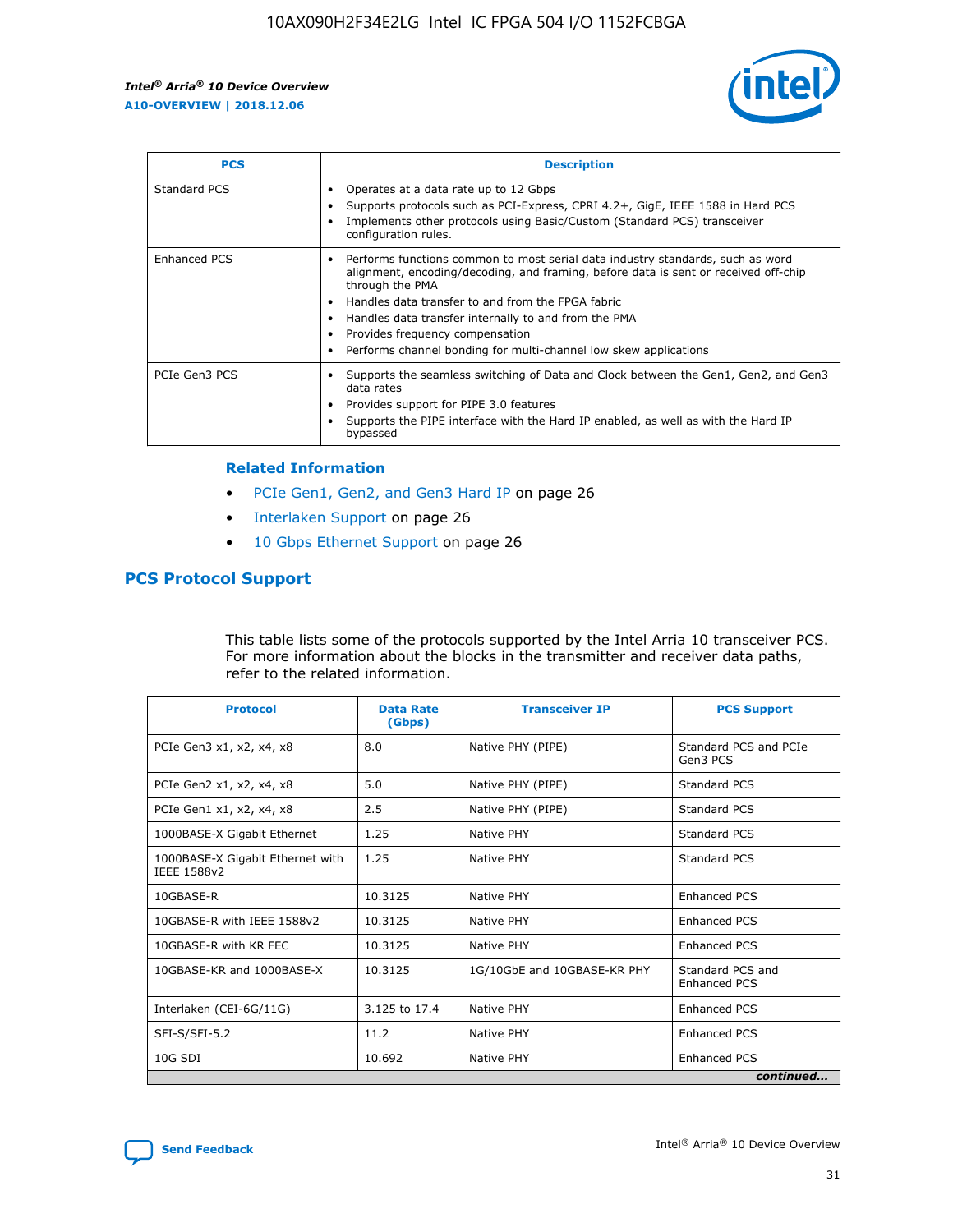

| <b>Protocol</b>      | <b>Data Rate</b><br>(Gbps) | <b>Transceiver IP</b> | <b>PCS Support</b> |
|----------------------|----------------------------|-----------------------|--------------------|
| CPRI 6.0 (64B/66B)   | 0.6144 to<br>10.1376       | Native PHY            | Enhanced PCS       |
| CPRI 4.2 (8B/10B)    | 0.6144 to<br>9.8304        | Native PHY            | Standard PCS       |
| OBSAI RP3 v4.2       | 0.6144 to 6.144            | Native PHY            | Standard PCS       |
| SD-SDI/HD-SDI/3G-SDI | $0.143(12)$ to<br>2.97     | Native PHY            | Standard PCS       |

## **Related Information**

#### [Intel Arria 10 Transceiver PHY User Guide](https://www.intel.com/content/www/us/en/programmable/documentation/nik1398707230472.html#nik1398707091164)

Provides more information about the supported transceiver protocols and PHY IP, the PMA architecture, and the standard, enhanced, and PCIe Gen3 PCS architecture.

# **SoC with Hard Processor System**

Each SoC device combines an FPGA fabric and a hard processor system (HPS) in a single device. This combination delivers the flexibility of programmable logic with the power and cost savings of hard IP in these ways:

- Reduces board space, system power, and bill of materials cost by eliminating a discrete embedded processor
- Allows you to differentiate the end product in both hardware and software, and to support virtually any interface standard
- Extends the product life and revenue through in-field hardware and software updates

<sup>(12)</sup> The 0.143 Gbps data rate is supported using oversampling of user logic that you must implement in the FPGA fabric.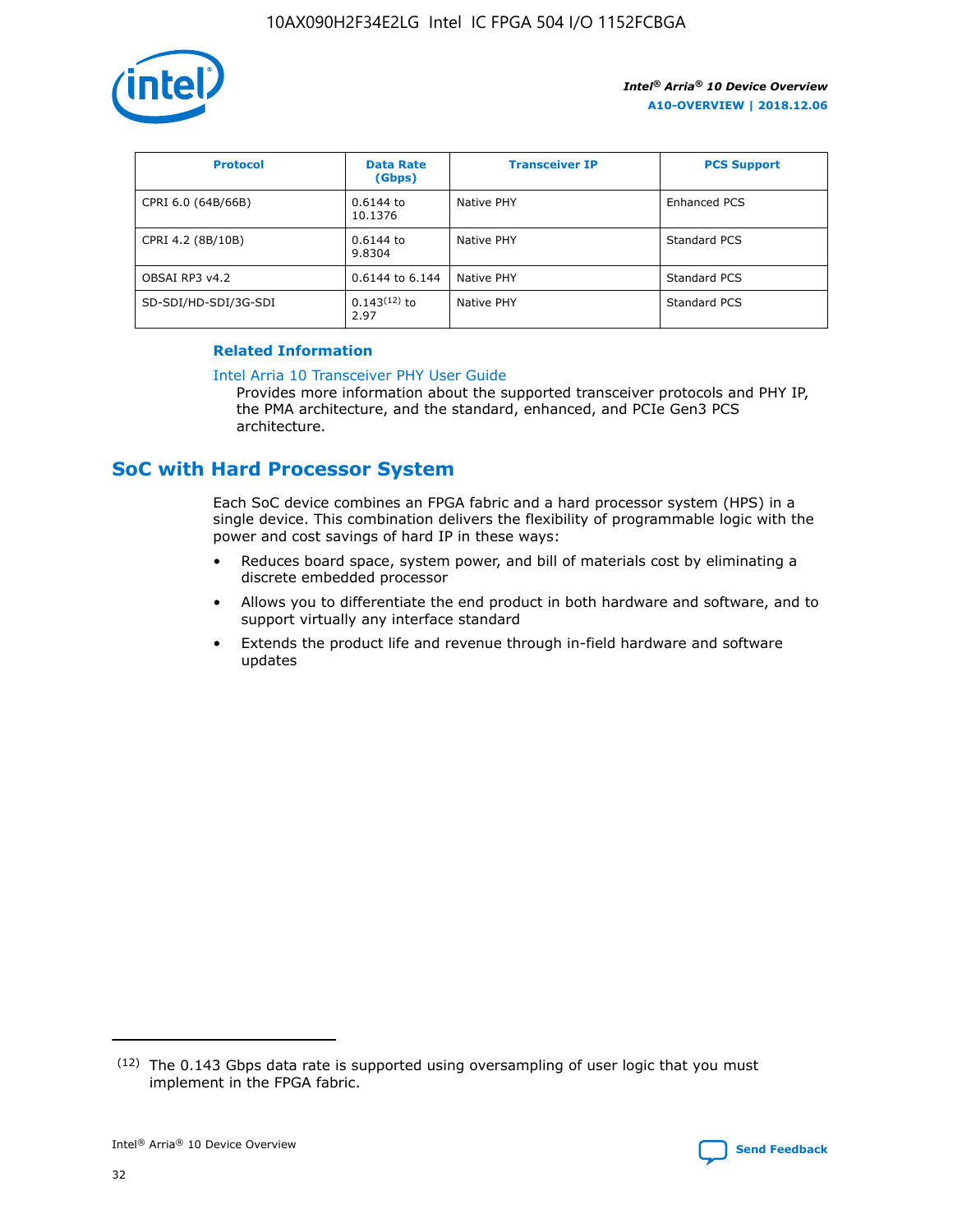

#### **Figure 9. HPS Block Diagram**

This figure shows a block diagram of the HPS with the dual ARM Cortex-A9 MPCore processor.



# **Key Advantages of 20-nm HPS**

The 20-nm HPS strikes a balance between enabling maximum software compatibility with 28-nm SoCs while still improving upon the 28-nm HPS architecture. These improvements address the requirements of the next generation target markets such as wireless and wireline communications, compute and storage equipment, broadcast and military in terms of performance, memory bandwidth, connectivity via backplane and security.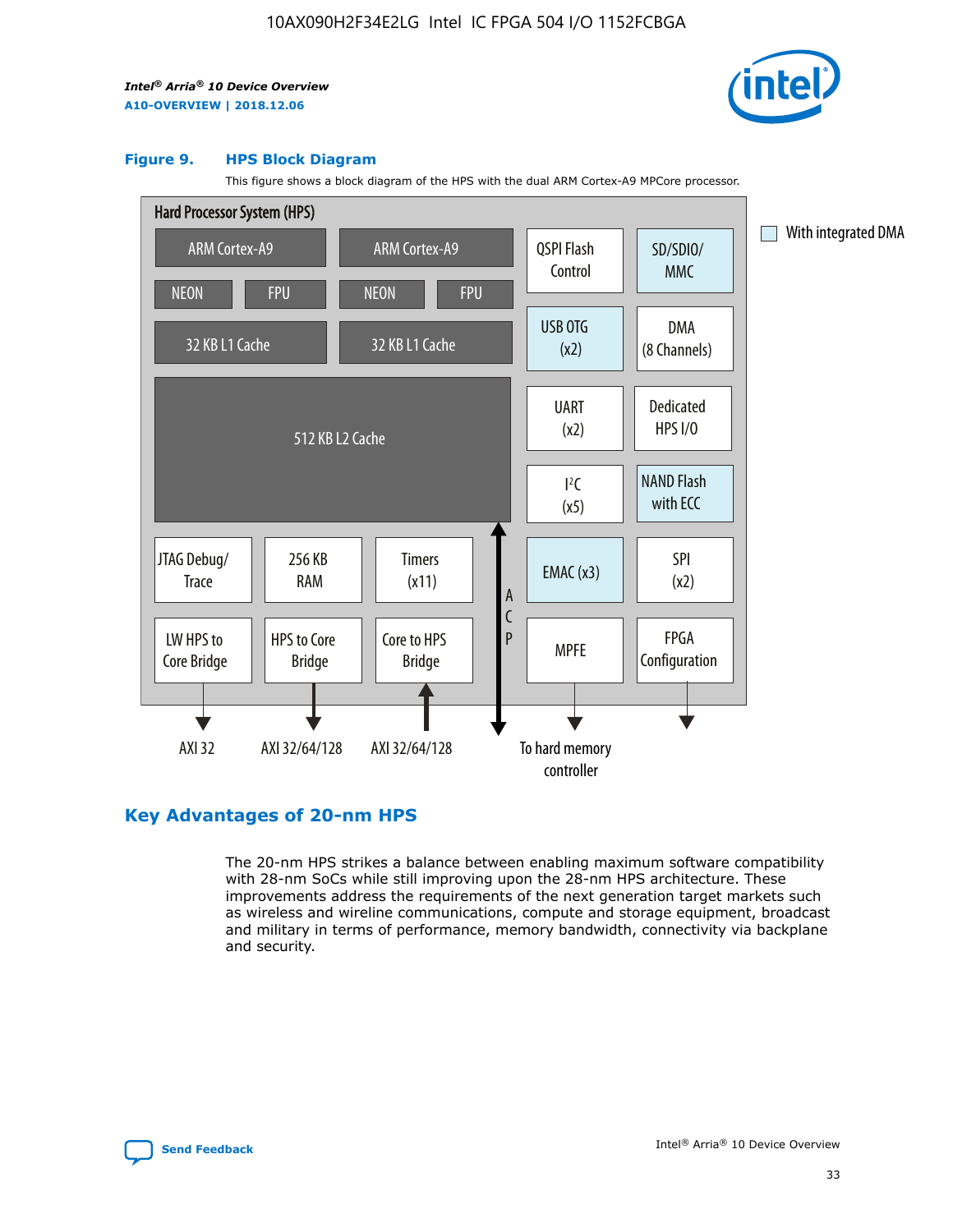

## **Table 24. Improvements in 20 nm HPS**

This table lists the key improvements of the 20 nm HPS compared to the 28 nm HPS.

| <b>Advantages/</b><br><b>Improvements</b>                   | <b>Description</b>                                                                                                                                                                                                                                                                                                                                                                                                                                                                                                                                                                                                                                                                                                                                                                                                                                                                                                      |
|-------------------------------------------------------------|-------------------------------------------------------------------------------------------------------------------------------------------------------------------------------------------------------------------------------------------------------------------------------------------------------------------------------------------------------------------------------------------------------------------------------------------------------------------------------------------------------------------------------------------------------------------------------------------------------------------------------------------------------------------------------------------------------------------------------------------------------------------------------------------------------------------------------------------------------------------------------------------------------------------------|
| Increased performance and<br>overdrive capability           | While the nominal processor frequency is 1.2 GHz, the 20 nm HPS offers an "overdrive"<br>feature which enables a higher processor operating frequency. This requires a higher supply<br>voltage value that is unique to the HPS and may require a separate regulator.                                                                                                                                                                                                                                                                                                                                                                                                                                                                                                                                                                                                                                                   |
| Increased processor memory<br>bandwidth and DDR4<br>support | Up to 64-bit DDR4 memory at 2,400 Mbps support is available for the processor. The hard<br>memory controller for the HPS comprises a multi-port front end that manages connections<br>to a single port memory controller. The multi-port front end allows logic core and the HPS<br>to share ports and thereby the available bandwidth of the memory controller.                                                                                                                                                                                                                                                                                                                                                                                                                                                                                                                                                        |
| Flexible I/O sharing                                        | An advanced I/O pin muxing scheme allows improved sharing of I/O between the HPS and<br>the core logic. The following types of I/O are available for SoC:<br>17 dedicated I/Os-physically located inside the HPS block and are not accessible to<br>logic within the core. The 17 dedicated I/Os are used for HPS clock, resets, and<br>interfacing with boot devices, QSPI, and SD/MMC.<br>48 direct shared I/O-located closest to the HPS block and are ideal for high speed HPS<br>peripherals such as EMAC, USB, and others. There is one bank of 48 I/Os that supports<br>direct sharing where the 48 I/Os can be shared 12 I/Os at a time.<br>Standard (shared) I/O-all standard I/Os can be shared by the HPS peripherals and any<br>logic within the core. For designs where more than 48 I/Os are required to fully use all<br>the peripherals in the HPS, these I/Os can be connected through the core logic. |
| <b>EMAC</b> core                                            | Three EMAC cores are available in the HPS. The EMAC cores enable an application to<br>support two redundant Ethernet connections; for example, backplane, or two EMAC cores<br>for managing IEEE 1588 time stamp information while allowing a third EMAC core for debug<br>and configuration. All three EMACs can potentially share the same time stamps, simplifying<br>the 1588 time stamping implementation. A new serial time stamp interface allows core<br>logic to access and read the time stamp values. The integrated EMAC controllers can be<br>connected to external Ethernet PHY through the provided MDIO or I <sup>2</sup> C interface.                                                                                                                                                                                                                                                                  |
| On-chip memory                                              | The on-chip memory is updated to 256 KB support and can support larger data sets and<br>real time algorithms.                                                                                                                                                                                                                                                                                                                                                                                                                                                                                                                                                                                                                                                                                                                                                                                                           |
| <b>ECC</b> enhancements                                     | Improvements in L2 Cache ECC management allow identification of errors down to the<br>address level. ECC enhancements also enable improved error injection and status reporting<br>via the introduction of new memory mapped access to syndrome and data signals.                                                                                                                                                                                                                                                                                                                                                                                                                                                                                                                                                                                                                                                       |
| HPS to FPGA Interconnect<br><b>Backbone</b>                 | Although the HPS and the Logic Core can operate independently, they are tightly coupled<br>via a high-bandwidth system interconnect built from high-performance ARM AMBA AXI bus<br>bridges. IP bus masters in the FPGA fabric have access to HPS bus slaves via the FPGA-to-<br>HPS interconnect. Similarly, HPS bus masters have access to bus slaves in the core fabric<br>via the HPS-to-FPGA bridge. Both bridges are AMBA AXI-3 compliant and support<br>simultaneous read and write transactions. Up to three masters within the core fabric can<br>share the HPS SDRAM controller with the processor. Additionally, the processor can be used<br>to configure the core fabric under program control via a dedicated 32-bit configuration port.                                                                                                                                                                  |
| FPGA configuration and HPS<br>booting                       | The FPGA fabric and HPS in the SoCs are powered independently. You can reduce the clock<br>frequencies or gate the clocks to reduce dynamic power.<br>You can configure the FPGA fabric and boot the HPS independently, in any order, providing<br>you with more design flexibility.                                                                                                                                                                                                                                                                                                                                                                                                                                                                                                                                                                                                                                    |
| Security                                                    | New security features have been introduced for anti-tamper management, secure boot,<br>encryption (AES), and authentication (SHA).                                                                                                                                                                                                                                                                                                                                                                                                                                                                                                                                                                                                                                                                                                                                                                                      |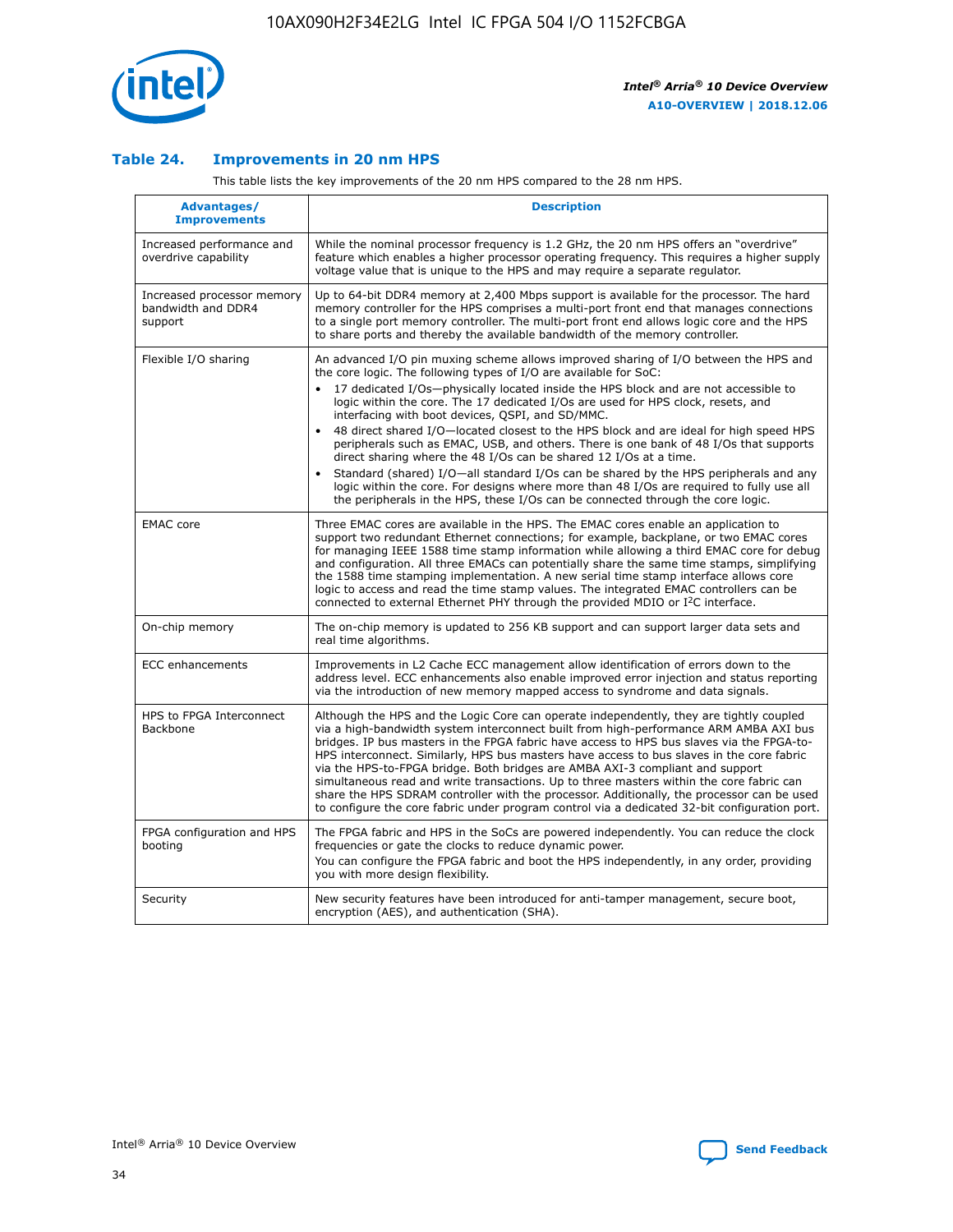

# **Features of the HPS**

The HPS has the following features:

- 1.2-GHz, dual-core ARM Cortex-A9 MPCore processor with up to 1.5-GHz via overdrive
	- ARMv7-A architecture that runs 32-bit ARM instructions, 16-bit and 32-bit Thumb instructions, and 8-bit Java byte codes in Jazelle style
	- Superscalar, variable length, out-of-order pipeline with dynamic branch prediction
	- Instruction Efficiency 2.5 MIPS/MHz, which provides total performance of 7500 MIPS at 1.5 GHz
- Each processor core includes:
	- 32 KB of L1 instruction cache, 32 KB of L1 data cache
	- Single- and double-precision floating-point unit and NEON media engine
	- CoreSight debug and trace technology
	- Snoop Control Unit (SCU) and Acceleration Coherency Port (ACP)
- 512 KB of shared L2 cache
- 256 KB of scratch RAM
- Hard memory controller with support for DDR3, DDR4 and optional error correction code (ECC) support
- Multiport Front End (MPFE) Scheduler interface to the hard memory controller
- 8-channel direct memory access (DMA) controller
- QSPI flash controller with SIO, DIO, QIO SPI Flash support
- NAND flash controller (ONFI 1.0 or later) with DMA and ECC support, updated to support 8 and 16-bit Flash devices and new command DMA to offload CPU for fast power down recovery
- Updated SD/SDIO/MMC controller to eMMC 4.5 with DMA with CE-ATA digital command support
- 3 10/100/1000 Ethernet media access control (MAC) with DMA
- 2 USB On-the-Go (OTG) controllers with DMA
- $\bullet$  5 I<sup>2</sup>C controllers (3 can be used by EMAC for MIO to external PHY)
- 2 UART 16550 Compatible controllers
- 4 serial peripheral interfaces (SPI) (2 Master, 2 Slaves)
- 62 programmable general-purpose I/Os, which includes 48 direct share I/Os that allows the HPS peripherals to connect directly to the FPGA I/Os
- 7 general-purpose timers
- 4 watchdog timers
- Anti-tamper, Secure Boot, Encryption (AES) and Authentication (SHA)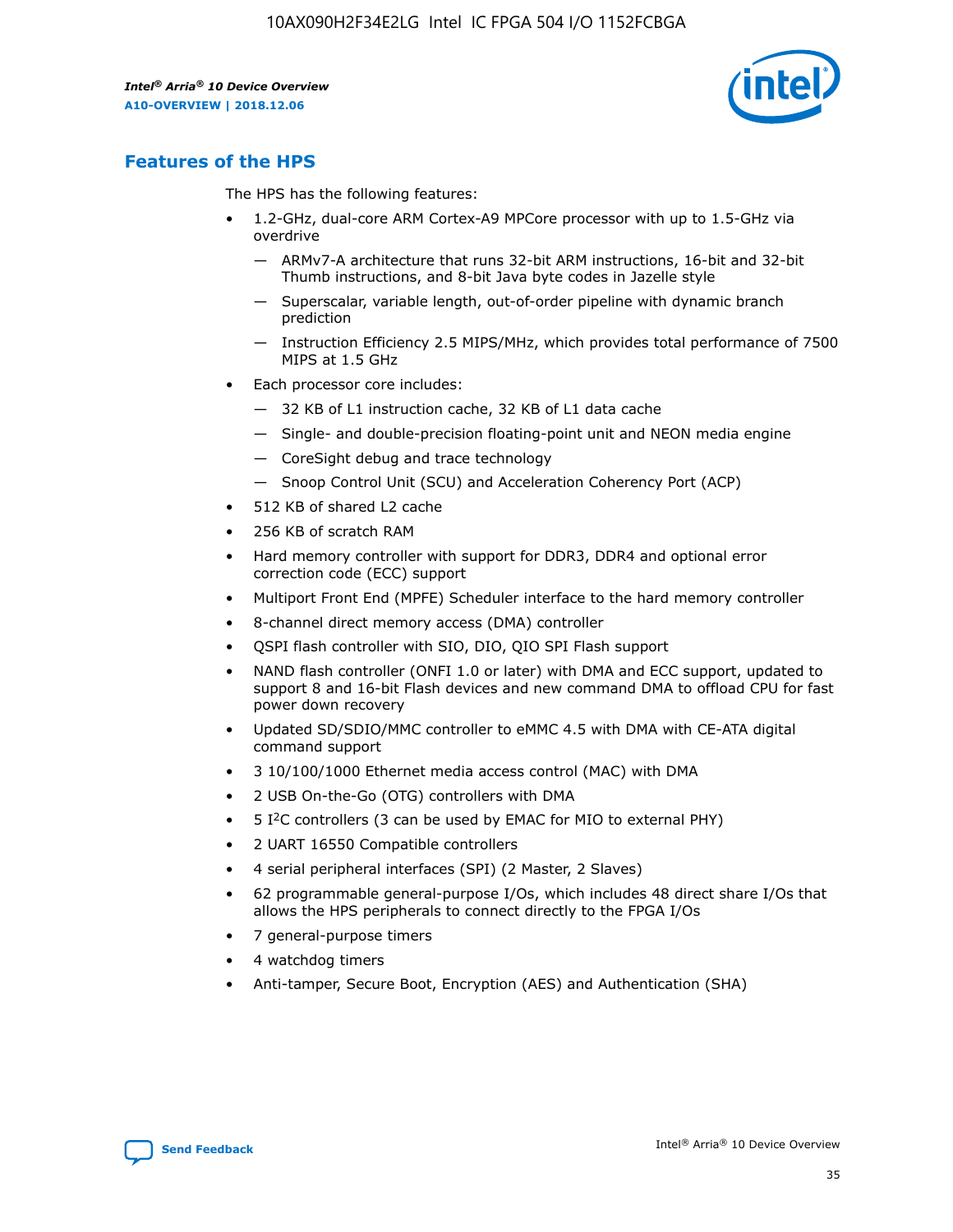

# **System Peripherals and Debug Access Port**

Each Ethernet MAC, USB OTG, NAND flash controller, and SD/MMC controller module has an integrated DMA controller. For modules without an integrated DMA controller, an additional DMA controller module provides up to eight channels of high-bandwidth data transfers. Peripherals that communicate off-chip are multiplexed with other peripherals at the HPS pin level. This allows you to choose which peripherals interface with other devices on your PCB.

The debug access port provides interfaces to industry standard JTAG debug probes and supports ARM CoreSight debug and core traces to facilitate software development.

## **HPS–FPGA AXI Bridges**

The HPS–FPGA bridges, which support the Advanced Microcontroller Bus Architecture (AMBA) Advanced eXtensible Interface (AXI™) specifications, consist of the following bridges:

- FPGA-to-HPS AMBA AXI bridge—a high-performance bus supporting 32, 64, and 128 bit data widths that allows the FPGA fabric to issue transactions to slaves in the HPS.
- HPS-to-FPGA Avalon/AMBA AXI bridge—a high-performance bus supporting 32, 64, and 128 bit data widths that allows the HPS to issue transactions to slaves in the FPGA fabric.
- Lightweight HPS-to-FPGA AXI bridge—a lower latency 32 bit width bus that allows the HPS to issue transactions to soft peripherals in the FPGA fabric. This bridge is primarily used for control and status register (CSR) accesses to peripherals in the FPGA fabric.

The HPS–FPGA AXI bridges allow masters in the FPGA fabric to communicate with slaves in the HPS logic, and vice versa. For example, the HPS-to-FPGA AXI bridge allows you to share memories instantiated in the FPGA fabric with one or both microprocessors in the HPS, while the FPGA-to-HPS AXI bridge allows logic in the FPGA fabric to access the memory and peripherals in the HPS.

Each HPS–FPGA bridge also provides asynchronous clock crossing for data transferred between the FPGA fabric and the HPS.

#### **HPS SDRAM Controller Subsystem**

The HPS SDRAM controller subsystem contains a multiport SDRAM controller and DDR PHY that are shared between the FPGA fabric (through the FPGA-to-HPS SDRAM interface), the level 2 (L2) cache, and the level 3 (L3) system interconnect. The FPGA-to-HPS SDRAM interface supports AMBA AXI and Avalon® Memory-Mapped (Avalon-MM) interface standards, and provides up to six individual ports for access by masters implemented in the FPGA fabric.

The HPS SDRAM controller supports up to 3 masters (command ports), 3x 64-bit read data ports and 3x 64-bit write data ports.

To maximize memory performance, the SDRAM controller subsystem supports command and data reordering, deficit round-robin arbitration with aging, and high-priority bypass features.

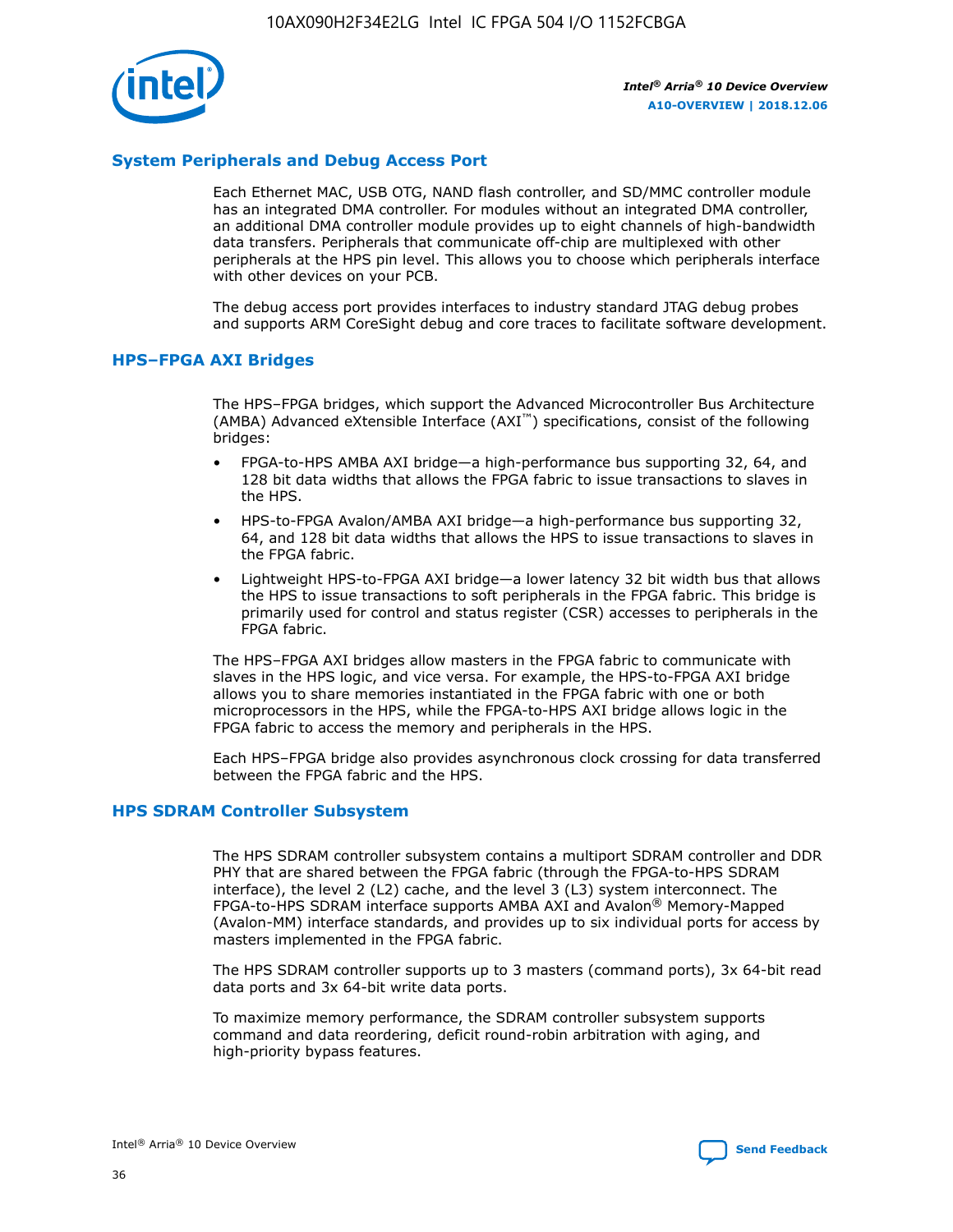

# **FPGA Configuration and HPS Booting**

The FPGA fabric and HPS in the SoC FPGA must be powered at the same time. You can reduce the clock frequencies or gate the clocks to reduce dynamic power.

Once powered, the FPGA fabric and HPS can be configured independently thus providing you with more design flexibility:

- You can boot the HPS independently. After the HPS is running, the HPS can fully or partially reconfigure the FPGA fabric at any time under software control. The HPS can also configure other FPGAs on the board through the FPGA configuration controller.
- Configure the FPGA fabric first, and then boot the HPS from memory accessible to the FPGA fabric.

## **Hardware and Software Development**

For hardware development, you can configure the HPS and connect your soft logic in the FPGA fabric to the HPS interfaces using the Platform Designer system integration tool in the Intel Quartus Prime software.

For software development, the ARM-based SoC FPGA devices inherit the rich software development ecosystem available for the ARM Cortex-A9 MPCore processor. The software development process for Intel SoC FPGAs follows the same steps as those for other SoC devices from other manufacturers. Support for Linux\*, VxWorks\*, and other operating systems are available for the SoC FPGAs. For more information on the operating systems support availability, contact the Intel FPGA sales team.

You can begin device-specific firmware and software development on the Intel SoC FPGA Virtual Target. The Virtual Target is a fast PC-based functional simulation of a target development system—a model of a complete development board. The Virtual Target enables the development of device-specific production software that can run unmodified on actual hardware.

# **Dynamic and Partial Reconfiguration**

The Intel Arria 10 devices support dynamic and partial reconfiguration. You can use dynamic and partial reconfiguration simultaneously to enable seamless reconfiguration of both the device core and transceivers.

# **Dynamic Reconfiguration**

You can reconfigure the PMA and PCS blocks while the device continues to operate. This feature allows you to change the data rates, protocol, and analog settings of a channel in a transceiver bank without affecting on-going data transfer in other transceiver banks. This feature is ideal for applications that require dynamic multiprotocol or multirate support.

# **Partial Reconfiguration**

Using partial reconfiguration, you can reconfigure some parts of the device while keeping the device in operation.

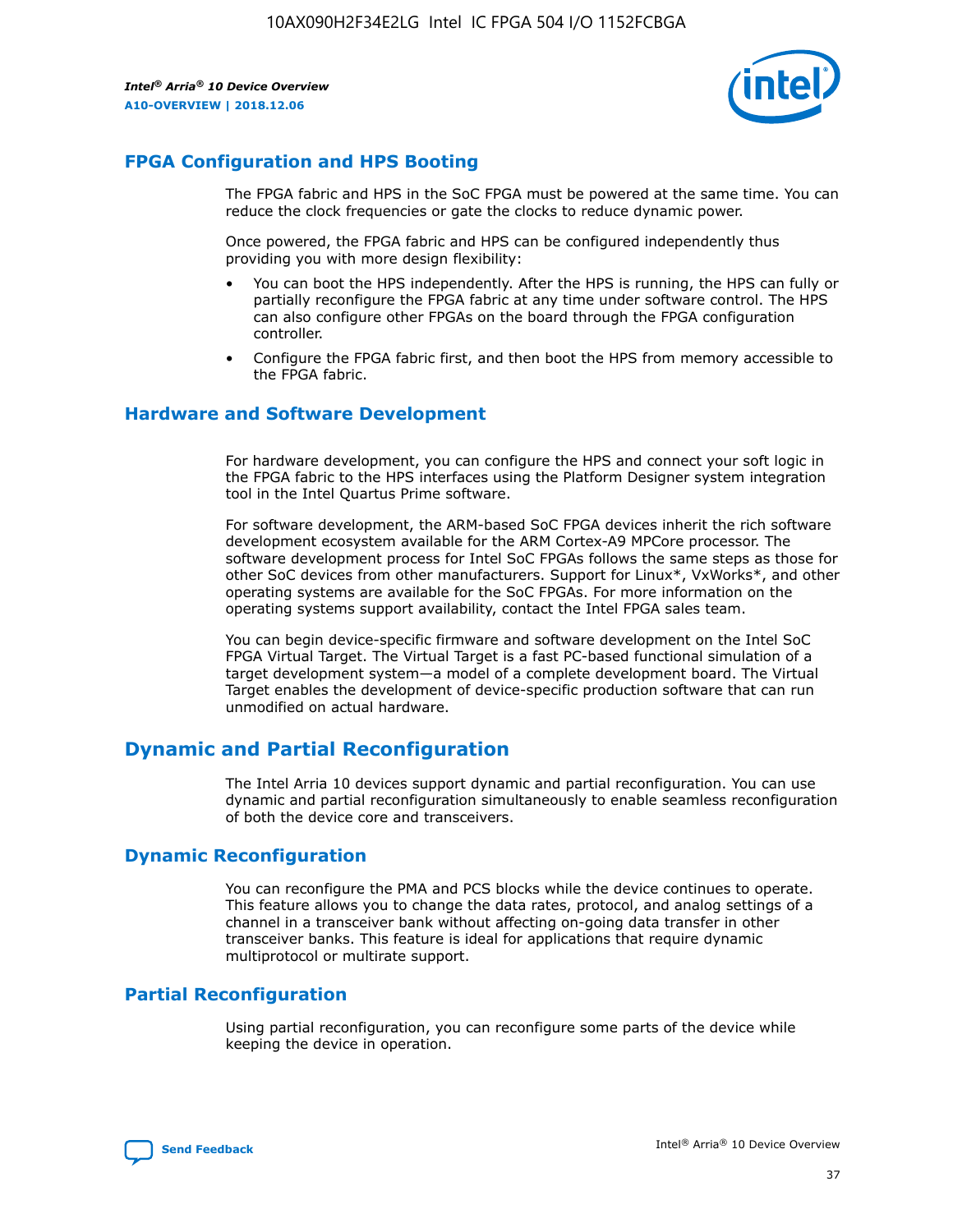

Instead of placing all device functions in the FPGA fabric, you can store some functions that do not run simultaneously in external memory and load them only when required. This capability increases the effective logic density of the device, and lowers cost and power consumption.

In the Intel solution, you do not have to worry about intricate device architecture to perform a partial reconfiguration. The partial reconfiguration capability is built into the Intel Quartus Prime design software, making such time-intensive task simple.

Intel Arria 10 devices support partial reconfiguration in the following configuration options:

- Using an internal host:
	- All supported configuration modes where the FPGA has access to external memory devices such as serial and parallel flash memory.
	- Configuration via Protocol [CvP (PCIe)]
- Using an external host—passive serial (PS), fast passive parallel (FPP) x8, FPP x16, and FPP x32 I/O interface.

# **Enhanced Configuration and Configuration via Protocol**

# **Table 25. Configuration Schemes and Features of Intel Arria 10 Devices**

Intel Arria 10 devices support 1.8 V programming voltage and several configuration schemes.

| <b>Scheme</b>                                                          | <b>Data</b><br><b>Width</b> | <b>Max Clock</b><br>Rate<br>(MHz) | <b>Max Data</b><br>Rate<br>(Mbps)<br>(13) | <b>Decompression</b> | <b>Design</b><br>Security <sup>(1</sup><br>4) | <b>Partial</b><br><b>Reconfiguration</b><br>(15) | <b>Remote</b><br><b>System</b><br><b>Update</b> |
|------------------------------------------------------------------------|-----------------------------|-----------------------------------|-------------------------------------------|----------------------|-----------------------------------------------|--------------------------------------------------|-------------------------------------------------|
| <b>JTAG</b>                                                            | 1 bit                       | 33                                | 33                                        |                      |                                               | Yes(16)                                          |                                                 |
| Active Serial (AS)<br>through the<br>EPCO-L<br>configuration<br>device | 1 bit,<br>4 bits            | 100                               | 400                                       | Yes                  | Yes                                           | $Y_{PS}(16)$                                     | Yes                                             |
| Passive serial (PS)<br>through CPLD or<br>external<br>microcontroller  | 1 bit                       | 100                               | 100                                       | Yes                  | Yes                                           | Yes(16)                                          | Parallel<br>Flash<br>Loader<br>(PFL) IP<br>core |
|                                                                        |                             |                                   |                                           |                      |                                               |                                                  | continued                                       |

<sup>(13)</sup> Enabling either compression or design security features affects the maximum data rate. Refer to the Intel Arria 10 Device Datasheet for more information.

<sup>(14)</sup> Encryption and compression cannot be used simultaneously.

 $<sup>(15)</sup>$  Partial reconfiguration is an advanced feature of the device family. If you are interested in</sup> using partial reconfiguration, contact Intel for support.

 $(16)$  Partial configuration can be performed only when it is configured as internal host.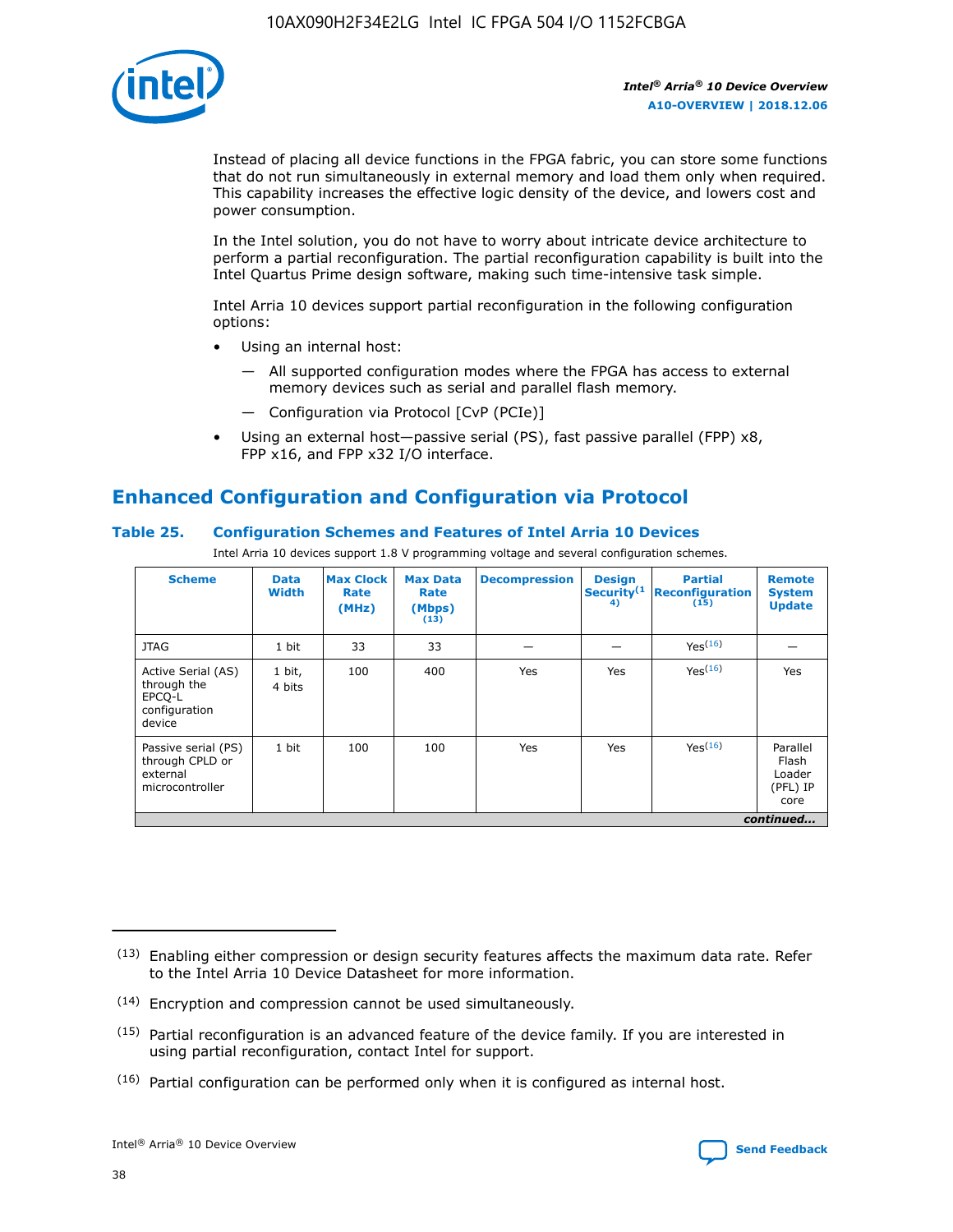

| <b>Scheme</b>                                   | <b>Data</b><br><b>Width</b> | <b>Max Clock</b><br>Rate<br>(MHz) | <b>Max Data</b><br>Rate<br>(Mbps)<br>(13) | <b>Decompression</b> | <b>Design</b><br>Security <sup>(1</sup><br>4) | <b>Partial</b><br><b>Reconfiguration</b><br>(15) | <b>Remote</b><br><b>System</b><br><b>Update</b> |
|-------------------------------------------------|-----------------------------|-----------------------------------|-------------------------------------------|----------------------|-----------------------------------------------|--------------------------------------------------|-------------------------------------------------|
| Fast passive                                    | 8 bits                      | 100                               | 3200                                      | <b>Yes</b>           | Yes                                           | Yes(17)                                          | PFL IP                                          |
| parallel (FPP)<br>through CPLD or               | 16 bits                     |                                   |                                           | Yes                  | Yes                                           |                                                  | core                                            |
| external<br>microcontroller                     | 32 bits                     |                                   |                                           | Yes                  | Yes                                           |                                                  |                                                 |
| Configuration via                               | 16 bits                     | 100                               | 3200                                      | Yes                  | Yes                                           | Yes <sup>(17)</sup>                              |                                                 |
| <b>HPS</b>                                      | 32 bits                     |                                   |                                           | Yes                  | Yes                                           |                                                  |                                                 |
| Configuration via<br>Protocol [CvP<br>$(PCIe*)$ | x1, x2,<br>x4, x8<br>lanes  |                                   | 8000                                      | Yes                  | Yes                                           | Yes <sup>(16)</sup>                              |                                                 |

You can configure Intel Arria 10 devices through PCIe using Configuration via Protocol (CvP). The Intel Arria 10 CvP implementation conforms to the PCIe 100 ms power-up-to-active time requirement.

#### **Related Information**

[Configuration via Protocol \(CvP\) Implementation in Intel FPGAs User Guide](https://www.intel.com/content/www/us/en/programmable/documentation/dsu1441819344145.html#dsu1442269728522) Provides more information about the CvP configuration scheme.

# **SEU Error Detection and Correction**

Intel Arria 10 devices offer robust and easy-to-use single-event upset (SEU) error detection and correction circuitry.

The detection and correction circuitry includes protection for Configuration RAM (CRAM) programming bits and user memories. The CRAM is protected by a continuously running CRC error detection circuit with integrated ECC that automatically corrects one or two errors and detects higher order multi-bit errors. When more than two errors occur, correction is available through reloading of the core programming file, providing a complete design refresh while the FPGA continues to operate.

The physical layout of the Intel Arria 10 CRAM array is optimized to make the majority of multi-bit upsets appear as independent single-bit or double-bit errors which are automatically corrected by the integrated CRAM ECC circuitry. In addition to the CRAM protection, the M20K memory blocks also include integrated ECC circuitry and are layout-optimized for error detection and correction. The MLAB does not have ECC.

(14) Encryption and compression cannot be used simultaneously.

<sup>(17)</sup> Supported at a maximum clock rate of 100 MHz.



 $(13)$  Enabling either compression or design security features affects the maximum data rate. Refer to the Intel Arria 10 Device Datasheet for more information.

 $(15)$  Partial reconfiguration is an advanced feature of the device family. If you are interested in using partial reconfiguration, contact Intel for support.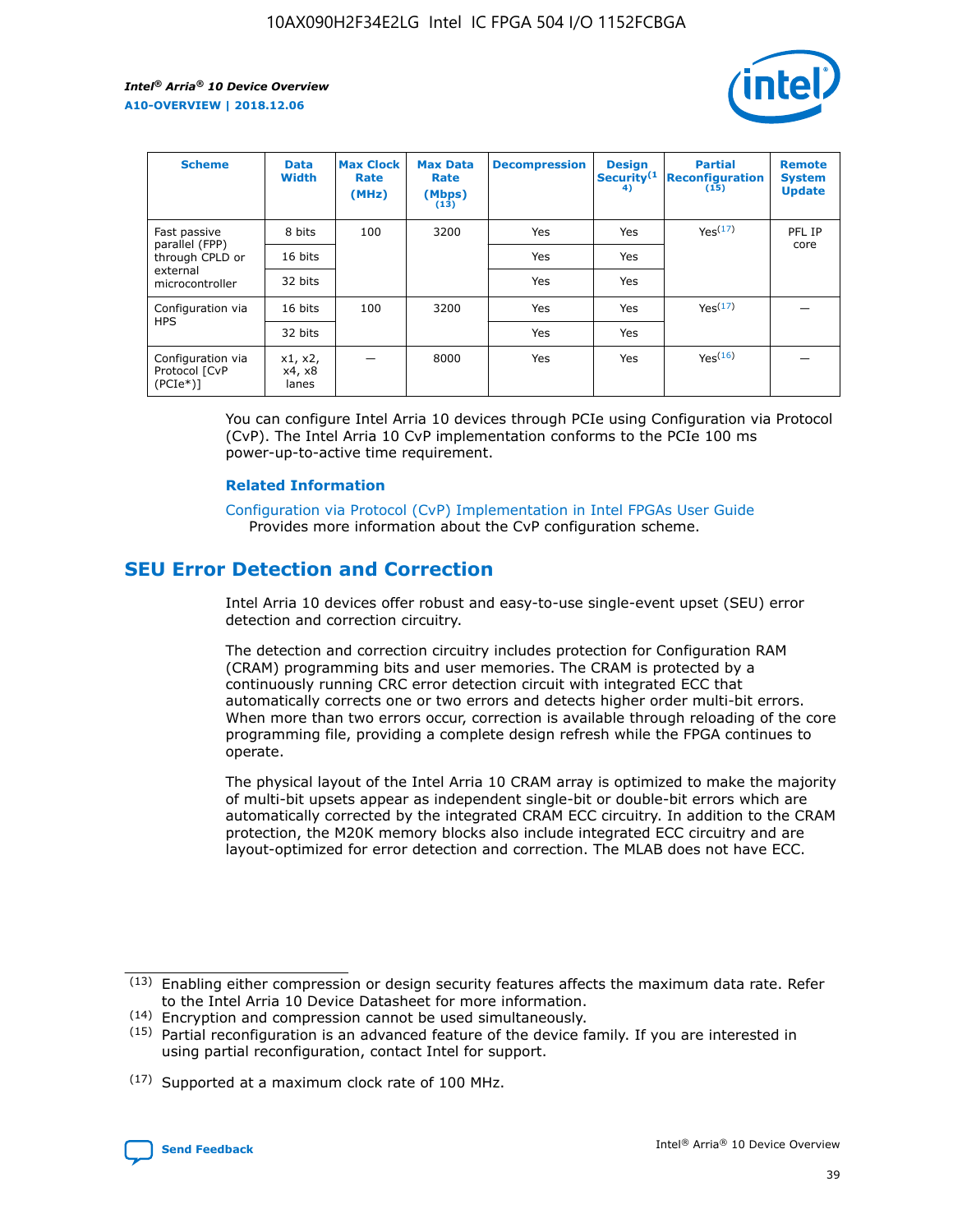

# **Power Management**

Intel Arria 10 devices leverage the advanced 20 nm process technology, a low 0.9 V core power supply, an enhanced core architecture, and several optional power reduction techniques to reduce total power consumption by as much as 40% compared to Arria V devices and as much as 60% compared to Stratix V devices.

The optional power reduction techniques in Intel Arria 10 devices include:

- **SmartVID**—a code is programmed into each device during manufacturing that allows a smart regulator to operate the device at lower core  $V_{CC}$  while maintaining performance
- **Programmable Power Technology**—non-critical timing paths are identified by the Intel Quartus Prime software and the logic in these paths is biased for low power instead of high performance
- **Low Static Power Options**—devices are available with either standard static power or low static power while maintaining performance

Furthermore, Intel Arria 10 devices feature Intel's industry-leading low power transceivers and include a number of hard IP blocks that not only reduce logic resources but also deliver substantial power savings compared to soft implementations. In general, hard IP blocks consume up to 90% less power than the equivalent soft logic implementations.

# **Incremental Compilation**

The Intel Quartus Prime software incremental compilation feature reduces compilation time and helps preserve performance to ease timing closure. The incremental compilation feature enables the partial reconfiguration flow for Intel Arria 10 devices.

Incremental compilation supports top-down, bottom-up, and team-based design flows. This feature facilitates modular, hierarchical, and team-based design flows where different designers compile their respective design sections in parallel. Furthermore, different designers or IP providers can develop and optimize different blocks of the design independently. These blocks can then be imported into the top level project.

# **Document Revision History for Intel Arria 10 Device Overview**

| <b>Document</b><br><b>Version</b> | <b>Changes</b>                                                                                                                                                                                                                                                              |
|-----------------------------------|-----------------------------------------------------------------------------------------------------------------------------------------------------------------------------------------------------------------------------------------------------------------------------|
| 2018.12.06                        | Added links to Intel Arria 10 device errata documents.<br>Removed automotive temperature option from the Intel Arria 10 GX devices.<br>Removed -3 fabric speed grade from the Intel Arria 10 GT devices.<br>Updated power options for the Intel Arria 10 GX and GT devices. |
| 2018.04.09                        | Updated the lowest $V_{CC}$ from 0.83 V to 0.82 V in the topic listing a summary of the device features.                                                                                                                                                                    |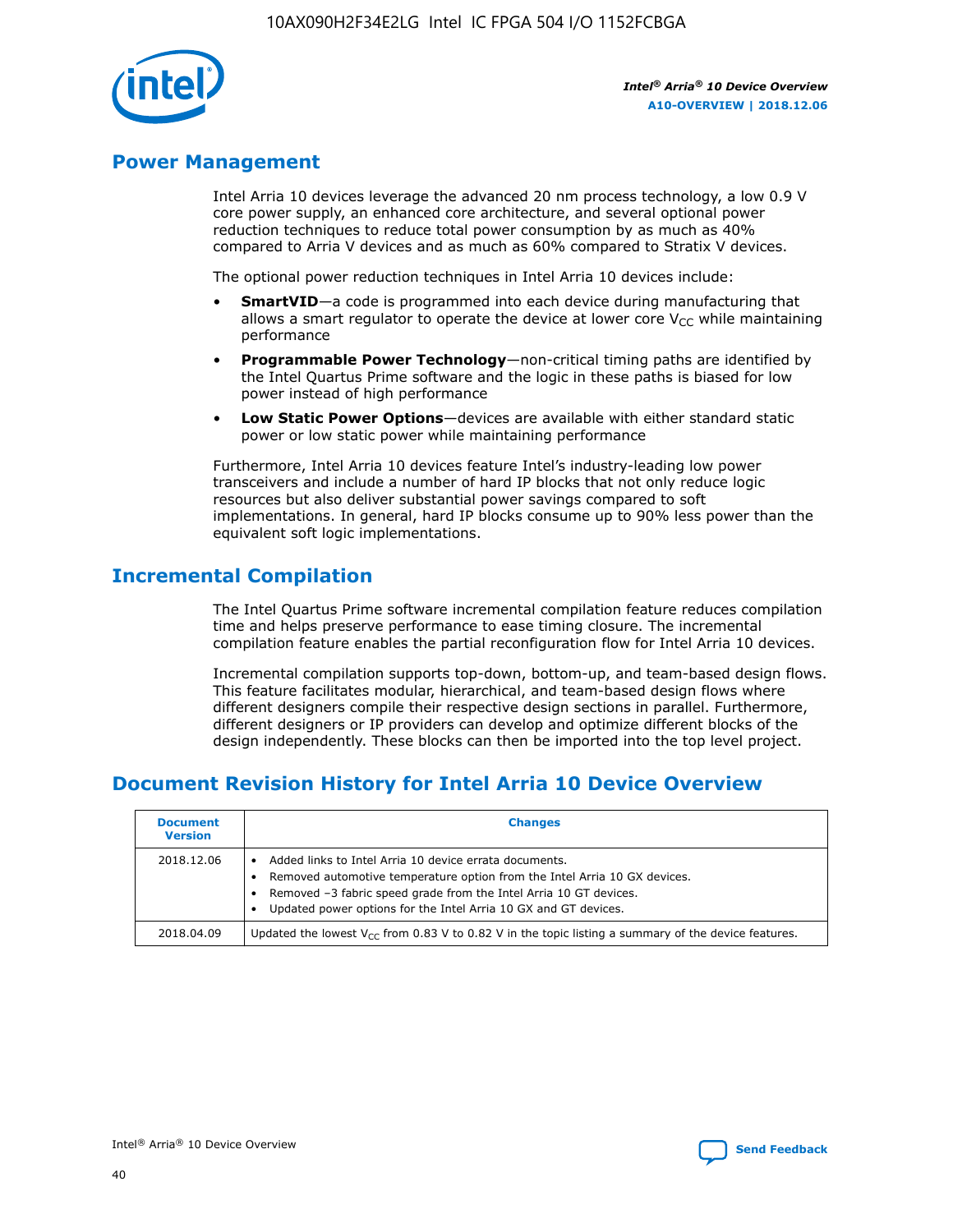*Intel® Arria® 10 Device Overview* **A10-OVERVIEW | 2018.12.06**



| <b>Date</b>    | <b>Version</b> | <b>Changes</b>                                                                                                                                                                                                                                                                                                                                                                                                                                                                                                                                                                                                                                                                                                                                                                                                                                                                                                                                                            |
|----------------|----------------|---------------------------------------------------------------------------------------------------------------------------------------------------------------------------------------------------------------------------------------------------------------------------------------------------------------------------------------------------------------------------------------------------------------------------------------------------------------------------------------------------------------------------------------------------------------------------------------------------------------------------------------------------------------------------------------------------------------------------------------------------------------------------------------------------------------------------------------------------------------------------------------------------------------------------------------------------------------------------|
| January 2018   | 2018.01.17     | Updated the maximum data rate for HPS (Intel Arria 10 SX devices<br>external memory interface DDR3 controller from 2,166 Mbps to 2,133<br>Mbps.<br>Updated maximum frequency supported for half rate QDRII and QDRII<br>+ SRAM to 633 MHz in Memory Standards Supported by the Soft<br>Memory Controller table.<br>Updated transceiver backplane capability to 12.5 Gbps.<br>$\bullet$<br>Removed transceiver speed grade 5 in Sample Ordering Core and<br>Available Options for Intel Arria 10 GX Devices figure.<br>Removed package code 40, low static power, SmartVID, industrial, and<br>military operating temperature support from Sample Ordering Core and<br>Available Options for Intel Arria 10 GT Devices figure.<br>Updated short reach transceiver rate for Intel Arria 10 GT devices to<br>25.8 Gbps.<br>Removed On-Die Instrumentation - EyeQ and Jitter Margin Tool<br>support from PMA Features of the Transceivers in Intel Arria 10 Devices<br>table. |
| September 2017 | 2017.09.20     | Updated the maximum speed of the DDR4 external memory interface from<br>1,333 MHz/2,666 Mbps to 1,200 MHz/2,400 Mbps.                                                                                                                                                                                                                                                                                                                                                                                                                                                                                                                                                                                                                                                                                                                                                                                                                                                     |
| July 2017      | 2017.07.13     | Corrected the automotive temperature range in the figure showing the<br>available options for the Intel Arria 10 GX devices from "-40°C to 100°C"<br>to "-40°C to 125°C".                                                                                                                                                                                                                                                                                                                                                                                                                                                                                                                                                                                                                                                                                                                                                                                                 |
| July 2017      | 2017.07.06     | Added automotive temperature option to Intel Arria 10 GX device family.                                                                                                                                                                                                                                                                                                                                                                                                                                                                                                                                                                                                                                                                                                                                                                                                                                                                                                   |
| May 2017       | 2017.05.08     | Corrected protocol names with "1588" to "IEEE 1588v2".<br>$\bullet$<br>Updated the vertical migration table to remove vertical migration<br>$\bullet$<br>between Intel Arria 10 GX and Intel Arria 10 SX device variants.<br>Removed all "Preliminary" marks.<br>$\bullet$                                                                                                                                                                                                                                                                                                                                                                                                                                                                                                                                                                                                                                                                                                |
| March 2017     | 2017.03.15     | Removed the topic about migration from Intel Arria 10 to Intel Stratix<br>10 devices.<br>Rebranded as Intel.<br>$\bullet$                                                                                                                                                                                                                                                                                                                                                                                                                                                                                                                                                                                                                                                                                                                                                                                                                                                 |
| October 2016   | 2016.10.31     | Removed package F36 from Intel Arria 10 GX devices.<br>Updated Intel Arria 10 GT sample ordering code and maximum GX<br>$\bullet$<br>transceiver count. Intel Arria 10 GT devices are available only in the<br>SF45 package option with a maximum of 72 transceivers.                                                                                                                                                                                                                                                                                                                                                                                                                                                                                                                                                                                                                                                                                                     |
| May 2016       | 2016.05.02     | Updated the FPGA Configuration and HPS Booting topic.<br>$\bullet$<br>Remove V <sub>CC</sub> PowerManager from the Summary of Features, Power<br>Management and Arria 10 Device Variants and packages topics. This<br>feature is no longer supported in Arria 10 devices.<br>Removed LPDDR3 from the Memory Standards Supported by the HPS<br>Hard Memory Controller table in the Memory Standards Supported by<br>Intel Arria 10 Devices topic. This standard is only supported by the<br>FPGA.<br>Removed transceiver speed grade 5 from the Device Variants and<br>Packages topic for Arria 10 GX and SX devices.                                                                                                                                                                                                                                                                                                                                                      |
| February 2016  | 2016.02.11     | Changed the maximum Arria 10 GT datarate to 25.8 Gbps and the<br>minimum datarate to 1 Gbps globally.<br>Revised the state for Core clock networks in the Summary of Features<br>$\bullet$<br>topic.<br>Changed the transceiver parameters in the "Summary of Features for<br>$\bullet$<br>Arria 10 Devices" table.<br>• Changed the transceiver parameters in the "Maximum Resource Counts<br>for Arria 10 GT Devices" table.<br>Changed the package availability for GT devices in the "Package Plan<br>for Arria 10 GT Devices" table.<br>Changed the package configurations for GT devices in the "Migration"<br>Capability Across Arria 10 Product Lines" figure.<br>continued                                                                                                                                                                                                                                                                                       |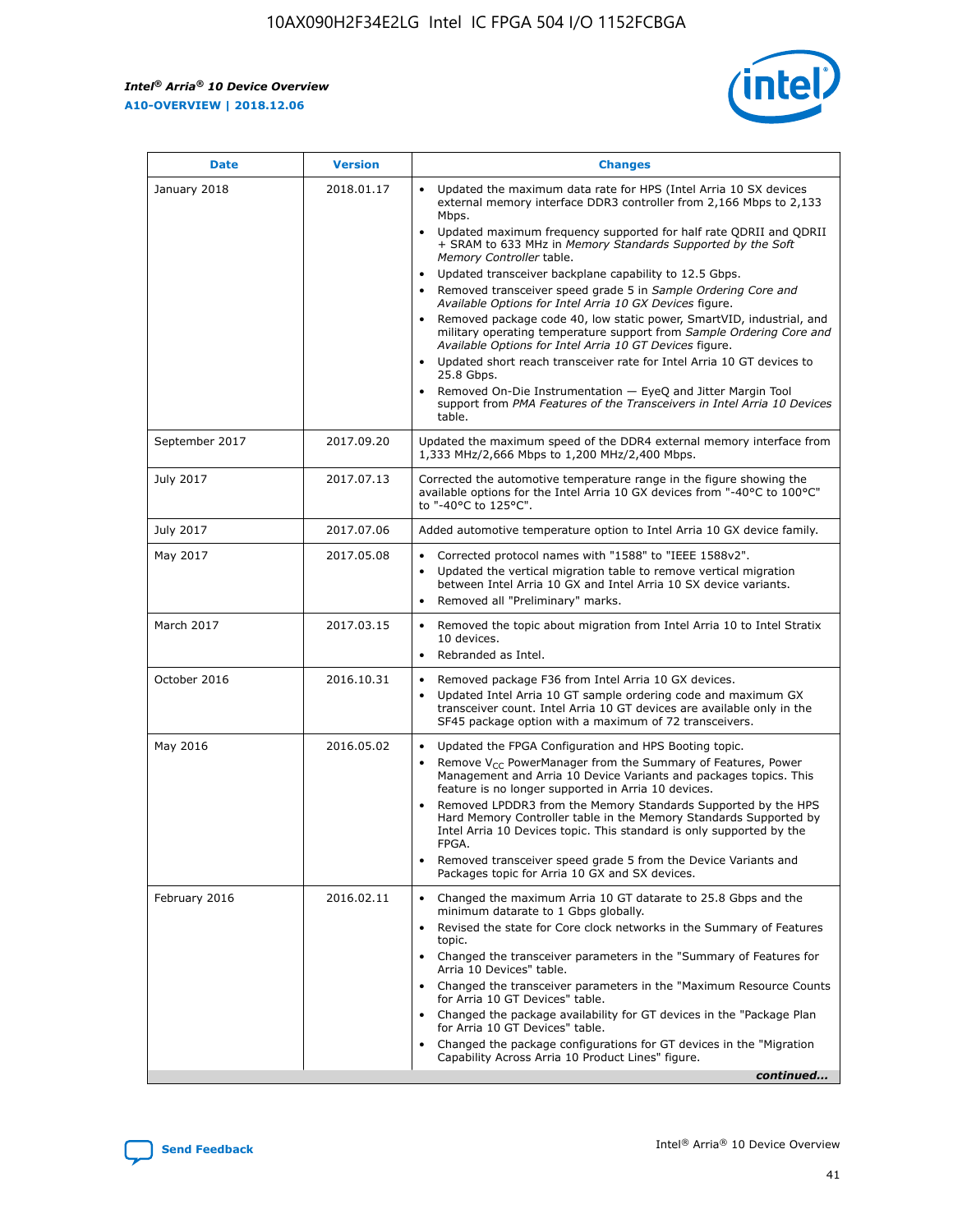

| <b>Date</b>   | <b>Version</b> | <b>Changes</b>                                                                                                                                                               |
|---------------|----------------|------------------------------------------------------------------------------------------------------------------------------------------------------------------------------|
|               |                | • Changed transceiver parameters in the "Low Power Serial Transceivers"<br>section.                                                                                          |
|               |                | • Changed the transceiver descriptions in the "Device Variants for the<br>Arria 10 Device Family" table.                                                                     |
|               |                | Changed the "Sample Ordering Code and Available Options for Arria 10<br>$\bullet$<br>GT Devices" figure.                                                                     |
|               |                | Changed the datarates for GT devices in the "PMA Features" section.                                                                                                          |
|               |                | Changed the datarates for GT devices in the "PCS Features" section.<br>$\bullet$                                                                                             |
| December 2015 | 2015.12.14     | Updated the number of M20K memory blocks for Arria 10 GX 660 from<br>2133 to 2131 and corrected the total RAM bit from 48,448 Kb to<br>48,408 Kb.                            |
|               |                | Corrected the number of DSP blocks for Arria 10 GX 660 from 1688 to<br>1687 in the table listing floating-point arithmetic resources.                                        |
| November 2015 | 2015.11.02     | Updated the maximum resources for Arria 10 GX 220, GX 320, GX 480,<br>$\bullet$<br>GX 660, SX 220, SX 320, SX 480, and SX 660.                                               |
|               |                | • Updated resource count for Arria 10 GX 320, GX 480, GX 660, SX 320,<br>SX 480, a SX 660 devices in Number of Multipliers in Intel Arria 10<br><b>Devices</b> table.        |
|               |                | Updated the available options for Arria 10 GX, GT, and SX.                                                                                                                   |
|               |                | Changed instances of Quartus II to Quartus Prime.<br>$\bullet$                                                                                                               |
| June 2015     | 2015.06.15     | Corrected label for Intel Arria 10 GT product lines in the vertical migration<br>figure.                                                                                     |
| May 2015      | 2015.05.15     | Corrected the DDR3 half rate and quarter rate maximum frequencies in the<br>table that lists the memory standards supported by the Intel Arria 10 hard<br>memory controller. |
| May 2015      | 2015.05.04     | • Added support for 13.5G JESD204b in the Summary of Features table.<br>• Added a link to Arria 10 GT Channel Usage in the Arria 10 GT Package<br>Plan topic.                |
|               |                | • Added a note to the table, Maximum Resource Counts for Arria 10 GT<br>devices.                                                                                             |
|               |                | • Updated the power requirements of the transceivers in the Low Power<br>Serial Transceivers topic.                                                                          |
| January 2015  | 2015.01.23     | • Added floating point arithmetic features in the Summary of Features<br>table.                                                                                              |
|               |                | • Updated the total embedded memory from 38.38 megabits (Mb) to<br>65.6 Mb.                                                                                                  |
|               |                | • Updated the table that lists the memory standards supported by Intel<br>Arria 10 devices.                                                                                  |
|               |                | Removed support for DDR3U, LPDDR3 SDRAM, RLDRAM 2, and DDR2.                                                                                                                 |
|               |                | Moved RLDRAM 3 support from hard memory controller to soft memory<br>controller. RLDRAM 3 support uses hard PHY with soft memory<br>controller.                              |
|               |                | Added soft memory controller support for QDR IV.<br>٠                                                                                                                        |
|               |                | Updated the maximum resource count table to include the number of<br>hard memory controllers available in each device variant.                                               |
|               |                | Updated the transceiver PCS data rate from 12.5 Gbps to 12 Gbps.<br>$\bullet$                                                                                                |
|               |                | Updated the max clock rate of PS, FPP x8, FPP x16, and Configuration<br>via HPS from 125 MHz to 100 MHz.                                                                     |
|               |                | Added a feature for fractional synthesis PLLs: PLL cascading.                                                                                                                |
|               |                | Updated the HPS programmable general-purpose I/Os from 54 to 62.<br>$\bullet$<br>continued                                                                                   |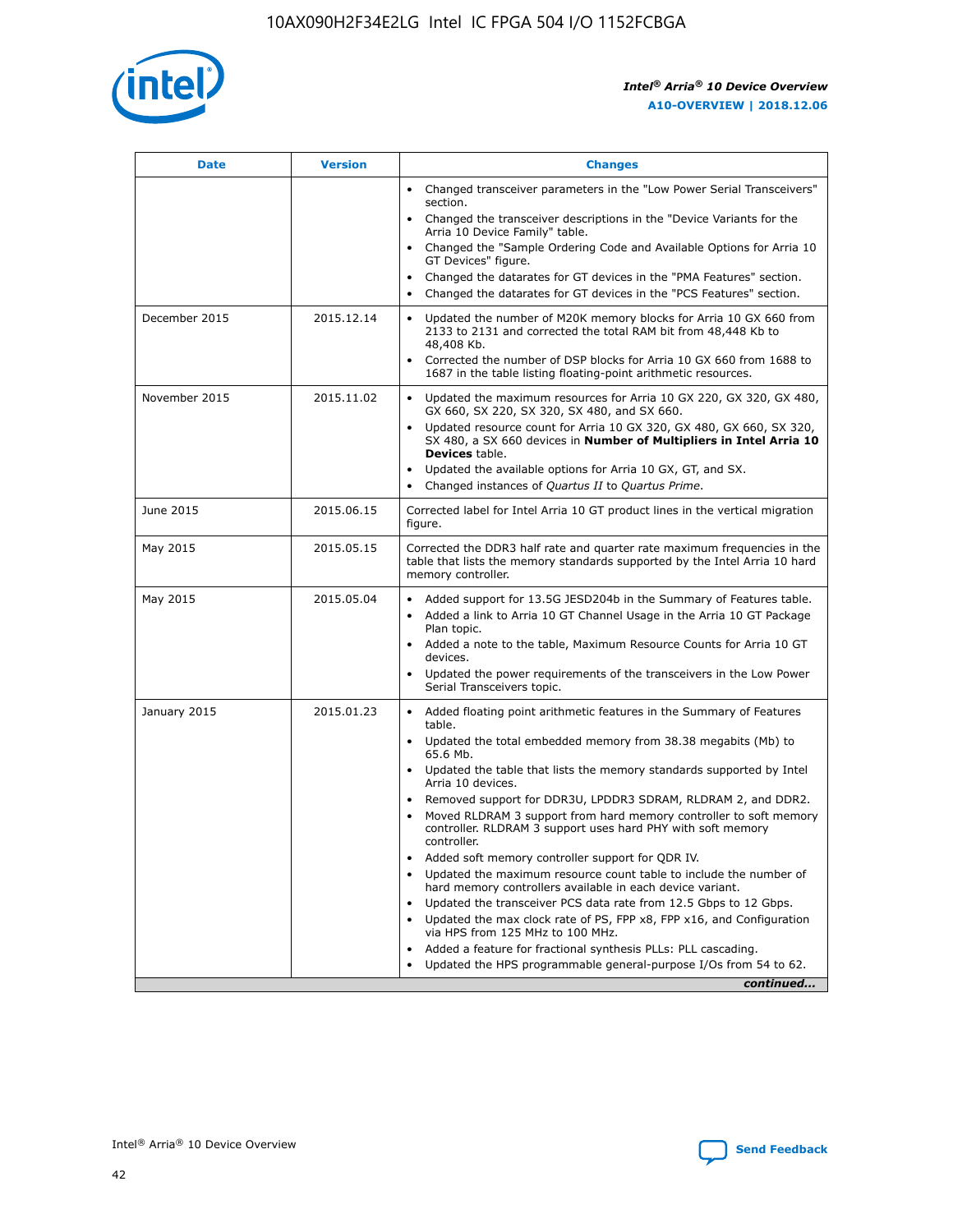r



| <b>Date</b>    | <b>Version</b> | <b>Changes</b>                                                                                                                                                                                                                                                                                                                                                                                                                                                                                                                                      |
|----------------|----------------|-----------------------------------------------------------------------------------------------------------------------------------------------------------------------------------------------------------------------------------------------------------------------------------------------------------------------------------------------------------------------------------------------------------------------------------------------------------------------------------------------------------------------------------------------------|
| September 2014 | 2014.09.30     | Corrected the 3 V I/O and LVDS I/O counts for F35 and F36 packages<br>$\bullet$<br>of Arria 10 GX.<br>Corrected the 3 V I/O, LVDS I/O, and transceiver counts for the NF40<br>$\bullet$<br>package of the Arria GX 570 and 660.<br>Removed 3 V I/O, LVDS I/O, and transceiver counts for the NF40<br>$\bullet$<br>package of the Arria GX 900 and 1150. The NF40 package is not<br>available for Arria 10 GX 900 and 1150.                                                                                                                          |
| August 2014    | 2014.08.18     | Updated Memory (Kb) M20K maximum resources for Arria 10 GX 660<br>devices from 42,660 to 42,620.<br>Added GPIO columns consisting of LVDS I/O Bank and 3V I/O Bank in<br>$\bullet$<br>the Package Plan table.<br>Added how to use memory interface clock frequency higher than 533<br>$\bullet$<br>MHz in the I/O vertical migration.<br>Added information to clarify that RLDRAM3 support uses hard PHY with<br>$\bullet$<br>soft memory controller.<br>Added variable precision DSP blocks support for floating-point<br>$\bullet$<br>arithmetic. |
| June 2014      | 2014.06.19     | Updated number of dedicated I/Os in the HPS block to 17.                                                                                                                                                                                                                                                                                                                                                                                                                                                                                            |
| February 2014  | 2014.02.21     | Updated transceiver speed grade options for GT devices in Figure 2.                                                                                                                                                                                                                                                                                                                                                                                                                                                                                 |
| February 2014  | 2014.02.06     | Updated data rate for Arria 10 GT devices from 28.1 Gbps to 28.3 Gbps.                                                                                                                                                                                                                                                                                                                                                                                                                                                                              |
| December 2013  | 2013.12.10     | Updated the HPS memory standards support from LPDDR2 to LPDDR3.<br>Updated HPS block diagram to include dedicated HPS I/O and FPGA<br>$\bullet$<br>Configuration blocks as well as repositioned SD/SDIO/MMC, DMA, SPI<br>and NAND Flash with ECC blocks.                                                                                                                                                                                                                                                                                            |
| December 2013  | 2013.12.02     | Initial release.                                                                                                                                                                                                                                                                                                                                                                                                                                                                                                                                    |